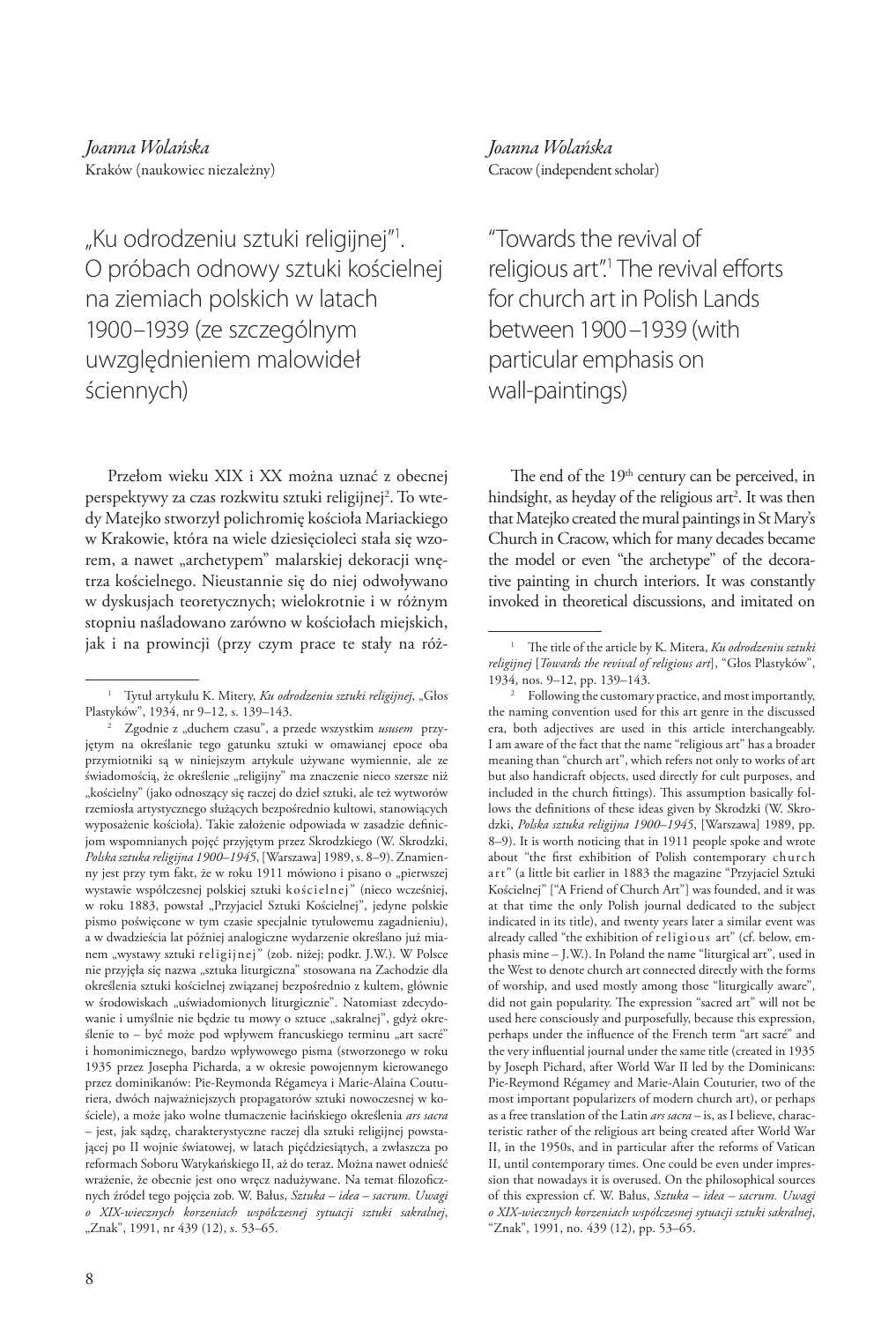numerous occasions to a differing degree, both in urban and provincial churches, with various degrees of artistic success. Matejko's work made the polychrome walls – mural painting $3$  – so popular that the vogue for decorating church interiors in this way survived long into the 1920s and '30s. Monumental mural painting in churches was a part of the broader genre of church art and it would be difficult to isolate this kind of religious art from its natural context, especially as in the 1920s the complete groups of mural paintings were already going out of fashion under the influence of modern avant-garde art trends. In that period, complete painted wall decorations, associated with the 19<sup>th</sup>-century (i.e. outmoded) practice, were mostly given up in favour of simple and sparse decorations (associated with modernity). As a result of such an approach, church walls were usually left undecorated, or covered only with small, mostly geometrical ornaments.4 A greater role in the church

for polychromy in church interiors. The divergent artistic currents, shaping the cultural climate of Poland in the interwar period, together with modernizing tendencies, were not favourable to reviving this genre of religious art" (Skrodzki 1989 (fn. 2), p. 48). It is worth noting that the interwar period (particularly the 1930s) was in Europe the era of the rebirth of mural paintings, not the sacred but secular ones (especially in public buildings, but also in private interiors); the technique of fresco painting, or at least painting directly on the plaster was very emphasized (as opposed to the technique often used in the 19th century, called *toile marouflé* or *marouflage*, that is paintings on canvas affixed to walls, made e.g. by Pierre Puvis de Chavannes). Cf. G. Varenne, *La peinture à fresque moderne*, "Revue de l'Art ancien et moderne", vol. 54, 1928, pp. 137–151; on the techniques of mural painting see C. A. P. Willsdon, *An Art extraordinaire*, in: eadem, *Mural Painting in Britain 1840–1940. Image and Meaning*, Oxford 2000 (=Clarendon Studies in the History of Art),

nym poziomie artystycznym). Dzieło Matejki spopularyzowało polichromię ścian – malowidła ścienne3 – tak bardzo, że moda na ten sposób zdobienia wnętrz świątyń trwała bardzo długo, nawet do lat 20. i 30. wieku XX. Monumentalne malarstwo ścienne w świątyniach stanowiło część szerszego nurtu sztuki kościelnej i byłoby trudno wyizolować ten rodzaj twórczości religijnej z jego naturalnego kontekstu; tym bardziej że w latach 20. XX stulecia całościowe zespoły malowideł ściennych, pod wpływem nowoczesnych, awangardowych tendencji w sztuce, wychodziły już z mody. W tym czasie w wystroju wnętrz kościelnych przeważnie rezygnowano z kojarzonego z dziewiętnastowieczną (czyli przestarzałą) praktyką realizowania całościowych tzw. polichromii ścian na rzecz prostoty i oszczędności elementów dekoracyjnych (co było równocześnie synonimem nowoczesności). W konsekwencji takiego podejścia ściany kościołów pozostawiano zwykle bez dekoracji lub też wprowadzano jedynie drobne, najczęściej zgeometryzowane, malowane ornamenty<sup>4</sup>.

"Pierwsza wojna światowa przerwała ową, zanikającą już zresztą wcześniej, koniunkturę na polichromie wnętrz kościelnych. Odmienne prądy artystyczne, kształtujące klimat kulturalny II Rzeczypospolitej, wraz z tendencjami ku nowoczesności, nie sprzyjały szerszemu odrodzeniu się tej właśnie dziedziny sztuki sakralnej" (Skrodzki 1989, jak w przyp. 2, s. 48). Warto przy tym zaznaczyć, że okres międzywojenny (szczególnie lata 30.) był w Europie epoką odrodzenia malowideł ściennych – lecz nie sakralnych, a świeckich (zwłaszcza w gmachach użyteczności publicznej, ale też we wnętrzach prywatnych); kładziono przy tym nacisk na wykorzystanie techniki fresku, a przynajmniej malowania bezpośrednio na tynku (w odróżnieniu od często stosowanej w wieku XIX techniki zwanej *toile marouflé* albo *marouflage*, czyli malowideł wykonanych na płótnie i naklejanych na ścianę – co czynił np. Pierre Puvis de Chavannes). Por. G. Varenne, *La peinture à fresque moderne*, "Revue de l'Art ancien et moderne", t. 54, 1928, s. 137-151; na temat techniki malowideł ściennych pisze C.A.P. Willsdon, *An Art extraordinaire*, w: eadem, *Mural Painting in Britain 1840–1940. Image and Meaning*, Oxford 2000 (=Clarendon Studies in the History

<sup>&</sup>lt;sup>3</sup> I differentiate between "polychromy" and "mural painting", according to the definition suggested by Jerzy Gadomski: "mural paintings are autonomous, they organize the wall space through their own means, while polychromy in a way supplements the spatial form, for instance", cf.: J. Gadomski (głos w dyskusji), in: *Gotyckie malarstwo ścienne w Europie środkowowschodniej*, ed. A. Karłowska-Kamzowa, Poznań 1977, p. 171. The name "polychromy" for decorative mural paintings is traditional and, technically speaking, incorrect, but almost inextricably connected with Matejko's paintings in St Mary's Church. However, contemporary authors tend to avoid this word, or at least not to overuse it (cf. e.g. J. Nykiel, *Technologia dekoracji malarskiej Jana Matejki oraz jej wpływ na kondycję i estetykę po renowacjach i konserwacji*, in: *O konserwacji prezbiterium kościoła Mariackiego w Krakowie*. *Materiały sesji zorganizowanej przez Oddział Krakowski Stowarzyszenia Historyków Sztuki oraz Archiprezbitera Bazyliki Mariackiej ks. Infułata Bronisława Fidelusa*, Kraków 1998, pp. 79–103; in the footnote 3 the author declares that in the following text he is going to avoid the word "polychromy" and quotes the definition of this idea formulated in 1890 by Władysław Łuszczkiewicz). Regarding St Mary's decorations, the word "polychromy" could be applied only to the paintings on the construction elements (the profiles of ribs, pillars and responds), or possibly only to the ornamental paintings in the bricked-up window spaces. It is more difficult to decide whether the pattern of "bricks" stencilled in the chancel and especially in the nave should still be called a polychromy or already mural painting. 4 "World War I put an end to the already waning fashion

<sup>&</sup>lt;sup>3</sup> Stosuję rozróżnienie pomiędzy określeniami "polichromia" i "malarstwo ścienne" zgodnie z definicją zaproponowaną przez Jerzego Gadomskiego: "malowidła ścienne są autonomiczne, organizują przy pomocy własnych środków powierzchnię ściany, polichromia zaś stanowi pewne uzupełnienie, np. formy przestrzennej", por. J. Gadomski (głos w dyskusji), w: *Gotyckie malarstwo ścienne w Europie środkowo-wschodniej*, red. A. Karłowska-Kamzowa, Poznań 1977, s. 171. Określenie "polichromia" w stosunku do dekoracji ścian jest tradycyjne i niepoprawne z technicznego punktu widzenia, ale prawie nierozerwalnie zrosło się z malowidłami Matejki w kościele Mariackim. Obecnie jednak widoczne są tendencje, by nazwę tę eliminować, a przynajmniej jej nie nadużywać (por. np. J. Nykiel, *Technologia dekoracji malarskiej Jana Matejki oraz jej wpływ na kondycję i estetykę po renowacjach i konserwacji*, w: *O konserwacji prezbiterium kościoła Mariackiego w Krakowie*. *Materiały sesji zorganizowanej przez Oddział Krakowski Stowarzyszenia Historyków Sztuki oraz Archiprezbitera Bazyliki Mariackiej ks. Infułata Bronisława Fidelusa*, Kraków 1998, s. 79–103; w przyp. 3 autor deklaruje, że w dalszej części tekstu będzie unikał określenia "polichromia" oraz przytacza definicję tego pojęcia sformułowaną w roku 1890 przez Władysława Łuszczkiewicza). W odniesieniu do dekoracji kościoła Mariackiego mianem "polichromii" można by jedynie określić pomalowanie elementów konstrukcyjnych (profilowań żeber, filarów i służek), ewentualnie wyłącznie ornamentalne malowidła w płycinach zamurowanych okien. Trudniej już o rozstrzygnięcie, czy wzornikowe, malowane od szablonu "cegiełki" w prezbiterium, a zwłaszcza w nawie, są jeszcze polichromią, czy już malarstwem ściennym.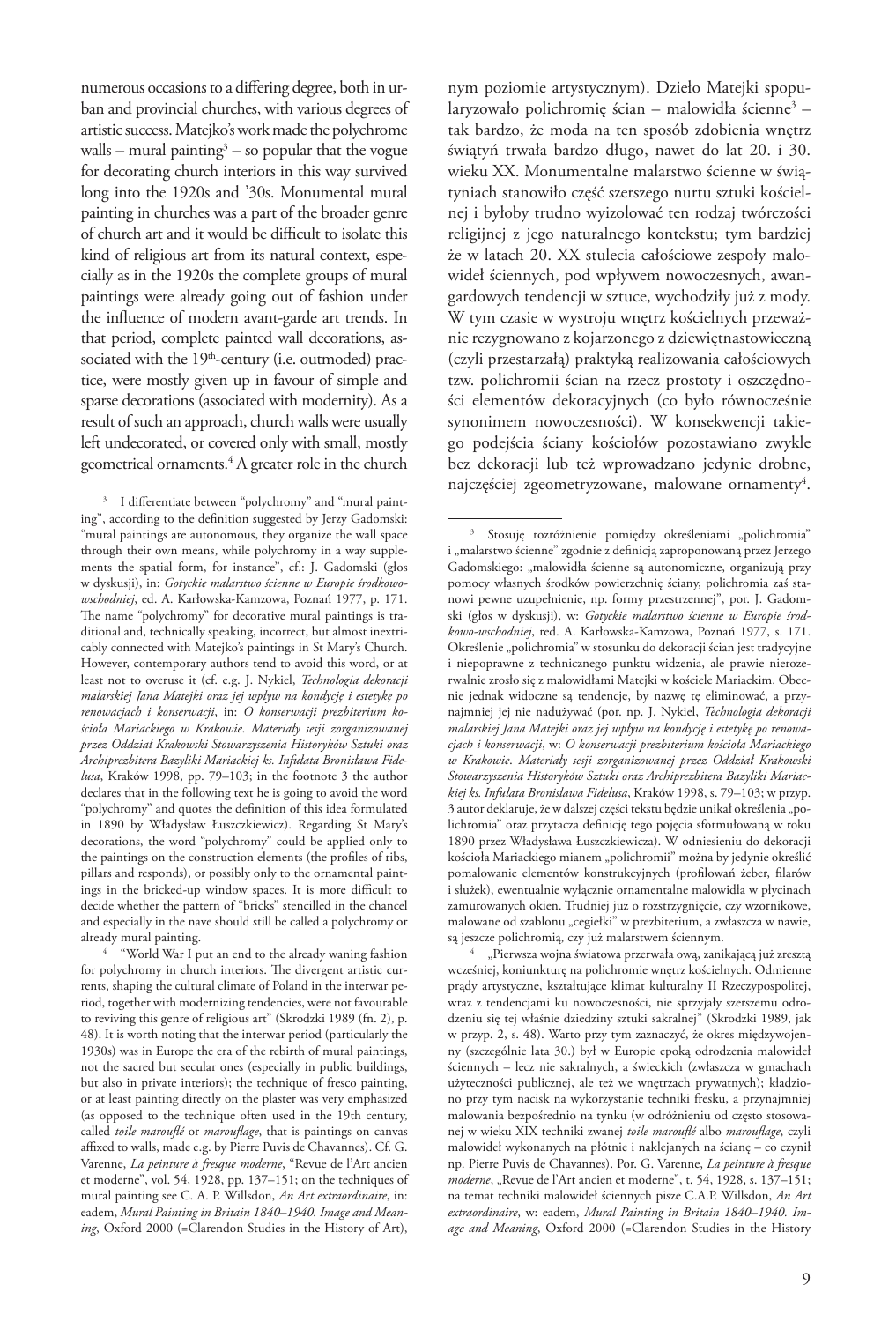Większą rolę w wystroju wnętrza odgrywały dekoracje w postaci reliefów (ołtarze, stacje Drogi Krzyżowej itp.) albo też – nowoczesne i dopracowane w każdym calu – same formy sprzętów (ołtarze, konfesjonały, ambona, balustrady, drzwi etc.). Trzeba jednakże zaznaczyć, że odnosiło się to najczęściej tylko do nowo budowanych świątyń. Ale nie da się stworzyć prostej zależności mówiącej, że tylko nowe kościoły otrzymywały dekoracje w formach nowoczesnych, a w świątyniach starych dla utrzymania swoistego *decorum* kontynuowano style historyczne w tradycyjnych, zachowawczych formach. Niemniej jednak dekoracja w postaci rozbudowanego programu figuralnych malowideł ściennych byłaby w owym czasie raczej nie do pomyślenia w nowej, budowanej od podstaw świątyni.

Dwa wydarzenia – dwie wielkie wystawy sztuki religijnej – wydają się bardzo znaczące dla dziejów polskiej sztuki religijnej i kościelnej pierwszego trzydziestolecia wieku XX: pierwsza, pokazana Krakowie w roku 1911, oraz druga, zorganizowana w Katowicach dwadzieścia lat później, w roku 1931. Dzięki tym wystawom (i kilku innym jeszcze prezentacjom polskiej sztuki religijnej, np. w Warszawie oraz w Padwie w roku 1932 albo w Częstochowie w roku 1934) można obecnie ocenić potencjał twórczości naszych artystów w tej dziedzinie i ich wysiłki mające na celu uwrażliwienie odbiorców na sztukę religijną. Przede wszystkim jednak prace pokazane na wspomnianych wystawach pozwalają dostrzec nie tylko ogromny rozwój, jaki nastąpił w tym zakresie w ciągu krótkich dwudziestu lat niepodległości kraju (a licząc od początku stulecia – nawet lat trzydziestu) i umożliwiają zaobserwowanie diametralnych różnic w pojmowaniu roli i charakteru sztuki kościelnej/religijnej. Inaczej bowiem zapatrywano się na ten rodzaj sztuki około roku 1900 (i wcześniej) albo jeszcze w roku 1911, zaś zupełnie odmiennie – w roku 1931. Tę zmianę nastawienia oraz oczekiwań wobec związanej z kultem twórczości artystycznej najwyraźniej ilustrują wyniki konkursu na dzieło sztuki kościelnej towarzyszącego wystawie warszawskiej z roku 1932.

"Pierwszą Wystawę Współczesnej Polskiej Sztuki Kościelnej im. Piotra Skargi" otwarto w Pałacu Sztuki TPSP w Krakowie 7 grudnia 1911 roku<sup>5</sup>. Była istotnie

interior was played by decorations in low relief (altarpieces, Stations of the Cross etc.) or modern church fittings themselves became decorations through their carefully executed forms (altars, confessionals, the pulpit, balustrades, doors etc.). However, it has to be noted that this description applied only to newlybuilt churches. But saying that only new churches received modern decorations, while in old churches the historical styles in traditional conservative forms were preserved in order to keep up a sort of *decorum*, would be an oversimplification. Nevertheless, a decoration consisting of an extensive programme of figurative mural paintings would have been at that time rather unthinkable in a new church built from scratch.

Two events – two great exhibitions of sacred art – seem to be highly significant for the history of Polish religious and church art between 1900–1930: the first one, shown in Cracow in 1911, and the second, organized in Katowice twenty years later, in 1931. Thanks to these exhibitions (and a few other presentations of Polish church art in such places as Warsaw and Padua in 1932 or in Częstochowa in 1934) we can now appraise the potential of our artists working in this genre and their efforts to make the audience more sensitive to this area of artistic creation. Most importantly, the works shown in these exhibitions allow us to see the great development which took place in this field within the short period of the twenty years of Poland's independence (or even thirty years, counting from the beginning of the century) and also to observe the dramatic changes in defining the role and character of church/religious art since it was perceived differently around 1900 (and earlier), or even in 1911, and completely differently in 1931. This change of attitude and expectations connected with the cult of artistic creativity can be best illustrated by the results of the competition for a work of church art accompanying the Warsaw exhibition of 1932.

"The First Piotr Skarga Exhibition of Polish Contemporary Church Art" was opened in the Palace of Fine Art belonging to the Friends of the Fine Arts Society (Towarzystwo Przyjaciół Sztuk Pięknych) in Cracow on 7 December 1911.<sup>5</sup> It was indeed one of

of Art), s. 1–26 oraz Appendix A, ibidem, s. 393–395; eadem, *Mural*. *Europe, c. 1810–c. 1930*, w: *The Dictionary of Art*, red. J. Turner, t. 22, London 1996, s. 328–331.

<sup>5</sup> Ks. J. Pawelski, T.J., *Na otwarcie wystawy sztuki kościelnej w Krakowie*, w: *Pierwsza Wystawa Współczesnej Polskiej Sztuki Kościelnej im. Piotra Skargi w Krakowie*, Kraków 1911, s. 3. Trudno stwierdzić, dlaczego akurat ks. Skarga został wybrany na patrona wystawy. Była w tym, być może, zasługa ks. Pawelskiego, jezuity, który szerzył kult tego kaznodziei (L. Grzebień, *Pawelski Jan*, w: *Polski Słownik Biograficzny*, t. 25, Wrocław 1980, s. 361–362). W komitecie organizacyjnym znaleźli się m.in. Feliks Kopera (podówczas dyrektor Muzeum Narodowego), Leonard Lepszy, a z artystów: Jan Bukowski, Karol Frycz, Henryk Kunzek, Karol Maszkowski, Franciszek Mączyński, Sławomir Odrzywolski, Piotr Stachiewicz, Henryk Uziembło oraz Jerzy Warchałowski i Stanisław Żeleński (*Pierwsza Wystawa...* 1911, s. 19). W komisji artystycznej

pp. 1–26 and Appendix A, eadem, pp. 393–395; eadem, *Mural*. *Europe, c. 1810–c. 1930*, in: *The Dictionary of Art*, ed. J. Turner, vol. 22, London 1996, pp. 328–331.

<sup>5</sup> Fr. J. Pawelski, T.J., *Na otwarcie wystawy sztuki kościelnej w Krakowie*, in: *Pierwsza Wystawa współczesnej polskiej sztuki kościelnej im. Piotra Skargi w Krakowie*, Kraków 1911, p. 3. It is hard to say why Father Skarga was chosen to be the patron of the exhibition. It was perhaps the doing of Fr. Pawelski, a Jesuit, who propagated the cult of his fellow Jesuit preacher (L. Grzebień, *Pawelski Jan*, in: *Polski Słownik Biograficzny*, vol. 25, Wrocław 1980, pp. 361–362). The members of the organising committee were, among others, Feliks Kopera (the then director of the Na-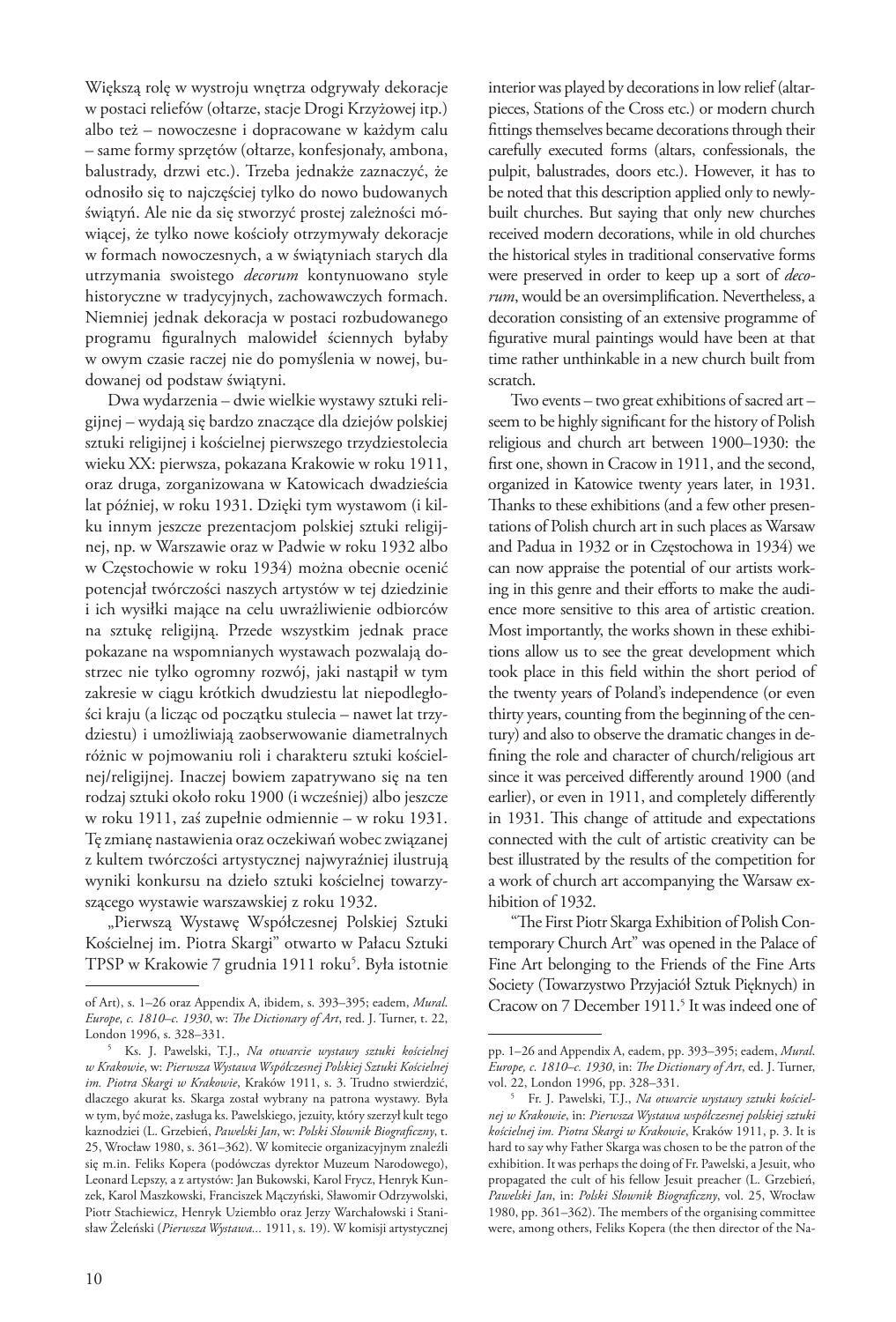the first<sup>6</sup> in history, but, as one of its organizers Fr. Jan Pawelski noticed, the efforts to introduce "genuine" religious art into churches, which would maintain high artistic quality while fulfilling the requirements of religious worship at the same time, had been previously made in Cracow previously; such was the aim e.g. of St Luke's Society founded for the purpose of "uplifting church art" and the magazine published by it "Przyjaciel Sztuki Kościelnej" [A Friend of Church Art].<sup>7</sup>

The exhibition was prepared very carefully. As early as in February 1911 "Krakowski Miesięcznik Artystyczny" (the magazine published by the National Museum, the Society for the Beautification of the City of Cracow and the Friends of Fine Arts Society, which was the organizer of the exhibition) heralded news about the planned show, its detailed programme as well as the rules for exhibition participation and artistic competitions connected with it.<sup>8</sup> The presentation was divided into six parts:  $I$ painting, subdivided into "the works for the purposes of religious worship" and "religious/genre works, appropriate for decorating Christian homes"; II – decorative art (including stained glass); III – engraving; IV – figurative sculpture (including objects destined for churches and devotional items such as medals and similar "small forms"); V – architecture

jedną z pierwszych<sup>6</sup> w dziejach, ale – co przypomniał jeden z jej organizatorów, ks. Jan Pawelski – wysiłki mające na celu wprowadzenie do kościołów "prawdziwej" sztuki religijnej, stojącej na wysokim poziomie artystycznym, a zarazem spełniającej wymagania kultu, podejmowano w Krakowie już wcześniej: taki cel stawiało sobie na przykład Towarzystwo św. Łukasza "dla podniesienia sztuki kościelnej" oraz wydawane przez nie pismo "Przyjaciel Sztuki Kościelnej"<sup>7</sup>.

Wystawa została przygotowana bardzo pieczołowicie. Już w lutym roku 1911 "Krakowski Miesięcznik Artystyczny" (organ Muzeum Narodowego, Towarzystwa Upiększania Miasta Krakowa oraz TPSP, czyli organizatora wystawy) przyniósł wiadomość o planowanym pokazie, jego szczegółowy program oraz warunki uczestnictwa w wystawie i konkursach artystycznych organizowanych w związku z nią8. Prezentację podzielono na sześć działów: I – malarstwa, z rozróżnieniem na "dzieła kultu religijnego" oraz "religijno-rodzajowe, nadające się do ozdabiania mieszkań chrześcijańskich"; II – malarstwa dekoracyjnego (w tym również witraże); III – grafiki artystycznej; IV – rzeźby figuralnej (tu także z uwzględnieniem obiektów przeznaczonych dla kościołów oraz "dewocjonaliów", w rodzaju medalików itp. "małych form");  $V$  – architektury ("projekty kościołów i urządzenia wnętrz kościelnych") oraz VI – "przemysłu artystycznego"<sup>9</sup>. O zakwalifikowaniu dzieła na wystawę miała decydować komisja artystyczna, przy czym była ona, jak pisano, "zarazem biurem porady artystycznej i zajmuje się od chwili ogłoszenia programu oceną projektów dzieł przeznaczonych na wystawę", a "porady liturgicznej udziela Ks. Gerard Kowalski, Cysters z Mogiły"10.

tional Museum), Leonard Lepszy, and the artists: Jan Bukowski, Karol Frycz, Henryk Kunzek, Karol Maszkowski, Franciszek Mączyński, Sławomir Odrzywolski, Piotr Stachiewicz, Henryk Uziembło, Jerzy Warchałowski and Stanisław Żeleński (*Pierwsza Wystawa...* 1911, p. 19). Among the members of the artistic committee were also: Konstanty Laszczka, Jan Szczepkowski and Stanisław Tomkowicz. The exhibition catalogue (with the typography designed by J. Bukowski) included among others the following texts: Fr. G. Kowalski, *Zadania współczesnej architektury kościelnej* [*The Tasks of Contemporary Church Architecture*], pp. 21–23; Fr. W. Górzyński, *Zadania współczesnego malarstwa kościelnego* [*The Tasks of Contemporary Church Painting*], pp. 30–34.

<sup>6</sup> Fr. Józef Rokoszny mentioned also two other earlier exhibitions of church art: the "Marianist" one in Warsaw in 1904 and the one organized in Lviv in 1910 (Fr. J. Rokoszny, *Z dziedziny sztuki kościelnej. Karol Frycz*, Warszawa 1913, p. 5). In the latter case he probably meant "The Church Exhibition" which took place in Lviv in 1909 (cf. O. Rudenko, *Wystawa Liturgiczna we Lwowie 1909 roku wobec współczesnej sztuki kościelnej*, "Teka Komisji Polsko-Ukraińskich Związków Kul-

Pawelski 1911 (fn. 2), pp. 4–5. For information about the Society and its publications see: J. Wolańska, *Towarzystwo Świętego Łukasza w Krakowie i "Przyjaciel Sztuki Kościelnej"*, in: W. Bałus, E. Mikołajska, J. Urban, J. Wolańska, *Sztuka sakralna Krakowa w wieku XIX*, part I, Kraków 2004 (=Ars Vetus et Nova, ed. W. Bałus, vol. 12), pp. 39–87. One of the co-founders of the Society was Stanisław Tomkowicz, a member of the artistic committee of the 1911 exhibition.

<sup>8</sup> *Program wystawy współczesnej polskiej sztuki kościelnej*, "Krakowski Miesięcznik Artystyczny" (later quoted as KMA) 1, 1911, no. 1 (February), pp. 1–2; *Konkursy będące w związku z wystawą kościelną*, ibidem, p. 2; X. G. Kowalski, F. Kopera, *O sztukę kościelną*, ibidem, p. 3.

zasiadali ponadto: Konstanty Laszczka, Jan Szczepkowski oraz Stanisław Tomkowicz. Katalog wystawy (od strony typograficznej przygotowany przez J. Bukowskiego, który wykonał również plakat zapowiadający ten pokaz) zawierał m.in następujące teksty: ks. G. Kowalskiego, *Zadania współczesnej architektury kościelnej* (s. 21–23); ks. W. Górzyńskiego, *Zadania współczesnego malarstwa kościelnego* (s. 30–34).

<sup>6</sup> Ks. Józef Rokoszny wspominał jeszcze o dwóch wcześniejszych wystawach sztuki kościelnej: "mariańskiej" w Warszawie w roku 1904 oraz zorganizowanej we Lwowie w roku 1910 (ks. J. Rokoszny, *Z dziedziny sztuki kościelnej. Karol Frycz*, Warszawa 1913, s. 5). W drugim przypadku miał zapewne na myśli "Wystawę Kościelną", która odbyła się we Lwowie w roku 1909 (zob. O. Rudenko, *Wystawa Liturgiczna we Lwowie 1909 roku wobec współczesnej sztuki kościelnej*, "Teka Komisji

Pawelski 1911, jak przyp. 5, s. 4–5. Na temat Towarzystwa oraz jego pisma zob. J. Wolańska, *Towarzystwo Świętego Łukasza w Krakowie i "Przyjaciel Sztuki Kościelnej"*, w: W. Bałus, E. Mikołajska, ks. J. Urban, J. Wolańska, *Sztuka sakralna Krakowa w wieku XIX*, cz. I, Kraków 2004 (=Ars Vetus et Nova, red. W. Bałus, t. 12), s. 39–87. Jednym z współtwórców Towarzystwa był Stanisław Tomkowicz, członek komisji artystycznej wystawy z roku 1911.<br><sup>8</sup> *Program wystawy współczesnej polskiej sztuki kościelnej*, "Kra-

kowski Miesięcznik Artystyczny" (dalej: KMA) 1, 1911, nr 1 (luty), s. 1–2; *Konkursy będące w związku z wystawą kościelną*, ibidem, s. 2; X.G. Kowalski, F. Kopera, *O sztukę kościelną*, ibidem, s. 3.

<sup>9</sup> *Program wystawy...* 1911, jak przyp. 8, s. 1.

<sup>10</sup> Ibidem, s. 2. Wydaje się, że ks. Gerard Kowalski był ze wszech miar odpowiednim jurorem i doradcą: oprócz wykształcenia teologicz-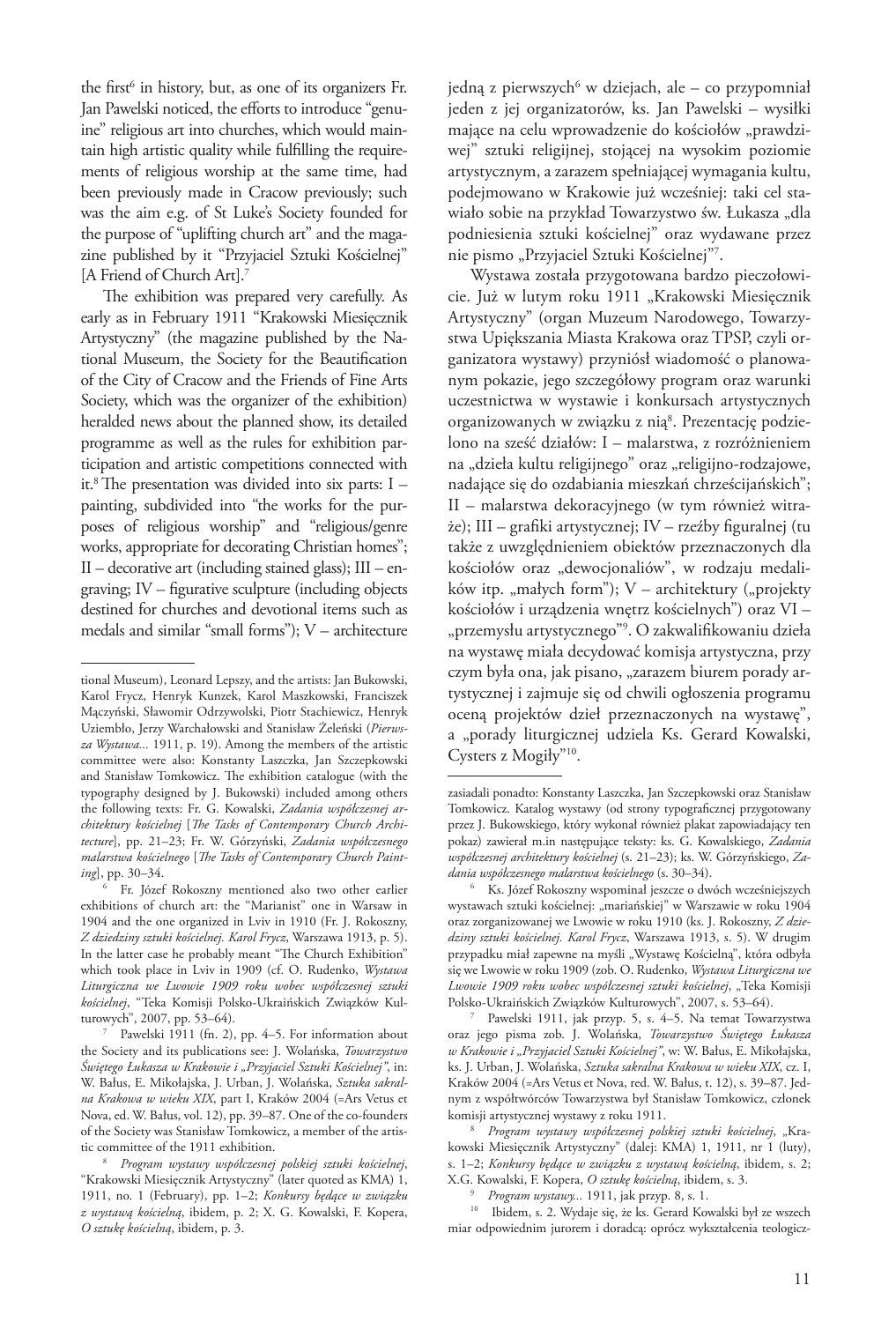Konkursy miały się odbyć cztery: 1) na plakietę z płaskorzeźbionym wyobrażeniem Madonny; 2) na obraz ołtarzowy Serca Jezusowego (w związku z wielką popularnością, jaką cieszyło się podówczas to nabożeństwo<sup>11</sup>); 3) na posąg Najświętszej Marii Panny ("Immaculata", z przeznaczeniem do wykorzystania podczas nabożeństw majowych) oraz 4) na religijny obraz ścienny na temat dowolny ("poleca się uwzględnieniu cudowne obrazy w Polsce oraz śś. Patronów polskich"), który miałby potem zostać przeznaczony do reprodukcji; rozstrzygnięcie konkursu przewidziano pierwotnie na maj 1911, ale potem termin konkursu malarskiego przedłużono do stycznia 191212.

Feliks Kopera oraz ks. Gerard Kowalski w "programowym" artykule wystawy, występując w imieniu jej komitetu organizacyjnego, zwrócili uwagę na najważniejszy cel przedsięwzięcia, czyli stworzenie płaszczyzny porozumienia i pośrednictwa między artystami a duchowieństwem, a tym samym odebranie rynków zbytu w Polsce zagranicznym firmom produkującym tanie, ale bezwartościowe pod względem artystycznym przedmioty kultu religijnego<sup>13</sup>. Podkreślano osiągnięcia sztuki polskiej ostatnich lat świadczące o wybitnych zdolnościach rodzimych artystów i ich zainteresowaniu tematami religijnymi (widocznym, przykładowo, w tematyce prac pokazywanych na "ogólnych" wystawach sztuki), co uprawniało do podjęcia takiego właśnie kroku, jak zorganizowanie omawianej wystawy (wspomniano też m.in. o wielkim zainteresowaniu, jakim

pad), s. 104. 13 Kowalski, Kopera 1911, jak przyp. 8, s. 3; ten aspekt wystawy podnosił też ks. Pawelski 1911 (jak przyp. 5, s. 5).

("church projects and designs for the decoration of church interiors") and  $VI$  – handicraft.<sup>9</sup> The works included in the exhibition were going to be qualified by the artistic committee, which was also "at the same time an agency for artistic advice and from the moment of announcing the programme evaluated the projects of the works submitted for the exhibition", while "the liturgical advice was given by Fr. Gerard Kowalski, a Cistercian from Mogiła".10

There were to be four competitions: 1. for a plaque with the Virgin Mary in low relief; 2) for the altar painting of the Heart of Jesus (due to the great popularity of this devotion at that time<sup>11</sup>); 3) for the statue of the Virgin Mary ("Immaculata", for the May devotions) and 4) for a religious painting on any subject ("recommended subjects include miraculous pictures from Poland and the Holy Patron Saints of Poland"), which would then be reproduced; the results of the competition were going to be announced initially in May 1911, but later the closing date of the painting competition was later postponed to January 1912.<sup>12</sup>

Feliks Kopera and Fr. Gerard Kowalski, in the "programme" article of the exhibition, writing on behalf of the organisational committee, named the most important purpose of this undertaking, that is

<sup>12</sup> *Program wystawy...* 1911 (fn. 5), p. 2; Kowalski, Kopera 11 (fn. 5), p. 3: "[...] our aim is to bring Polish art under lowly roofs, and to put on their whitened walls the painting of the Virgin Mary, or one of the holy patron Saints of our nation, which would be the works of Polish artists reproduced in the best way available". The same aim was pursued thirty years earlier by the St Luke's Society mentioned earlier, cf. J. Wolańska, "Obrazki *religijne zalecające się taniością i dobrem wykonaniem" wydawane przez Towarzystwo Św. Łukasza w Krakowie*, in: *Sztuka sakralna Krakowa w wieku XIX*. *Część III*, eds. W. Bałus, J. Wolańska, Kraków 2010 (=Ars Vetus et Nova, vol. 30), pp. 43–59. The competition was prolonged, since no work "had such artistic merits which would earn it the first prize" – *Wystawa kościelna. Rozstrzygnięcie konkursów religijnych z zakresu malarstwa*, KMA 1, 1911, no. 9 (November), p. 104.

nego, zdobytego na uniwersytetach w Grazu i Krakowie, posiadał też wiedzę artystyczną: na UJ studiował nauki pomocnicze historii oraz historię sztuki (u Mariana Sokołowskiego); od roku 1905 pełnił funkcję bibliotekarza i archiwisty w klasztorze w Mogile; interesował się stanem kościołów diecezji krakowskiej, służył radą proboszczom w sprawach odnowienia świątyń i przedmiotów liturgicznych, a w roku 1917 został diecezjalnym konserwatorem zabytków (G. Schmager, *Kowalski Wojciech, imię zakonne Gerard*, w: *Polski Słownik Biograficzny*, t. 14, Wrocław 1968–1969, s. 547–549). W lipcu 1911 roku na Zjeździe Miłośników Ojczystych Zabytków Sztuki i Historyi w Krakowie wygłosił odczyt *Kościoły i ich konserwacya. Nowe i dawne kościoły wiejskie*. 11 Na temat rozwoju kultu i ikonografii Serca Jezusa zob. E. Kle-

kot, Najświętsze Serce Jezusowe – sceny z życia symbolu, "Konteksty" 51, 1997, nr 3–4, s. 55–66 (informację o artykule zawdzięczam mgr Helenie Małkiewiczównie).

<sup>12</sup> *Program wystawy...* 1911, jak przyp. 8, s. 2; Kowalski, Kopera 1911, jak przyp. 8, s. 3: "[...] dążeniem naszem jest, by sztuka polska dotarła pod strzechę wieśniaczą, i by tam na pobielanych ścianach zawisł obraz Matki Boskiej, czy jednego ze świętych Patronów narodu, któryby był dziełem polskiego artysty, oddany w najlepszej reprodukcyi". Taki sam cel trzydzieści lat wcześniej chciało osiągnąć wspomniane już Towarzystwo Świętego Łukasza, zob. J. Wolańska, *"Obrazki religijne zalecające się taniością i dobrem wykonaniem" wydawane przez Towarzystwo Św. Łukasza w Krakowie*, w: *Sztuka sakralna Krakowa w wieku XIX*. *Część III*, red. W. Bałus, J. Wolańska, Kraków 2010 (=Ars Vetus et Nova, t. 30), s. 43-59. Konkurs przedłużono, gdyż żadna z prac "nie posiadała takich zalet pod względem artystycznym, któreby zasługiwały na przyznanie pierwszej nagrody" – *Wystawa kościelna. Rozstrzygnięcie konkursów religijnych z zakresu malarstwa*, KMA 1, 1911, nr 9 (listo-

<sup>9</sup> *Program wystawy...* 1911 (fn. 5), p. 1.

<sup>10</sup> Ibidem, p. 2. Fr. Gerard Kowalski seems to have been a highly suitable juror and adviser; apart from having received theological education at the universities of Graz and Cracow, he was also an art expert: he studied the auxiliary sciences of history and art history at the Jagiellonian University (under Marian Sokołowski); since 1905 he was a librarian and archivist in the monastery at Mogiła; he took interest in the condition of the churches in the Cracow diocese, he advised parish priests on the renovation of churches and liturgical objects, and in 1917 he became the diocesan conservator of historic works (G. Schmager, *Kowalski Wojciech, imię zakonne Gerard*, in: *Polski Słownik Biograficzny*, vol. 14, Wrocław 1968–1969, pp. 547–549). In July 1911, at the Convention of the Friends of National Monuments of History and Art, he delivered a lecture *Kościoły i ich konserwacya. Nowe i dawne kościoły wiejskie* [*Churches and their conservation. New and old village churches*].

<sup>&</sup>lt;sup>11</sup> On the development of the worship and iconography of the Heart of Jesus, cf. E. Klekot, *Najświętsze Serce Jezusowe – sceny z życia symbolu*, "Konteksty" 51, 1997, nos. 3–4, pp. 55–66 (I am indebted for the information about this article to Ms Helena Małkiewiczówna).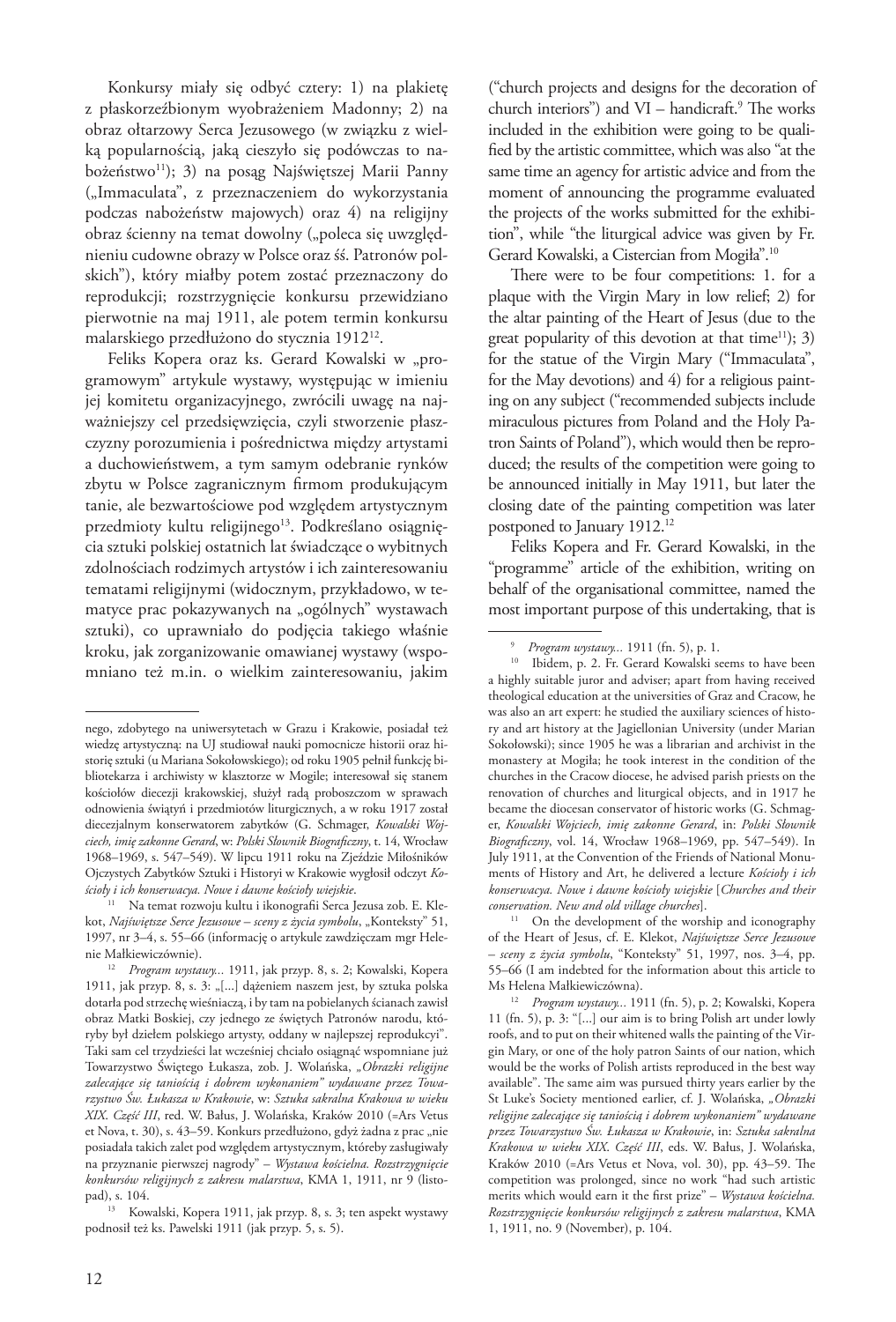creating a place for communication and mediation between artists and the clergy, and at the same time winning back the Polish market from foreign companies, which produced inexpensive but artistically worthless objects of religious worship.<sup>13</sup> A particular emphasis was laid on the achievements of Polish art in recent years, which proved great talents of local artists and their interest in religious subject-matter (seen, for instance, in the subjects of the works exhibited at "general" art exhibitions), and justified taking such a step as organizing this exhibition (it was also mentioned that the competition for the project of the church at Limanowa in 1908 attracted strong interest).<sup>14</sup>

In the period before the exhibition consecutive issues of "Krakowski Miesięcznik Artystyczny" carried articles on the forthcoming event and accompanying competitions.15 The aim of these texts was probably to help the artists who considered participating in this event to understand the rules of religious art, and reconciling their art with the requirements posed by worship. Gerard Kowalski tried to dispel any possible anxieties on their part, writing:

*The Church does not require of an artist to kill his individuality, and does not prescribe any forms. To demand from a contemporary artist to paint in the spirit of the Quattrocento would mean asking him to execute a base forgery. The contemporary works of Christian art should reflect the sound artistic directions of today*. 16

The exhibition presented about 250 objects, and included several dozen artists, both those with renowned names and unquestioned status, as well as lesser-known ones. This is not the place to list and discuss more or less successful works (known in part only from the photographs or descriptions). However, a few things have to be noted. The Cracow exhibition of church art was the first one at which the works of the "Association A.R.M.R." (Architektura [Architecture], Rzeźba [Sculpture], Malarstwo [Painting], Rzemiosła [Craft]) were exhibited. The group exhibited a fragment of the church interior (a chapel) with complete furnishings. The architectural project cieszył się konkurs na projekt kościoła w Limanowej z roku 1908)<sup>14</sup>.

W okresie poprzedzającym wystawę kolejne numery "Krakowskiego Miesięcznika Artystycznego" przynosiły artykuły odnoszące się do przygotowywanego wydarzenia oraz towarzyszących mu konkursów<sup>15</sup>. Teksty te miały zapewne pomóc artystom rozważającym uczestnictwo w tym wydarzeniu w zrozumieniu zasad sztuki religijnej, w pogodzeniu własnej twórczości z wymogami kultu. Ks. Gerard Kowalski starał się rozwiać ich ewentualne obawy, pisząc:

*Kościół nie żąda od artysty, aby zabijał swą indywidualność, nie przepisuje mu też żadnej formy. Żądać od dzisiejszego artysty malowania w duchu quattrocenta znaczyłoby wymagać od niego niegodziwego falsyfikatu. W spółczesnych dziełach sztuki chrześcijańskiej musi się odbijać zdrowy kierunek artystyczny dzisiejszej doby*16.

Na wystawie pokazano około 250 eksponatów, a wzięło w niej udział kilkudziesięciu artystów – zarówno o głośnych nazwiskach i niekwestionowanej pozycji, jak i tych mniej znanych. Nie miejsce tu na wymienianie i omawianie bardziej lub mniej udanych dzieł (częściowo znanych jedynie z fotografii lub opisu). Na odnotowanie zasługuje jednak kilka spraw. Krakowska wystawa sztuki kościelnej była pierwszą, na której swe prace zaprezentował "Związek A.R.M.R." (Architektura, Rzeźba, Malarstwo, Rzemiosła). Grupa ta pokazała fragment wnętrza kościoła (kaplicy) z kompletnym wyposażeniem. Projekt architektoniczny przygotował Adolf Szyszko-Bohusz, witraże i projekty "polichromii wnętrz" – Wojciech Jastrzębowski; Włodzimierz Konieczny był autorem rzeźby ołtarzowej i antependium ołtarza; Henryk Kunzek zaprojektował chrzcielnice, "spowiednicę" i plakiety dekoracyjne; Kazimierz Młodzianowski skomponował malowidła ścienne. Zadbano także o ornaty (Maria Młodzianowska-Szymonowiczowa), odpowiednią oprawę ksiąg liturgicznych (Bonawentura Lenart); lichtarze i wieczną lampę wykonano według projektu Jana Rembowskiego; kilim zaprojektował Józef Blicharski. Ponadto "kapliczkę domową" (wyposażoną głównie w drewniane rzeźby i tkaniny, wykonane w szkole zawodowej w Zakopanem) przedstawił Jan Skotnicki<sup>17</sup>. Opinie co do

<sup>13</sup> Kowalski, Kopera 1911 (fn. 5), p. 3; this aspect of the exhibition was also mentioned by Pawelski 1911 (fn. 2), p. 5.

<sup>14</sup> Kowalski, Kopera 1911 (fn. 5), p. 3.

<sup>15</sup> G. Kowalski, *Z powodu konkursów religijnych Towarzystwa Przyjaciół Sztuk Pięknych*, KMA 1, 1911, no. 2 (March), p. 24, and KMA 1, 1911, no. 3 (April), pp. 27–29; *Wystawa Współczesnej Sztuki Kościelnej*, KMA 1, 1911, no. 6 (July), p. 71; *Wystawa współczesnej polskiej sztuki kościelnej im. Piotra Skargi*, KMA 1, 1911, no. 9 (November), p. 103; *Kronika wystaw*, KMA 1, 1911, no. 10 (December), p. 111; *Rozstrzygnięcie konkursu na posąg Immaculaty*, KMA 1, 1911, no. 10 (December), p. 113.

<sup>16</sup> Kowalski 1911 (fn. 15), p. 24.

<sup>14</sup> Kowalski, Kopera 1911, jak przyp. 8, s. 3.

<sup>15</sup> Ks. G. Kowalski, *Z powodu konkursów religijnych Towarzystwa Przyjaciół Sztuk Pięknych*, KMA 1, 1911, nr 2 (marzec), s. 24, oraz KMA 1, 1911, nr 3 (kwiecień), s. 27–29; *Wystawa Współczesnej Sztuki Kościelnej*, KMA 1, 1911, nr 6 (lipiec), s. 71; *Wystawa Współczesnej Polskiej Sztuki Kościelnej im. Piotra Skargi*, KMA 1, 1911, nr 9 (listopad), s. 103; *Kronika wystaw*, KMA 1, 1911, nr 10 (grudzień), s. 111; *Rozstrzygnięcie konkursu na posąg Immaculaty*, KMA 1, 1911, nr 10 (grudzień), s. 113.

<sup>16</sup> Kowalski 1911, jak przyp. 15, s. 24.

<sup>&</sup>lt;sup>17</sup> Pierwsza wystawa "Związku A.R.M.R.", w: Pierwsza wystawa... 1911, jak przyp. 5, s. 24–26; na temat kaplicy Skotnickiego, s. 27.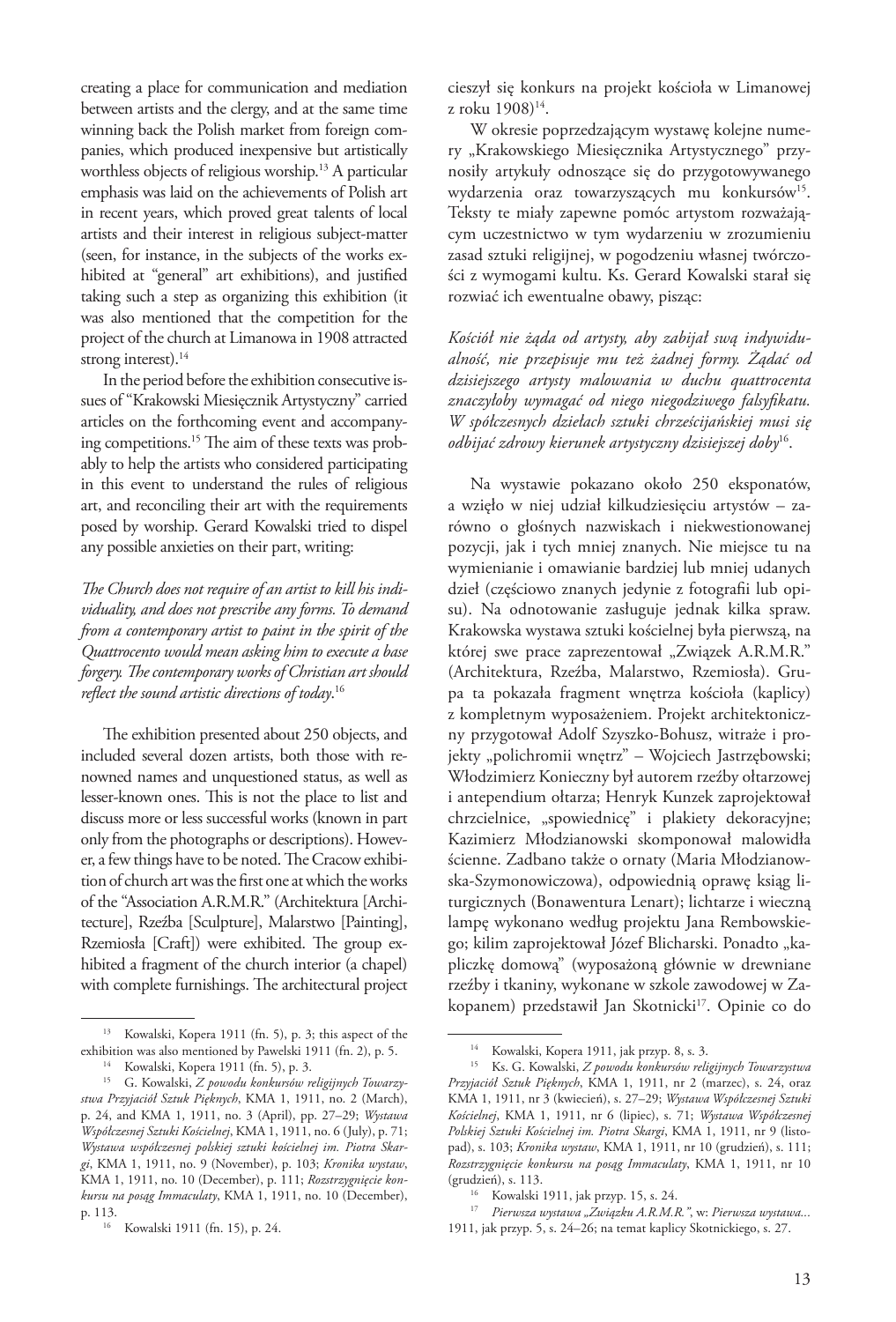wartości artystycznej tego zespołu (oraz jego określenia stylowego) podzieliły krytyków. Jedni doceniali fakt, że "wspólnemi siłami kilku artystów stworzona została całość prawdziwie piękna"<sup>18</sup>, a malowidła Młodzianowskiego porównywali – w tonie jak najbardziej pochlebnym – z twórczością "szkoły z Beuron"<sup>19</sup>; inni – jak Jan Tarczałowicz w lwowskiej "Sztuce" – prześcigali się w złośliwościach<sup>20</sup>. Krytyk ten całą wystawę podsumował stwierdzeniem: "[...] wystawiono »dzieła« o tak przeciętnym na ogół poziomie, że każdy nieuprzedzony jak najsmutniejszą o tej sztuce, o ile w tym kierunku dalej pójdzie, rokować niestety musi przyszłość"21.

Sami organizatorzy bardzo trzeźwo i rzeczowo podeszli do wyników przedsięwzięcia. Ks. Gerard Kowalski potrafił przyznać, że kaplica "Związku A.R.M.R." nie spełniła swojej roli "pouczenia ogółu, jak ma wyglądać wnętrze naszych świątyń", dodając, że "ołtarz p. W. Koniecznego jest pomysłem zupełnie chybionym pod względem religijnym"22. Nie sądy estetyczne były tu jednak najważniejsze. Na podkreślenie zasługuje raczej sam fakt zorganizowania wystawy, która nie miała na gruncie polskim precedensu. Drugim ważnym aspektem tego wydarzenia – tak z punktu widzenia artystycznego, jak i kościelno-liturgicznego – było zaangażowanie do pracy nad wystrojem wnętrza zaprezentowanej na wystawie kaplicy nie tylko malarzy, ale również rzeźbiarzy, cieśli, specjalistów w dziedzinie "sprzętarstwa" i meblarstwa, metaloplastyki, sztuki książki, introligatorstwa i tkanin – czyli, mówiąc dzisiejszym językiem – specjalistów od "designu" i architektury wnętrz. W okresie rozwoju ruchu "odnowy sztuk i rzemiosł", rozkwitu działalności Stowarzyszenia "Polska Sztuka Stosowana", i to w dodatku w Krakowas designed by Adolf Szyszko-Bohusz, stained glass and the designs for "interior polychromy" – by Wojciech Jastrzębowski; Włodzimierz Konieczny was the author of the altar sculpture and the antependium; Henryk Kunzek designed the font, the confessional and the decorative plaques; while Kazimierz Młodzianowski composed the mural paintings. The project included also the chasubles (Maria Młodzianowska-Szymonowiczowa), the appropriate bindings of the liturgy books (Bonawentura Lenart); the candlesticks and the sanctuary lamp were designed by Jan Rembowski; the kilim was projected by Józef Blicharski. Moreover, Jan Skotnicki exhibited the "home shrine" (equipped mostly with wooden sculptures and tapestries, executed in the craft school at Zakopane).17 Views on the artistic quality of this set of works (and its style definition) were strongly divided among critics. Some appreciated the fact that "a joint effort of several artists created a truly beautiful entity"18, and compared Młodzianowski's paintings to works of the "Beuron school", which was intended as a compliment<sup>19</sup>; others, such as Jan Tarczałowicz writing for a Lviv magazine "Sztuka", outdid one another with caustic remarks.<sup>20</sup> This critic summed up the whole exhibition with the sentence: "the exhibited works were generally of such mediocre quality that every unprejudiced person has to prophesy the saddest future for this art, if it should follow in this direction".<sup>21</sup>

The organizers themselves perceived the results of the whole undertaking in a very level-headed and matter-of-fact way. Gerard Kowalski could admit that the chapel of the "Association A.R.M.R." did not fulfil its role of teaching "the general pub-

usefulness or value to the ideas lying at its origins. 21 Tarczałowicz 1912 (fn. 20), p. 34. At the same time, the reviewer of "Tygodnik Ilustrowany" wrote that the exhibition "surprised [...] even the optimists, since it exhibited such a lively, original and homely art of our artists in the field of the church art that it really does not seem fitting to talk about the customary 'difficult beginning', even though it is really just a beginning" – *Wystawa sztuki kościelnej w Krakowie*, "Tygodnik Ilustrowany", 1911, no. 51 (23 Dec), p. 1024.

<sup>&</sup>lt;sup>18</sup> *Wystawa sztuki kościelnej w Krakowie*, "Tygodnik Ilustrowany", 1911, nr 51 (23 XII), s. 1024.

<sup>19</sup> Ks. G. Kowalski, *Znaczenie I Wystawy Współczesnej Sztuki Kościelnej*, KMA 2, 1912, nr 2 (luty), s. 10.

<sup>20</sup> J. Tarczałowicz, "*Zamknąć okna*". *Garść uwag z powodu wystawy kościelnej w pałacu* "*Sztuki*" *w Krakowie*, "Sztuka" 2, 1912, s. 30-39. Tarczałowicz-ultrakonserwatysta, wielbiący "słodkie" Madonny Dolciego i Maratty – w swej recenzji pełnej teatralnych chwytów i figur retorycznych, ziejącej niechęcią do "stylu zakopiańskiego" oraz jego twórcy, Stanisława Witkiewicza (który to otworzył tytułowe okna polskiej sztuki dla nowoczesnych – ale i zgubnych – impulsów płynących z Zachodu), większość prac architektonicznych porównywał ze "stylem zakopiańskim", który uważał za nieporozumienie, a samą ideę jego po-

<sup>&</sup>lt;sup>21</sup> Tarczałowicz 1912, jak przyp. 20, s. 34. Tymczasem recenzent "Tygodnika Ilustrowanego" pisał, że wystawa "zdumiała [...] nawet optymistów, wykazała bowiem tak żywą i tak oryginalną i swojską twórczość naszych artystów na polu sztuki kościelnej, że wprost nie wypada mówić o tym przysłowiowo trudnym początku, chociaż to doprawdy tylko początek dopiero" – *Wystawa sztuki kościelnej w Krakowie*, "Tygodnik Ilustrowany", 1911, nr 51 (23 XII), s. 1024.

<sup>22</sup> Kowalski 1912, jak przyp. 19, s. 10. Podsumowując cytowany tu artykuł, ks. Kowalski stwierdzał: "Wystawę każdą mierzyć należy nie tylko wartością dzieł, ale także ważnością krzewionych przez nią idei. Można zaś bez przesady powiedzieć, że obecna wystawa kościelna szerzy doniosłe dla sztuki kościelnej idee. Oby tylko doczekały się wszechstronnego zrealizowania" (s. 12).

<sup>17</sup> *Pierwsza wystawa "Związku A.R.M.R."*, in: *Pierwsza wystawa...* 1911 (fn. 5), pp. 24–26; on the Skotnicki chapel, p. 27.

<sup>18</sup> *Wystawa sztuki kościelnej w Krakowie*, "Tygodnik Ilustrowany", 1911, no. 51 (23 Dec), p. 1024.

<sup>19</sup> Fr. G. Kowalski, *Znaczenie I Wystawy Współczesnej Sztuki Kościelnej*, KMA 2, 1912, no. 2 (February), p. 10.

<sup>20</sup> J. Tarczałowicz, "*Zamknąć okna*". *Garść uwag z powodu wystawy kościelnej w pałacu* "*Sztuki*" *w Krakowie*, "Sztuka" 2, 1912, pp. 30–39. Tarczałowicz – an ultraconservative, revering "sweet" Madonnas by Dolci and Maratta – in his review, full of dramatic turns of phrase and rhetorical figures, showing aversion to the "Zakopane style" and its creator, Stanisław Witkiewicz (who opened the titular windows of Polish art to – modern, but also deleterious – influences from the West), compared most architectural projects with the "Zakopane style", which he considered to be a misunderstanding and refused to grant any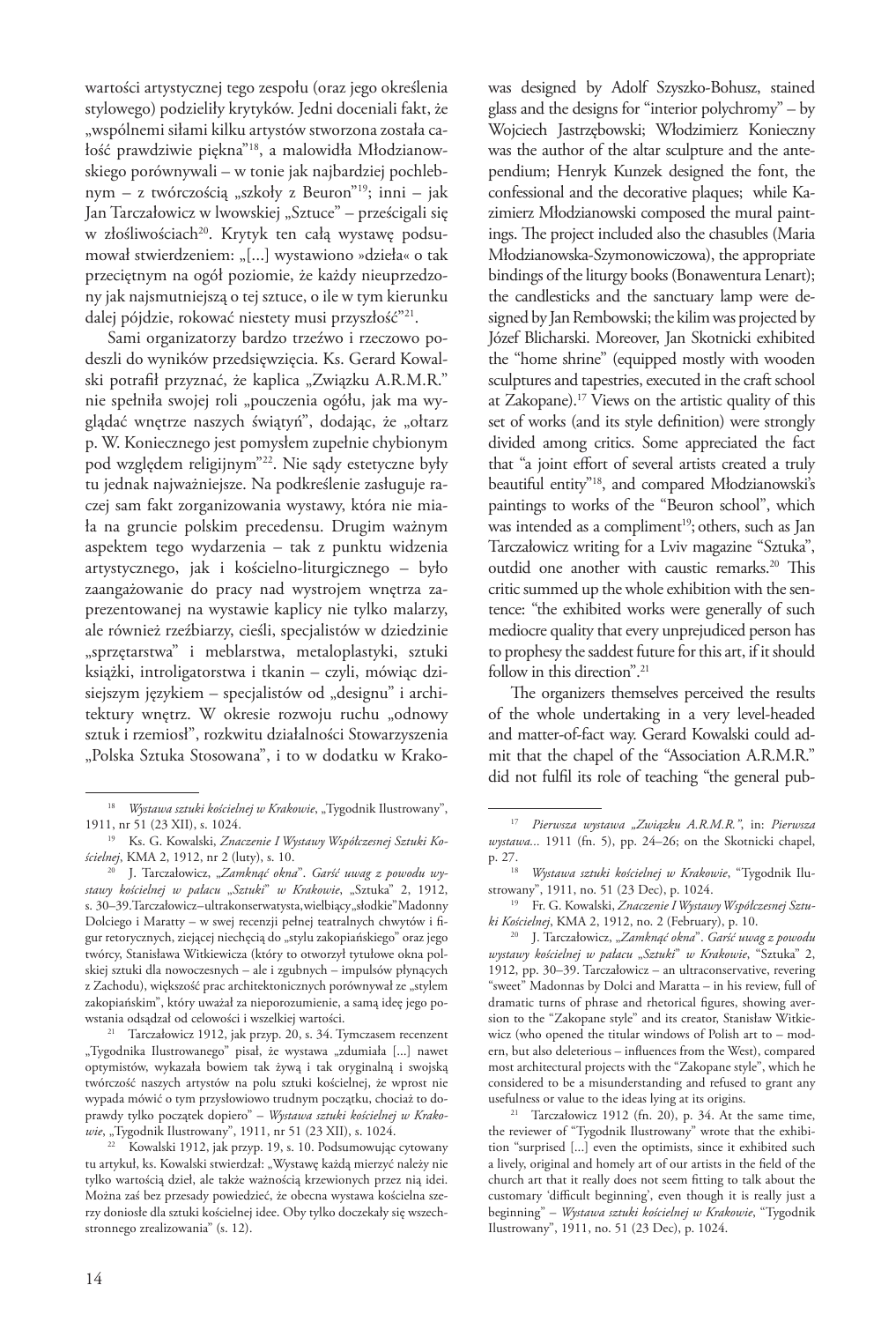lic what the interiors of our churches should look like", adding that "Mr. W. Konieczny's altar is a complete misunderstanding from the religious point of view".22 However, the aesthetic judgements were not of prime importance in this respect. The very fact of organizing such an exhibition, unprecedented in Poland, is worth emphasizing. The second important aspect of this event – both from an artistic and liturgical point of view – was engaging all kinds of artists in the work on the decorations of the interior in the exhibited chapel – not only painters, but also sculptors, carpenters, fitters and furnishers, metalworkers, book artists, bookbinders and tapestry makers – or, in contemporary parlance, designers and interior designers. One would expect that such a piece of work should have come as no surprise, appearing as it did at the heyday of the Arts and Crafts Movement, and being executed in Cracow, near Muzeum Przemysłowe [Handicraft Museum] and the birthplace of the association "Polska Sztuka Stosowana" [Polish Applied Art], which was flourishing at this time. However, it was exceptional, as the words of the exhibition organizers themselves prove:

*it has not been the custom with us so far to take into account this important desideratum for the harmonious cooperation in the furnishing of the church interior between the architect, the sculptor and the painter. Actually, not even the smallest attempt was made to furnish the interior according to its intended use. Each piece was commissioned at a different place, each wanted to stand out and differ from the rest. The group of artists decorating the hall [in the Palace of Fine Arts, where "the chapel" was located], guided by the idea of creating harmonious unity, had this very didactic purpose in mind. One can criticise the details, but the general idea has to be applauded, as it revives the good tradition of the centuries past, when, after the building was completed by the architect, it was taken over by the sculptor or painter working on the decorations*. 23

Evaluating the exhibition in hindsight, one cannot question the observation of Kowalski quoted above, but this attempt to turn the church interior into a unified entity, known also under the fashionable moniker *Gesamtkunstwerk*, should be especially emphasized.24 It includes, in my opinion, much

wie, w miejscu narodzin tej organizacji, i w bezpośredniej bliskości Muzeum Przemysłowego, takie działanie pozornie nie może dziwić. O tym, że było ono wyjątkowe, świadczą jednak słowa samych organizatorów wystawy:

*nie uwzględniano u nas dotąd tego ważnego dezyderatu, aby w urządzeniu wnętrza kościoła współpracowali w harmonijnym zespole architekt, rzeźbiarz i malarz. Wogóle nawet nie było najmniejszych zabiegów, by wnętrze odpowiednio do swego przeznaczenia urządzić. Każdy sprzęt kościelny był gdzieindziej zamawiany, każdy chciał dominować i odbijać od reszty. Grupa artystów urządzająca świetlicę [Pałacu Sztuki, w której pomieszczono "kaplicę"] kierowana ideą utworzenia harmonijnej całości miała na względzie ten cel wybitnie dydaktyczny. Można krytykować szczegóły, jednak zasadzie należy przyznać słuszność, gdyż dobrą odnawia tradycyę ubiegłych wieków, w których po oddaniu budowy przez architekta, obejmował dalsze roboty dekoracyjne rzeźbiarz, czy artysta malarz*23.

Oceniając wystawę z perspektywy historycznej, nie tylko nie można zakwestionować powyższej obserwacji ks. Kowalskiego, ale nadto należy tę próbę tworzenia w kościołach spójnej całości, określanej czasem modnym terminem *Gesamtkunstwerk*, specjalnie podkreślić24. Tkwi w niej bowiem, jak sądzę, o wiele więcej niż tylko elementy składające się na tradycyjną definicję "totalnego dzieła sztuki", czyli malarstwo, rzeźba i architektura. A co w odniesieniu do sztuki kościelnej najważniejsze, kryterium – czy też zasada – harmonijnego łączenia w jednym zespole różnych dziedzin sztuki (i to zarówno sztuk "pięknych", jak i "użytkowych") nie było jedynie estetyczne. W tym wypadku w grę wchodziło kompleksowe wyposażenie i wystrój świątyni – nie tylko jej wnętrza (obrazy, rzeźby, sprzęty – jak ołtarze, konfesjonały i in., dekoracja ścian, witraże czy nawet lichtarze, lampy, okucia itp.), ale również zapewnienie kościołowi stojących na wysokim artystycznie poziomie i zharmonizowanych stylowo z resztą wyposażenia przedmiotów związanych z kultem, jak naczynia i paramenty liturgiczne, czy dekoracja i oprawy ksiąg. Nie była to zresztą idea nowa czy nieznana, ale na ziemiach polskich szukająca dopiero swojej

<sup>22</sup> Kowalski 1912 (fn. 19), p. 10. Summing up the article quoted above, Kowalski wrote: "Each exhibition should be measured not only by the quality of the presented works, but also by the quality of the promoted ideas. It can be said without exaggeration that the present church exhibition propagates the ideas which are very important for church art. May they be implemented in a multiplicity of ways" (p. 12).

Ibidem, p. 10.

<sup>&</sup>lt;sup>24</sup> The predilection for including in his projects the idea of "the synthesis of the arts", *Gesamtkunstwerk*, is usually

Ibidem, s. 10.

<sup>24</sup> Upodobanie do urzeczywistniania w swoich projektach idei "wspólnoty sztuk", Gesamtkunstwerku, zwykło się podkreślać zwłaszcza w odniesieniu do twórczości Franciszka Mączyńskiego, zob. R. Solewski, *Franciszek Mączyński* (*1874–1947*) *krakowski architekt*, Kraków 2005 (=Akademia Pedagogiczna im. KEN w Krakowie, Prace Monograficzne, nr 421), s. 76. Do tego nurtu w twórczości artysty należy niewątpliwie kościół Jezuitów w Krakowie (ibidem, s. 61–65). Niemniej jednak, autorom omawianej wystawy sztuki kościelnej chodziło raczej o zespolenie sztuk na poziomie ideowym (w sensie myśli przewodniej oraz potrzeb i wymagań liturgii) niż wyłącznie pod względem estetycznym.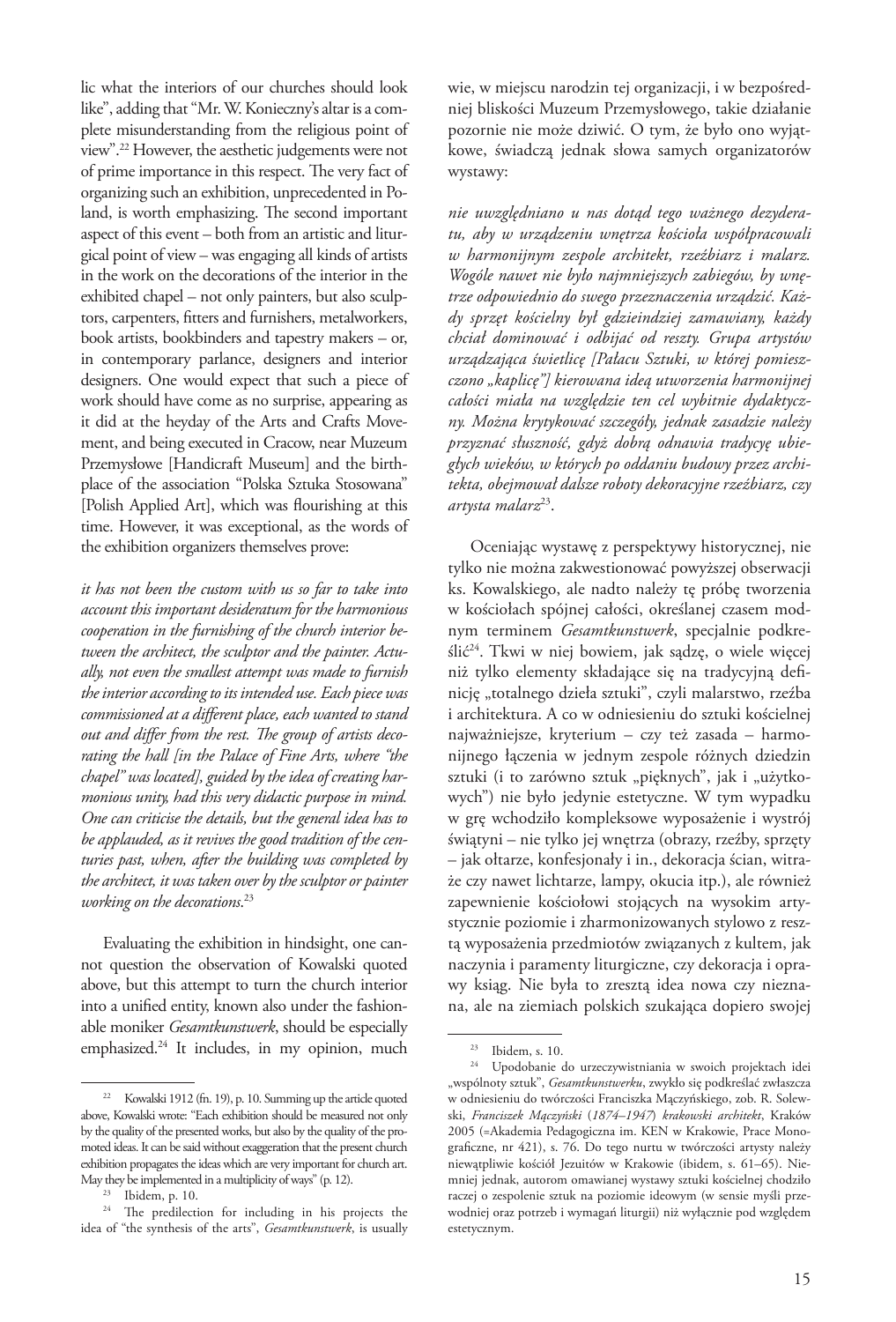racji bytu (stąd w powstałych w związku z wystawą tekstach mówi się o walorze dydaktycznym tej nie do końca udanej kaplicy, gdyż bardziej niż o jednorazowe sukcesy artystyczne chodziło organizatorom o zmianę pewnych przyzwyczajeń, o uświadomienie ogółu co do zadań, potrzeb i wymagań sztuki kościelnej<sup>25</sup>).

W sięgającym początków wieku XIX ruchu odnowy sztuki religijnej takie podejście do tworzenia sztuki kościelnej zaproponowali mnisi z Beuron<sup>26</sup>. Choć do historii sztuki przeszli głównie jako twórcy monumentalnych malowideł ściennych czy nawet dzieł architektury, niemieccy benedyktyni zupełnie równoprawnie traktowali wielkie dekoracje malarskie i drobne dzieła złotnictwa, hafty i księgi liturgiczne (w tej ostatniej dziedzinie powracając do przysłowiowego już benedyktyńskiego pietyzmu w tworzeniu miniatorskich dzieł sztuki). Dbali o ozdobienie i godny wygląd każdego związanego z kultem przedmiotu czy pomieszczenia, gdyż takie nastawienie wypływało z reguł liturgii i ukształtowanych na ich podstawie prawideł sztuki liturgicznej – która właśnie w klasztorach benedyktyńskich, najpierw we Francji, a potem w Niemczech i innych krajach Europy, odradzała się od połowy wieku XIX – zgodnie z (zapisaną również w Regule św. Benedykta) maksymą: *Ut in omnibus glorificetur Deus27*.

Więcej uwagi należałoby poświęcić pokazanym na wystawie projektom "polichromii", tym bardziej że – zdaniem współczesnych recenzentów – właśnie w tej dziedzinie zaprezentowano wtedy wiele ciekawych prac. Ks. Kowalski pisał, że właściwie pojęta malarska dekoracja kościoła "nie zapełnia ścian wyłącznie ornamentem ale zamieszcza sceny religijne, które w polichromii kościołów winny dominować. Ornament zaś powinien służyć tylko do uzupełnienia scen figuralnych"28. Odnosząc się natomiast do pokazanych

more than just the elements included in the traditional definition of "the synthesis of the arts", that is painting, sculpture and architecture. Regarding church art, the most important criterion or rule for combining various arts into a harmonious group (both "fine" and "applied arts") was not only aesthetic. In this case, the thing that had to be taken into consideration was the integrated furnishing and decoration of the church – not only its interior furnishing (paintings, sculptures, furnishings such as altars, confessionals etc., wall decorations, stained glass, or even candlesticks, lamps, fittings etc.), but also providing the church with those objects used for worship, such as liturgical vessels and vestments or book bindings and decorations, of high artistic quality and harmonized stylistically with the rest of the furnishings. After all, it was not a totally new idea, but in Poland it was just beginning to strive for acceptance (and for that reason the texts inspired by the exhibition mention the didactic value of this not entirely successful chapel, since the organizers did not so much intend to inspire individual artistic success as to achieve a change of habits, and make the general audience aware of the duties, needs, and requirements of church  $arct25$ ).

In the movement for the renewal of religious art, which went back to the early  $19<sup>th</sup>$  century, such an approach to church art was advocated by the monks of Beuron.<sup>26</sup> Even though in the history of art they are mostly recognized as the creators of monumental

<sup>25</sup> Kowalski 1912 (fn. 19), p. 9.

<sup>25</sup> Kowalski 1912, jak przyp. 19, s. 9.

<sup>26</sup> Przykłady beurońskiego rzemiosła artystycznego w dziedzinie sztuki kościelnej prezentuje m.in. H. Krins, *Die Kunst der Beuroner Schule.* "*Wie ein Lichtblick vom Himmel*", Beuron 1998, s. 94–106 (kielichy, paramenty liturgiczne, tabernakula, świeczniki, iluminacje ewangeliarzy, projekty ołtarzy, tronu opackiego, witraży i sztandarów, a nawet mozaiki posadzkowej); zob. też: H. Čižinská, *Beuronská umělecka škola v opatství svatého Gabriela v Praze* / *Die Beuroner Kunstschule in der Abtei Sankt Gabriel in Prag*, Praha 1999, s. 64–71, oraz G. Prezzolini, *La teoria e l'arte di Beuron* (cz. I: *La teoria*), "Vita d'arte" 2, 1908, nr 4, s. 216–217, 220. Na temat szkoły z Beuron w odniesieniu do sztuki polskiej zob. Wolańska 2004, jak w przyp. 7; ostatnio także pisali na ten temat: D. Kudelska, *Karola Lanckorońskiego* "Nieco o nowych *robotach na Wawelu*", w: *Mit – Symbol – Mimesis. Studia z dziejów teorii i historii sztuki dedykowane Profesor Elżbiecie Wolickiej-Wolszleger*, red. J. Jaźwierski, R. Kasperowicz, M. Kitowska-Łysiak, M. Pastwa, Lublin 2009, s. 256–257; oraz M. Kurzej, "*Beuronizacja*" *lwowskiego kościoła benedyktynek*, w: *Sztuka Kresów Wschodnich*, t. VII, red. A. Betlej, A. Markiewicz, Kraków 2012, s. 117–140 (tam wcześniejsza literatura).

<sup>&</sup>quot;sztuka, która jest służbą Bożą, która stanowi część liturgii i ma na celu gloryfikację. [...] Wychwalać Boga sztuką: oto fundament szkoły beurońskiej, który odpowiada tradycjom liturgicznym zakonu benedyktynów", Prezzolini 1908, jak przyp. 26, s. 215 (tłum. J.W.).

<sup>28</sup> Kowalski 1912, jak przyp. 19, s. 10.

emphasized especially with regard to the work of Franciszek Mączyński, cf. R. Solewski, *Franciszek Mączyński* (*1874–1947*) *krakowski architekt*, Kraków 2005 (=Akademia Pedagogiczna im. KEN w Krakowie, Prace Monograficzne, no. 421), p. 76. This part of the artist's oeuvre includes undoubtedly the Jesuit Church in Cracow (ibidem, pp. 61–65). Nevertheless, the authors of the discussed exhibition meant rather the unity of the arts in the ideological terms (in the sense of the central theme and the liturgical needs and requirements) than only in the aesthetic terms.

<sup>&</sup>lt;sup>26</sup> Examples of the Beuron church craft are shown, among others, by H. Krins, *Die Kunst der Beuroner Schule.* "*Wie ein Lichtblick vom Himmel*", Beuron 1998, pp. 94–106 (chalices, liturgical vestments, tabernacles, candlesticks, the illuminations of the Gospel books, the projects of the abbot's throne, stained glass, banners, and even the floor mosaic); cf. also H. Čižinská, *Beuronská umělecka škola v opatství svatého Gabriela v Praze* / *Die Beuroner Kunstschule in der Abtei Sankt Gabriel in Prag*, Praha 1999, pp. 64–71, and G. Prezzolini, *La teoria e l'arte di Beuron* (part I: *La teoria*), "Vita d'arte" 2, 1908, no. 4, pp. 216–217, 220. On the influence of the Beuron School on Polish art cf. Wolańska 2004 (fn. 7); recently the subject has also been discussed by: D. Kudelska, *Karola Lanckorońskiego* "Nieco o nowych *robotach na Wawelu*", in: *Mit – Symbol – Mimesis. Studia z dziejów teorii i historii sztuki dedykowane Profesor Elżbiecie Wolickiej-Wolszleger*, eds. J. Jaźwierski, R. Kasperowicz, M. Kitowska-Łysiak, M. Pastwa, Lublin 2009, pp. 256–257; and M. Kurzej, "*Beuronizacja*" *lwowskiego kościoła benedyktynek*, in: *Sztuka Kresów Wschodnich*, vol. VII, eds. A. Betlej, A. Markiewicz, Kraków 2012, pp. 117–140 (includes earlier literature).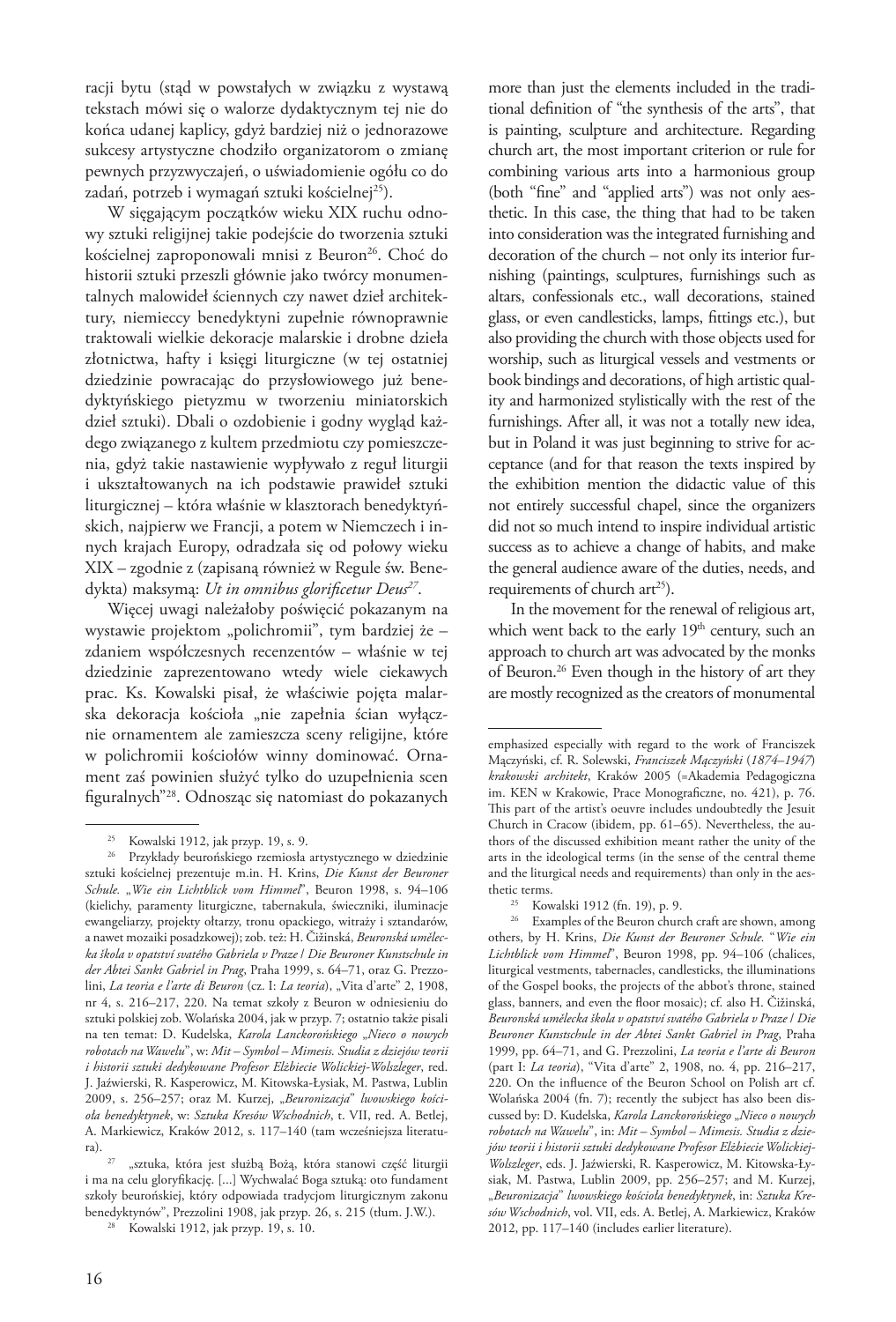mural paintings or architectural works, the German Benedictines approached with equal seriousness huge decorative paintings and small gold-works, embroidery and liturgical books (with regard to this last medium, going back to the proverbial Benedictine loving care in creating miniature works of art). They paid attention to decoration and the dignified appearance of every object or room used for worship, since such an approach was rooted in the rules of liturgy and the rules of liturgical art ensuing from them. This liturgical art was revived nowhere else but in the Benedictine monasteries, first in France, and then in Germany and other European countries from the mid-19<sup>th</sup> century on, in accordance with the maxim recorded also in St Benedict's rule: *Ut in omnibus glorificetur Deus*. 27

More attention also should be paid to the exhibited "polychrome" designs, especially since, according to the contemporary reviewers, several interesting examples of this branch of art were presented. Kowalski wrote that the properly defined decorative painting in the church "does not fill the walls only with ornaments, but includes also religious scenes, which should dominate in church polychromy. The ornaments should be used only as a supplement to figurative scenes".28 Referring to the exhibited designs of mural paintings, he summed up:

*The scarcity of figurative religious paintings throws into relief the designs of church polychromy. The Exhibition includes the designs of Messrs. Bukowski, Maszkowski, Mehoffer, Trojanowski, Uziembło, all of whom enjoy a well-deserved renown. The one that comes to the fore among others is Bukowski's project of the polychromy in the parish church in Bochnia. Its considerable advantage is the fact that the artist fills all the larger wall spaces with figurative scenes framed with the most exquisite ornaments, thanks to which the whole is connected in a very artistic way. We can only congratulate the Collegiate Church of Bochnia on this project. Once it is executed, it may well be the most beautiful polychromy in Poland. Other polychrome designs are usually marked by their richness of ornamentation, and if any figures appear in them, they also play a decorative role*. 29

na wystawie projektów malowideł ściennych, podsumowywał:

*Przy całem ubóstwie figuralnych obrazów religijnych dodatnio odbijają projekty polichromii kościołów. Mamy na Wystawie takie projekty pp. Bukowskiego, Maszkowskiego, Mehoffera, Trojanowskiego, Uziembły, artystów cieszących się zasłużoną sławą. Na pierwszy plan wysuwa się z pomiędzy wszystkich Bukowskiego projekt polichromii kościoła paraf. w Bochni. Podnieść należy w nim tę niemałą zaletę, że artysta wszystkie większe płaszczyzny ścian zapełnia scenami figuralnemi, którym daje najpiękniejsze ornamentacyjne ramy, z pomocą których całość związana jest niezwykle artystycznie. Powinszować należy tego projektu kolegiacie bocheńskiej. Wykonany stanowić będzie kto wie czy nie najpiękniejszą polichromię w Polsce. Inne projekty polichromii odznaczają się przeważnie bogactwem ornamentacyjnem a jeżeli są wśród nich figury, to i te spełniają tu rolę dekoracyjną*29.

Niestety, *casus* projektu Bukowskiego dla Bochni – który nie został zrealizowany (podobnie jak nie wykonano żadnej z pozostałych dwóch koncepcji nagrodzonych w konkursie na malowidła dla tego kościoła: pierwsze miejsce zajęła propozycja Karola Frycza; trzecią nagrodę otrzymał zaś Karol Maszkowski; projekt Bukowskiego dostał drugą nagrodę) – obrazuje los większości wartościowych projektów dekoracji ściennych powstałych w okresie największego rozkwitu talentów w tej dziedzinie, przed I wojną światową<sup>30</sup>. Nawet mimo przeprowadzania konkursów – o co i tak nie było łatwo, ze względu na zazwyczaj ograniczone środki finansowe zamawiających – nagrodzone prace naj-

<sup>&</sup>lt;sup>27</sup> "the art, which is God's service, which forms a part of liturgy and whose purpose is to glorify. [...] Praising God through art, that is the basis of the Beuron school, continuing the liturgical traditions of the Benedictine order", Prezzolini 1908 (fn. 26), p. 215 [re-translated from the Polish translation of the author – translator's note].

<sup>28</sup> Kowalski 1912 (fn. 19), p. 10.

<sup>&</sup>lt;sup>29</sup> Ibidem, p. 11; the reviewer of "Tygodnik Ilustrowany" wrote about the "polychrome" designs in the similar vein – *Wystawa sztuki kościelnej w Krakowie*, "Tygodnik Ilustrowany", 1911, no. 51 (23 Dec), p. 1024. The advice of Kowalski was repeated by Fr. Władysław Górzyński, writing that "it is a mistake to approach the interior walls of Lord's temples only

<sup>29</sup> Ibidem, s. 11; w podobnym tonie wypowiadał się o pokazanych na wystawie projektach "polichromii" recenzent "Tygodnika Ilustrowanego" – *Wystawa sztuki kościelnej w Krakowie*, "Tygodnik Ilustrowany", 1911, nr 51 (23 XII), s. 1024. Zalecenia ks. Kowalskiego powtórzył ks. Władysław Górzyński, pisząc, że "błędem jest ściany wewnętrzne świątyń pańskich traktować wyłącznie dekoracyjnie"; ponadto dodawał, że w malowidłach należy uwzględnić "prąd nacjonalistyczny" oraz tematy "z życia patronów polskich", ujęte w "typach swojskich", na tle "swojskich pejzaży", z wykorzystaniem "motywów dekoracyjnych ludowych" (Górzyński 1911, jak przyp. 5, s. 34). Ks. Władysław Górzyński (1856–1920) był zasłużonym dla sztuki kościelnej kapłanem diecezji kujawsko-kaliskiej, w której dzięki niemu został utworzony pierwszy w Królestwie Kongresowym komitet artystyczny mający opiniować do realizacji dzieła sztuki kościelnej (zwłaszcza projekty nowych kościołów); był pierwszym wykładowcą historii sztuki chrześcijańskiej w seminarium oraz właściwym organizatorem Muzeum Diecezjalnego we Włocławku; publikował w "Ateneum Kapłańskim" i "Architekcie" (ks. S. Librowski, *Górzyński Władysław*, w: *Polski Słownik Biograficzny*, t. 8, Wrocław–Kraków–Warszawa 1959–1960, s. 459–460).

<sup>30</sup> Ostatecznie dekorację kościoła w Bochni zrealizowali w roku 1912 Leonard Winterowski (1886–1927) – malarz niemający zupełnie doświadczenia ani większego dorobku w dziedzinie malarstwa monumentalnego – oraz Michał Tarczałowicz, a o walorach artystycznych ich pracy może świadczyć fakt, że w latach 1965–1967 zastąpiono ją nowymi malowidłami Wacława Taranczewskiego (1903–1987). Zob. J. Wójtowicz, *Kościół parafialny w Bochni*, Bochnia 1983, s. 97–98; J. Wyczesany, *Wystrój artystyczny kościoła św. Mikołaja w Bochni*, Bochnia 1988, s. 13, 46–47.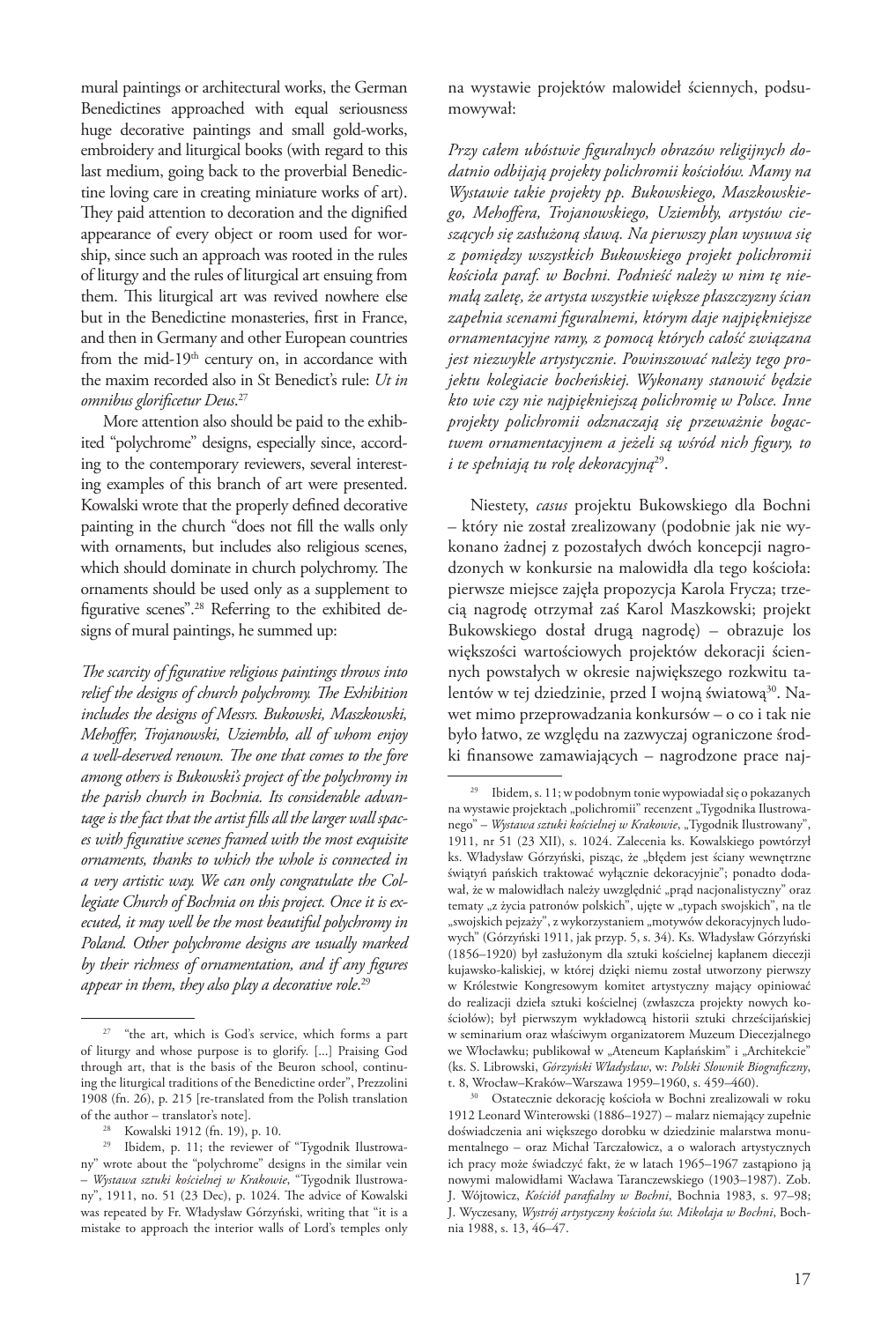częściej nie były przeznaczane do realizacji. Wymowną ilustrację panujących podówczas zwyczajów stanowią dzieje kilku projektów Mehoffera (dekoracji skarbca wawelskiego, katedry płockiej, katedry ormiańskiej we Lwowie oraz nieco późniejszy, nagrodzony, a niezrealizowany projekt dla kaplicy na Kahlenbergu) czy "farsowy" konkurs na dekorację katedry ormiańskiej ogłoszony przez arcybiskupa Teodorowicza w roku 1910 po – jak się okazało, chwilowej – rezygnacji z propozycji Mehoffera<sup>31</sup>.

Wzorzec polichromii kościelnej został ustalony przez Jana Matejkę pod koniec wieku XIX w dekoracji kościoła Mariackiego w Krakowie<sup>32</sup>. Jak to barwnie ujął Eligiusz Niewiadomski:

*Matejko, malując [w] 1890 r. kościół Marjacki – miał gest patrjarchy, wskazującego drogę pokoleniom. Polichromja ta wstrząsnęła jak piorun świat malarski: wykazała mu, jak potężne efekty dają się tu osiągnąć przy pomocy zupełnie prostych środków, i jak czarownie wdzięczne pola otwierają się tutaj dla sztuki. Nieprzeparty urok tego dzieła ogarnął malarzy. Każdy, w kim taiła się odrobina dekoracyjnego smaku, śnił o malowaniu wnętrza. W ciągu najbliższych lat 25 szereg wybitnych artystów dorwał się do kościołów i wykonał kilkanaście pięknych polichromij*<sup>33</sup>*.* 

Model Matejki został zmodyfikowany przez jego uczniów, Stanisława Wyspiańskiego i Józefa Mehoffera, a na początku wieku XX doczekał się wersji "secesyjnej" i "ludowej" wypracowanych przez Włodzimierza Tetmajera (1862–1923)<sup>34</sup>. Uzyskawszy aprobatę zarówno duchowieństwa, jak i wiernych, stał się bardzo popularny i przetrwał aż do trzeciej dekady XX stulecia35. Kultywowali go zarówno spadkobiercy Matejki w linii prostej (np. wspomniany już Jan Bukowski, uczeń i współpracownik Tetmajera), jak i – w formach

Unfortunately, the case of Bukowski's project for Bochnia, which was not realized (just like two other projects awarded in the competition for the paintings for this church: the first place was won by the design of Karol Frycz, the third award was received by Karol Maszkowski; Bukowski's project was awarded the second place), is typical of most of good mural projects made in the period before World War I, when there was an abundance of talented artists working in this medium.30 Despite the competitions (the organization of which was not easy because of the usually limited financial means of the commissioning institutions) the awarded projects usually were not realized. A telling illustration of the prevailing customs is the story of a number of designs by Mehoffer (the decorations for the Wawel Royal Castle treasury, the Płock cathedral, the Armenian cathedral in Lviv and the slightly later, awarded but unrealised design for the Kahlenberg chapel) or the farcical competition for the decorations of the Armenian cathedral, announced by Archbishop Teodorowicz in 1910 after resigning from Mehoffer's project (the resignation turned out to be only temporary).<sup>31</sup>

The model for church polychromy was developed by Jan Matejko in the late 19<sup>th</sup> century in his decorations of St Mary's Church in Cracow.32 As Eligiusz Niewiadomski put it eloquently:

<sup>31</sup> L. Kuchtówna, *Karol Frycz*, Warszawa 2004, s. 128–129; J. Wolańska, *Katedra ormiańska we Lwowie w latach 1902–1938. Przemiany architektoniczne i dekoracja wnętrza*, Warszawa 2010, s. 98–100.

<sup>32</sup> Na temat źródeł Matejkowskiej kompozycji w sztuce europejskiej wcześniejszych lat wieku XIX zob. W. Bałus, *Sztuka sakralna Krakowa w wieku XIX*. *Część II: Matejko i Wyspiański*, Kraków 2007 (=Ars Vetus et Nova, t. 21), rozdział I: *Kościół Mariacki* (podrozdział:

*Kontekst europejski*). 33 E. Niewiadomski, *Malarstwo polskie XIX i XX wieku*, Warszawa 1923, s. 299.

<sup>34</sup> Ks. J.A. Nowobilski, *Sakralne malarstwo ścienne Włodzimierza Tetmajera*, Kraków 1994.

<sup>&</sup>lt;sup>35</sup> O tym, że tak długie trwanie dziewiętnastowiecznych wzorów w praktyce artystycznej malarzy kościelnych nie było wyłącznie polską specyfiką, świadczy opracowanie S. Wettstein, *Ornament und Farbe. Zur Geschichte der Dekorationsmalerei in Sakralräumen der Schweiz um 1890*, [Heiden] 1996. Praca obejmuje okres 1840–1930 i jest cennym (bo odosobnionym) przykładem opracowania traktowanej powszechnie raczej pogardliwie dziedziny sztuki kościelnej, której zabytków, zwłaszcza po reformach *Vaticanum II* i związanych z nimi przekształceniach wnętrz kościelnych, nie zachowało się zbyt wiele.

as a medium for decorations"; he also added that the paintings should include "nationalist motifs" and the scenes from "the lives of Polish patron saints", painted in "a local manner", against "local landscapes" and employing "folk decorative elements" (Górzyński 1911 (fn. 5), p. 34). Władysław Górzyński (1856–1920) was a priest in the Kujawy-Kalisz diocese, who rendered considerable services to church art; it was due to him that in his diocese the first Artistic Committee in the Russian partition of Poland was created. Its aim was to judge the works of church art (especially the projects of new churches); he was the first lecturer of the history of Christian art and the actual organizer of the Diocesan Museum in Włocławek; he published in "Ateneum Kapłańskie" and "Architekt" (Fr. St. Librowski, *Górzyński Władysław*, in: *Polski Słownik Biograficzny*, vol. 8, Wrocław–Kraków–Warszawa 1959–1960, pp. 459–460).

<sup>30</sup> In the end, the decorations of the Bochnia church were painted in 1912 by Leonard Winterowski (1886–1927) – a painter with no experience or significant body of work in the field of monumental painting – and Michał Tarczałowicz; the artistic quality of their work can be judged by the fact that in 1965–1967 it was replaced with new paintings by Wacław Taranczewski (1903–1987). Cf. J. Wójtowicz, *Kościół parafialny w Bochni*, Bochnia 1983, pp. 97–98; J. Wyczesany, *Wystrój artystyczny kościoła św. Mikołaja w Bochni*, Bochnia 1988, pp. 13, 46–47.

<sup>31</sup> L. Kuchtówna, *Karol Frycz*, Warszawa 2004, pp. 128–129; J. Wolańska, *Katedra ormiańska we Lwowie w latach 1902–1938. Przemiany architektoniczne i dekoracja wnętrza*, Warszawa 2010, pp. 98–100.

<sup>&</sup>lt;sup>32</sup> On the provenance of Matejko's composition from the European art of the earlier decades of the 19th century cf. W. Bałus 2007 (fn. 3), chapter I: *Kościół Mariacki* (subchapter: *Kontekst europejski*).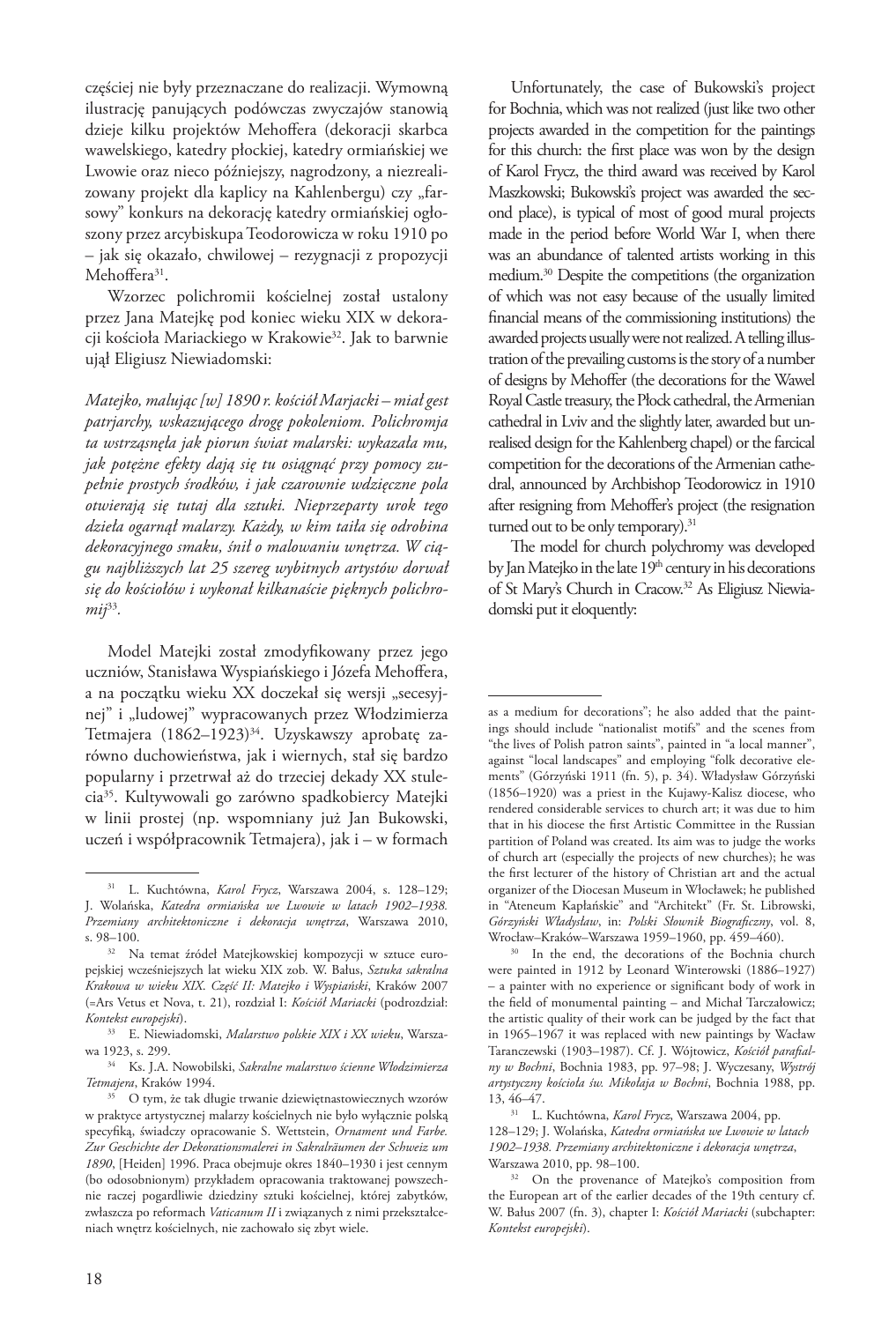*Matejko, painting [in] 1890 St Mary's Church was a patriarch, paving the way for the following generations. His polychromy thunderstruck the painting world, showing what magnificent results can be achieved through quite simple means, and what charming opportunities present themselves for art here. The irresistible charm of this work possessed the painters. Every one who had at least a spark of decorative taste dreamt about interior painting. During the following 25 years a number of eminent artists seized the churches and executed over a dozen beautiful polychromies*. 33

Matejko's model was modified by his disciples, Stanisław Wyspiański and Józef Mehoffer, and in the early 20<sup>th</sup> century it coined its "Art Nouveau" and "folk" versions, developed by Włodzimierz Tetmajer (1862–1923).34 Having achieved the approval of both the clergy and the congregations, it became very popular and survived until the 1920s.<sup>35</sup> It was cultivated both by direct heirs of Matejko (e.g. the aforementioned Jan Bukowski, Tetmajer's student and partner) as well as by house painters, decorating hundreds of churches, not only the country ones, employing the increasingly modernized forms (which, judging from the artistic point of view, meant barbarized and trivialized).<sup>36</sup> Niewiadomski

coraz bardziej zmodernizowanych (a z punktu widzenia wartości artystycznej – zbarbaryzowanych i strywializowanych) – malarze rzemieślnicy dekorujący setki, nie tylko wiejskich, kościołów<sup>36</sup>. Zapewne więc miał rację Niewiadomski, gdy pisał, że pośród setek realizacji "pięknych" polichromii powstało tylko kilkanaście.

W późniejszym czasie, choć zmiany w stosunku do oryginału były wyraźne, to dokonywały się w obrębie pewnego ustalonego schematu. Wśród twórców młodopolskich malowideł ściennych (których prace również znalazły naśladowców) wyróżniają się zwłaszcza Karol Frycz<sup>37</sup> oraz wspomniany już Tetmajer. Monumentalną twórczością Wyspiańskiego zafascynowany był natomiast młodo zmarły malarz Jan Bulas (1878–

Karolowi Fryczowi i jego malowidłom oraz projektom malowideł kościelnych (m.in. dla Szczucina, Bochni, Sandomierza) osobną broszurkę poświęcił ks. Józef Rokoszny (por. przyp. 6).

<sup>33</sup> E. Niewiadomski, *Malarstwo polskie XIX i XX wieku*, Warszawa 1923, p. 299.

<sup>34</sup> J. A. Nowobilski, *Sakralne malarstwo ścienne Włodzimierza Tetmajera*, Kraków 1994.

<sup>&</sup>lt;sup>35</sup> The durability of the 19th-century models in the artistic practice of church painters was not a specifically Polish thing, as shown in the work of S. Wettstein, *Ornament und Farbe. Zur Geschichte der Dekorationsmalerei in Sakralräumen der Schweiz um 1890*, [Heiden] 1996. The book covers the period 1840– 1930 and is a valuable (since rare) instance of a study on a genre of church art which is usually treated rather disdainfully, and whose numerous examples, especially after the reforms of Vaticanum II and the following refurbishments of church interiors were not preserved.

<sup>&</sup>lt;sup>36</sup> Interesting and apt observations on the revival of church decorative painting in the late 19th and early 20th century can be found in T. Chrzanowski, M. Kornecki, *Sztuka Ziemi Krakowskiej*, Kraków 1982, pp. 545–550. On the subject of the imitations of Matejko's paintings, the above authors say "one of such continuators of master's style was, among others, Stanisław Bocheński (or Bochyński), the author of the extant paintings in Ludźmierz and not extant paintings in the Jesuit church in Nowy Sącz. In the contract for the latter it is stated clearly that they have to be executed 'in Matejko's style, as in St Mary's Church in Cracow, according to the directions of Prof. Łuszczkiewicz' " (ibidem, pp. 545–546; A. Melbechowska-Luty, *Bochyński* (*Bocheński*) *Stanisław*, in: *Słownik Artystów Polskich*, vol. 1, Wrocław 1971, p. 191). Among other imitators of Matejko the authors of the cited study list i.a. Piotr Niziński (the decorations of the church at Szczurowa, 1893; M. Biernacka, *Niziński Piotr*, in: *Słownik Artystów Polskich*, vol. 6, Warszawa 1998, pp. 94–98). In turn, Józef Mikulski executed on the basis of Matejko's project the paintings in the church at Ujanowice near Limanowa (J. Derwojed, *Mikulski Józef*, in: *Słownik Artystów Polskich*, vol. 5, Warszawa 1993, p. 556). A detailed survey and subsequent catalogue could bring up many more names of painters and paintings imitating Matejko's work. Since they were usually works of low artistic quality (and mostly executed in the late 19th or already in the 20th century), they

<sup>36</sup> Interesujące i celne uwagi na temat odrodzenia kościelnego malarstwa dekoracyjnego w końcu wieku XIX i na początku następnego stulecia wyrazili T. Chrzanowski, M. Kornecki, *Sztuka Ziemi Krakowskiej*, Kraków 1982, s. 545–550. Na temat naśladownictwa malowideł Matejki wspomniani autorzy piszą: "jednym z takich kontynuatorów stylu mistrza był m.in. Stanisław Bocheński (lub Bochyński), autor zachowanych malowideł w Ludźmierzu oraz nie zachowanych w jezuickim kościele w Nowym Sączu. W kontrakcie na te ostatnie stwierdzono wyraźnie, że mają być wykonane »w stylu Matejkowym, jak kościół P. Marii w Krakowie, według wskazówek prof. Łuszczkiewicza«" (ibidem, s. 545–546; A. Melbechowska-Luty, *Bochyński* (*Bocheński*) *Stanisław*, w: *Słownik Artystów Polskich*, t. 1, Wrocław 1971, s. 191). Wśród kolejnych naśladowców Matejki autorzy cytowanego opracowania wymieniają m.in. Piotra Nizińskiego (dekoracja kościoła w Szczurowej, 1893; M. Biernacka, *Niziński Piotr*, w: *Słownik Artystów Polskich*, t. 6, Warszawa 1998, s. 94–98). Józef Mikulski zaś wykonał według projektu Matejki malowidła w kościele Ujanowicach k. Limanowej (J. Derwojed, *Mikulski Józef*, w: *Słownik Artystów Polskich*, t. 5, Warszawa 1993, s. 556). Szczegółowe prace inwentaryzacyjne mogłyby przynieść wiele jeszcze nowych nazwisk malarzy i realizacji naśladujących dzieło Matejki. Jako że były to zazwyczaj prace na niewysokim poziomie artystycznym (a na dodatek powstałe w końcu XIX lub już w wieku XX), nie wspominają o nich katalogi zabytków, co znacznie utrudnia rzetelną podbudowę przedstawionych tu uogólniających wniosków. Nie ulega wątpliwości, że najchętniej naśladowano muzykujących aniołów (Tetmajer namalował na sklepieniu kościoła klasztornego w Kalwarii Zebrzydowskiej aniołów trzymających banderole z wezwaniami *Litanii loretańskiej*). Wpływ malowideł Matejki sięgał nawet stosunkowo daleko od Krakowa. Jako "wzorowane na Matejkowskiej polichromii kościoła Mariackiego w Krakowie" określa Tomasz Zaucha fragmenty malowideł w kościele parafialnym w Stojańcach, zob. T. Zaucha, *Kościół parafialny p.w. Matki Boskiej z Góry Karmel w Stojańcach*, w: *Kościoły i klasztory rzymskokatolickie dawnego województwa ruskiego*, t. 3, Kraków 1995 (=*Materiały do dziejów sztuki sakralnej na ziemiach wschodnich dawnej Rzeczypospolitej*, cz. I, red. J.K. Ostrowski), s. 184, il. 268 – istotnie, aniołowie sprawiają wrażenie namalowanych niemal według kartonów Matejki; tak samo charakteryzuje postaci aniołów na sklepieniu prezbiterium kościoła w Wyżnianach Aneta Gluzińska (*Kościół parafialny p.w. św. Mikołaja w Wyżnianach*, w: *Kościoły i klasztory...*, t. 11, Kraków 2003, s. 338, il. 549, 561–562). Naśladowano też ogólną dyspozycję Matejkowskiej polichromii; wzorowano się na niej, powtarzając nawet pozornie obiegowe, neogotyckie motywy dekoracyjne, np. w kościele w Gródku Jagiellońskim (J.K. Ostrowski, *Kościół parafialny p.w. Podwyższenia Krzyża Świętego w Gródku Jagiellońskim*, w: *Kościoły i klasztory...*, , t. 8, Kraków 2000, s. 97–98, il. 150–153); przede wszystkim jednak na wzór kościoła Mariackiego chciano odnowić lwowską katedrę łacińską. Podobne przykłady można by mnożyć. O znaczeniu malowideł Matejki jako wzoru zob. też: Skrodzki 1989, jak w przyp. 2, s. 35.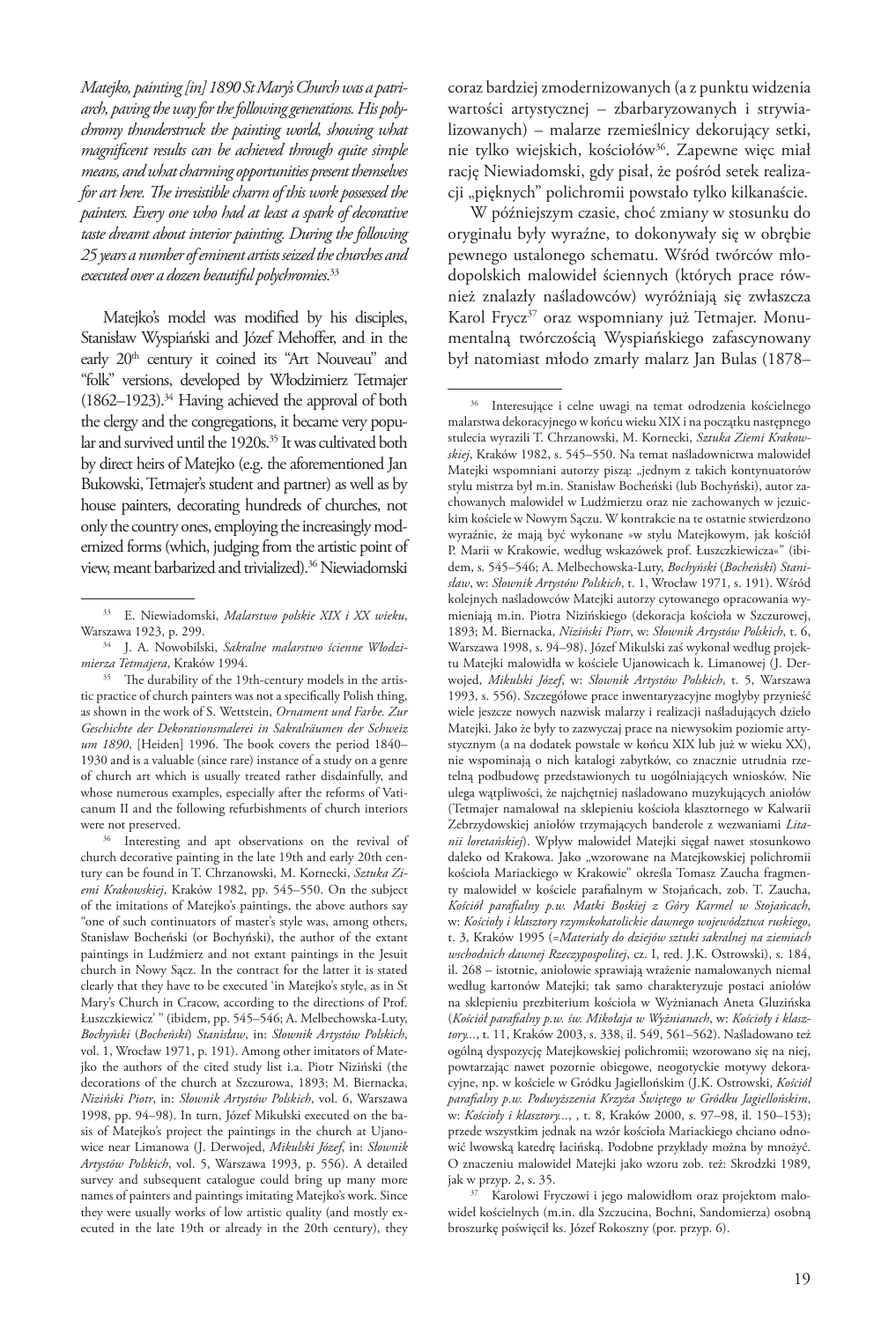1917), twórca malowideł w kościele w Rzepienniku Biskupim (1912), których projekty pokazano zresztą na krakowskiej wystawie w roku 191138.

Od formuły "historyzujących" malowideł ściennych wywodzących się ze szkoły matejkowskiej i od młodopolskiej ludowo-dekoracyjnej stylistyki zupełnie odbiegała twórczość Eligiusza Niewiadomskiego (1869–1923)39. Mam tu na myśli jego malowidła w kościele św. Bartłomieja w Koninie (1908–1910) mające niewiele wspólnego z opisanymi wyżej tendencjami, a które bywają porównywane z twórczością Maurice'a Denisa<sup>40</sup>.

Jednym z najpłodniejszych twórców kościelnych malowideł ściennych, czynnym w obu omawianych tu okresach – przed I wojną światową i po niej – był jednak, jak się zdaje, Jan Bukowski (1873–1943)<sup>41</sup>. Artysta ten, wyrosły na gruncie stylistyki secesyjnej, w okresie powojennym starał się ją modernizować poprzez geometryzację pierwotnie floralnej ornamentyki. Z tego nurtu, jak sądzę, wywodzi się na przykład twórczość artysty następnego pokolenia, Zygmunta Millego (1898–1963)<sup>42</sup>. Ks. Tadeusz Kruszyński określił artystę – tworzącego dekoracje złożone z silnie zgeometryzowanego ornamentu roślinnego, z rzadka wzbogacone pojedynczymi motywami figuralnymi – jako tego, który "nie zaniedbując starej symboliki kościelnej, wprowadza nowe formy"43. W podobnym nurcie (również wyraźnie nawiązującym do prac Bukowskiego) tworzył Mieczysław Różański, autor interesujących witraży i malowideł ściennych w kościele w Świątnikach Gór-

<sup>42</sup> H. Bartnicka-Górska, *Milli Zygmunt*, w: *Słownik Artystów Polskich* 1993, jak przyp. 36, s. 566–568; Chrzanowski, Kornecki 1982, jak przyp. 36, s. 549; ks. T. Kruszyński, *Polichromje kościelne Zygmunta Milli'ego*, "Rzeczy Piękne" 9, 1930, nr 4–6, s. 79–84. Artysta wykonał malowidła w kościele św. Jana, xx. Misjonarzy na Nowej Wsi oraz na Piaskach Wielkich w Krakowie, a także w kościele parafialnym w Luborzycy. 43 Kruszyński 1930, jak przyp. 42, s. 79.

was probably right when he wrote that among hundreds of realizations, there were only about a dozen "beautiful" polychromies.

Later on, even though the modifications of Matejko's original were discernible, they were still made within a certain established formula. Among the Young Poland authors of mural paintings (whose work was also imitated) the outstanding contributors are Karol Frycz<sup>37</sup> and the aforementioned Tetmajer. In turn, the monumental paintings of Wyspiański fascinated Jan Bulas, a prematurely deceased painter (1878–1917), the author of the paintings at Rzepiennik Biskupi (1912), whose projects were shown at the Cracow exhibition in 1911.<sup>38</sup>

The wall paintings of Eligiusz Niewiadomski (1869– 1923) completely departed from the "historicizing" Matejko school formula and from the Young Poland, folk-decorative stylistics.<sup>39</sup> I refer here to his paintings in St Bartholomew's Church in Konin (1908–1910), which have little to do with the tendencies described above, but are sometimes compared with the work of Maurice Denis.<sup>40</sup>

<sup>37</sup> A separate pamphlet discussing Karol Frycz and his paintings and designs of church paintings (among others for Szczucin, Bochnia, Sandomierz) was written by Józef Rokoszny (cf. fn. 6).

<sup>38</sup> Chrzanowski, Kornecki 1982, jak przyp. 36, s. 547; *Pierwsza wystawa...* 1911, jak przyp. 5, s. 38, nr kat. 56; Z. Baranowicz, *Bulas Jan*, w: *Słownik Artystów Polskich* 1971, jak przyp. 36, s. 27 (artysta wykonał ponadto malowidła oraz stacje Drogi Krzyżowej w kościele parafialnym w Niedźwiedziu k. Limanowej).

<sup>39</sup> M. Leśniakowska, *Niewiadomski Eligiusz*, w: *Słownik Artystów Polskich* 1998, jak przyp. 36, s. 77–82.

<sup>40</sup> Skrodzki 1989, jak przyp. 2, s. 46–48.

<sup>41</sup> K. Czarnocka, *Bukowski Jan*, w: *Słownik Artystów Polskich*  1971, jak przyp. 36, s. 274–276. Informacje na temat monumentalnych realizacji Bukowskiego podane w cytowanej nocie są niekompletne; w ostatnim czasie do *œuvre* artysty dopisano dekorację kościoła parafialnego w Kłodnie Wielkim (zob. J. Skrabski, *Kościół parafialny p.w. Podwyższenia Krzyża Świętego w Kłodnie Wielkim*, w: *Kościoły i klasztory...*, jak przyp. 33, t. 8, Kraków 2000, s. 150, 152, il. 283– 289); jak wspomniano, artysta nie zrealizował swojego projektu dla kościoła w Bochni. Zob. też: Chrzanowski, Kornecki 1982, jak przyp. 36, s. 547–548. Najnowsze i, jak dotąd, najbardziej kompletne wiadomości w tym zakresie przynosi niepublikowana praca I. Buchenfeld-Kamińskiej, "Ścienne malarstwo sakralne Jana Bukowskiego", Kraków 2002 (praca magisterska napisana pod kier. dra hab. W. Bałusa w Instytucie Historii Sztuki Uniwersytetu Jagiellońskiego).

are not mentioned in the existing catalogues of historic monuments, which makes reaching a reliable basis for these general conclusions very difficult. Undoubtedly, the musician angels were most often imitated (Tetmajer painted on the ceiling of the monastery church at Kalwaria Zebrzydowska angels holding the banderoles with the petitions of *The Litany of Loreto*). The influence of Matejko's paintings reached even places relatively distant from Cracow. Tomasz Zaucha describes the fragments of the paintings in the parish church at Stojańce as "patterned on Matejko's polychromy in St Mary's Church in Cracow", cf. T. Zaucha, *Kościół parafialny p.w. Matki Boskiej z Góry Karmel w Stojańcach*, in: *Kościoły i klasztory rzymskokatolickie dawnego województwa ruskiego*, vol. 3, Kraków 1995 (=*Materiały do dziejów sztuki sakralnej na ziemiach wschodnich dawnej Rzeczypospolitej*, part I, ed. J. K. Ostrowski), p. 184, fig. 268 – indeed, the angels seem to be painted exactly according to Matejko's cartoons; the figures of the angels on the chancel ceiling in the church at Wyżniany are described similarly by Aneta Gluzińska (*Kościół parafialny p.w. św. Mikołaja w Wyżnianach*, in: *Kościoły i klasztory...*, vol. 11, Kraków 2003, p. 338, figs. 549, 561–562). Also the general outline of Matejko's polychromy was imitated; it was followed even in the apparently common, neogothic decorative motifs, e.g. in the church at Gródek Jagielloński (J.K. Ostrowski, *Kościół parafialny p.w. Podwyższenia Krzyża Świętego w Gródku Jagiellońskim*, in: *Kościoły i klasztory...*, , vol. 8, Kraków 2000, pp. 97–98, figs. 150–153); most importantly, there were plans to renovate the (Roman-Catholic) cathedral in Lviv. Many similar examples could be quoted. On the meaning of Matejko's paintings as the model cf. also Skrodzki 1989 (fn. 2), p. 35.

<sup>38</sup> Chrzanowski, Kornecki 1982 (fn. 36), p. 547; *Pierwsza wystawa...* 1911 (fn. 5), p. 38, catalogue no. 56; Z. Baranowicz, *Bulas Jan*, in: *Słownik Artystów Polskich* 1971 (fn. 36), p. 27 (the artist was the author also of the paintings and the Stations of the Cross in the parish church at Niedźwiedź near Limanowa).

<sup>39</sup> M. Leśniakowska, *Niewiadomski Eligiusz*, in: *Słownik Artystów Polskich* 1998 (fn. 36), pp. 77–82.

<sup>40</sup> Skrodzki 1989 (fn. 2), pp. 46–48.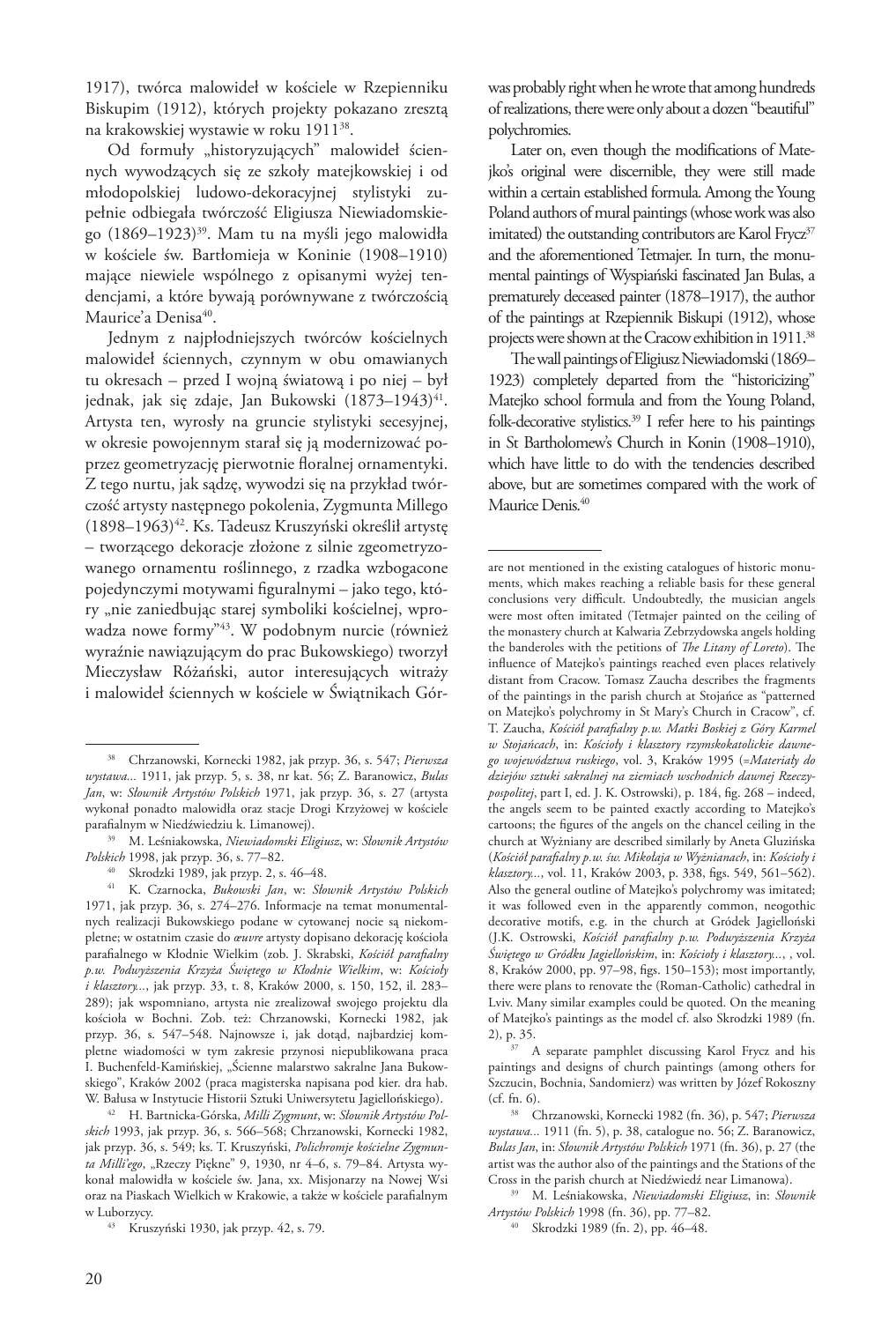However, one of the most prolific authors of church mural paintings, active during both periods discussed here – before World War I and after it, seems to be Jan Bukowski (1873–1943).<sup>41</sup> The artist, whose style was rooted in Art Nouveau, in the interwar period tried to modernize it through the introduction of more geometrical forms into the originally floral ornaments. This trend, in my view, was the inspiration for the work of a next generation artist, Zygmunt Milli (1898-1963).<sup>42</sup> Fr. Tadeusz Kruszyński described the artist, who created decorations consisting of strongly geometricized plant motifs, rarely enriched by single figurative motifs, as the one who "while not neglecting the old church symbols, introduces new forms".43 Mieczysław Różański worked in a similar vein, also clearly alluding to Bukowski's work in his interesting stained-glass windows and mural paintings in the church at Świątniki Górne,<sup>44</sup> which was described by Jan Bukowski himself as the work of "moderation, good taste and understanding of the character of the decoration which remains dignified, despite its lush and ornate cover".45 According to Bukowski "the skilfully executed polychromy, emphasizing the organic parts of architecture with dense mass of decorative elements contrasting their plant and geometrical ornaments with plain spaces, creates aesthetically pleasing and noble atmosphere of the interior".46

In 1927 Franciszek Siedlecki repeated almost word for word the recommendations for church mural paintings formulated by Gerard Kowalski:

<sup>42</sup> H. Bartnicka-Górska, *Milli Zygmunt*, in: *Słownik Artystów Polskich* 1993 (fn. 36), pp. 566–568; Chrzanowski, Kornecki 1982 (fn. 36), pp. 549; Fr. T. Kruszyński, *Polichromje kościelne Zygmunta Milli'ego*, "Rzeczy Piękne" 9, 1930, nos. 4–6, pp. 79–84. The artist was the author of the paintings in St John's Church, the Vincentian Church at Nowa Wieś and at Piaski Wielkie in Cracow as well as in the parish church at Luborzyca.

nych<sup>44</sup>, o których sam Jan Bukowski pisał, że w dziele tym artysta "wykazał [...] umiar, dobry smak i zrozumienie charakteru dekoracji nacechowanej, mimo bujnej i strojnej szaty, religijnem dostojeństwem<sup>"45</sup>. Według Bukowskiego bowiem "umiejętnie przeprowadzona polichromja, podkreślająca organiczne części architektury zwartymi masami dekoracyjnych elementów przeciwstawiających siłę działania motywów roślinnych i geometrycznych płaszczyznom gładkim, nadając żywość i znaczenie, tworzy estetyczną i szlachetną atmosferę wnętrza"46.

W roku 1927 Franciszek Siedlecki niemal powtórzył zalecenia, które prawie dwadzieścia lat wcześniej w odniesieniu do kościelnych malowideł ściennych sformułował ks. Gerard Kowalski:

*Malarstwo religijne, a mówiąc jeszcze ściślej – polichromja kościołów, znajduje się obecnie w stanie przejściowym narówni z całą sztuką europejską. Traktowanie wnętrz kościołów czysto dekoracyjnie, uwzględnianie prawie wyłącznie ornamentu na niekorzyść kompozycji figuralnej, zupełne odejście od symboliki religijnej i od liturgji, uprawiane dotychczas przez wszystkich prawie malarzy nie wytrzymuje krytyki i nie odpowiada już nowoczesnym wymaganiom. A chociaż starano się polichromję kościelną odświeżyć przez wprowadzenie w ornament motywów ludowych i przez zestawianie barw oparte o gamę kolorową ludową – tem jednak nie rozwiązano kwestji nowoczesnej polichromji kościelnej*<sup>47</sup>*.* 

Jako malarzy zasłużonych na niwie malarstwa kościelnego (oprócz Wyspiańskiego i Mehoffera) Siedlecki wspomniał także Edwarda Trojanowskiego (1873–1930), Karola Frycza, Antoniego Procajłowicza (1876–1949), Franciszka Bruzdowicza (1861–1912), Karola Maszkowskiego i Tadeusza Noskowskiego (1876–1932)48. Symptomatyczne jest akcentowanie

<sup>41</sup> K. Czarnocka, *Bukowski Jan*, in: *Słownik Artystów Polskich* 1971 (fn. 36), pp. 274–276. The informations on the monumental works of Bukowski in this entry are incomplete; recently the decorations of the parish church at Kłodno Wielkie were added to the artist's *œuvre* (cf. J. Skrabski, *Kościół parafialny p.w. Podwyższenia Krzyża Świętego w Kłodnie Wielkim*, in: *Kościoły i klasztory...* (fn. 33), vol. 8, Kraków 2000, pp. 150, 152, figs. 283–289); as has been mentioned, the artist did not realise his project for the church in Bochnia. Cf. also: Chrzanowski, Kornecki 1982 (fn. 36), pp. 547–548. The most recent and so far the most complete information on the subject is included in the unpublished thesis of I. Buchenfeld-Kamińska, "The sacred mural paintings of Jan Bukowski", Kraków 2002 (M.A. thesis supervised by Prof. W. Bałus in the Institute of Art History at the Jagiellonian University in Cracow).

<sup>43</sup> Kruszyński 1930 (fn. 42), p. 79.

<sup>44</sup> J. Bukowski, *Prace dekoracyjne Mieczysława Różańskiego*, "Rzeczy Piękne" 7, 1928, nos. 1–3, pp. 11–12; Chrzanowski, Kornecki 1982 (fn. 36), p. 548 (here the artist's first name was mistakenly listed as Stanisław).

<sup>45</sup> Bukowski 1928 (fn. 44), p. 11.

<sup>46</sup> Ibidem*.*

<sup>&</sup>lt;sup>44</sup> J. Bukowski, Prace dekoracyjne Mieczysława Różańskiego, "Rzeczy Piękne" 7, 1928, nr 1–3, s. 11–12; Chrzanowski, Kornecki 1982, jak przyp. 36, s. 548 (tu imię artysty zostało mylnie podane jako Stanisław).<br><sup>45</sup> Bukowski 1928, jak przyp. 44, s. 11.<br><sup>46</sup> Buklam

 $^{46}$  Ibidem.<br> $^{47}$  Arf IE

<sup>47</sup> Arf. [F. Siedlecki], *Malarstwo religijne w Polsce*, w: *Polski przewodnik katolicki I*, red. A. Szymański, Warszawa 1927, s. 419. Przykłady własnej twórczości malarskiej Siedleckiego ilustruje katalog *Śladami prerafaelitów. Artyści polscy i sztuka brytyjska na przełomie XIX i XX w.*, katalog wystawy, Muzeum Pałac w Wilanowie, Warszawa 2006, nr kat. 54–63, s. 69–74. Siedlecki tworzył głównie obrazy o charakterze religijnym lub parareligijnym. Miał osobiste kontakty z Rudolfem Steinerem i znał jego doktrynę antropozofii; wiele obrazów Siedleckiego jest zbliżone w kolorystyce do "eurytmicznych" gam barwnych Steinera (opartych z kolei na *Farbenlehre* Goethego), zastosowanych np. w dekoracji jego Goetheanum w Dornach pod Bazyleą (zob. np. H. Biesantz, A. Klingborg, *Das Goetheanum. Der Bau-Impuls Rudolf Steiners*, Dornach 1978). 48 Malarzy tych wymienia też Niewiadomski 1923 (jak przyp.

<sup>33,</sup> s. 303–305, 309–310); R. Biernacka, *Procajłowicz Antoni*, w: *Polski Słownik Biograficzny*, t. 28, Wrocław 1984–1985, s. 466–468; T. Mroczko, *Bruzdowicz Franciszek*, w: *Słownik Artystów Polskich* 1971,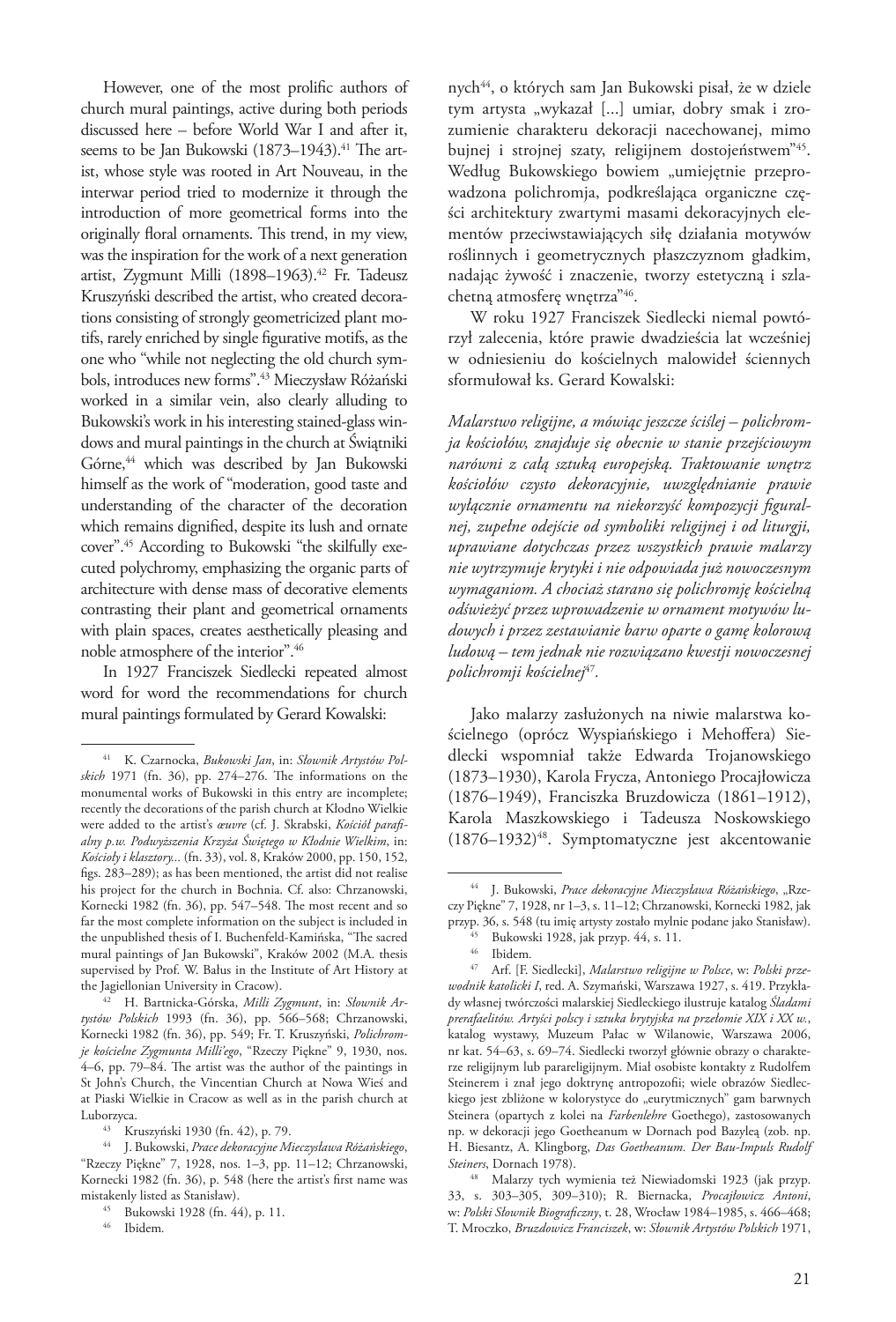w artykule doniosłości symboliki religijnej, wagi liturgii oraz konieczności uwzględnienia kompozycji figuralnych jako elementów mających stanowić podstawę "nowego" malarstwa kościelnego. Siedlecki był przekonany o tym, że to "nowe" malarstwo dopiero powstanie, podczas gdy w praktyce w sztuce kościelnej kończyło się zapotrzebowanie nawet na malowidła ornamentalne, o większych cyklach figuralnych już nie wspominają $c^{49}$ .

Spośród twórców kościelnych malowideł ściennych w okresie międzywojennym wypada wymienić jeszcze Zdzisława Gedliczkę (1888–1957), który w latach 30. wieku XX wykonał prace w kościołach w Czernichowie, Łagiewnikach, Niegardowie i Białej; Juliana Makarewicza (1855–1933), łączącego działalność konserwatorską z własną twórczością w zakresie malowideł ściennych, oraz jeszcze jednego konserwatora i malarza dekoratora – Józefa Edwarda Dutkiewicza (1903– 1968)<sup>50</sup>. Tą drogą poszedł również Kazimierz Smuczak (1906–1996), twórca około trzydziestu monumentalnych dekoracji kościołów (z których mniej więcej połowa powstała w okresie międzywojennym)<sup>51</sup>.

*The religious painting, or, to be more precise, church polychromy, is currently in the state of transition, just like the whole European art. Treating church interiors in a purely decorative way, using only ornaments to the detriment of figurative composition, the entire abandonment of religious symbols and liturgy by almost all painters does not withstand criticism and does not meet the requirements of the modern age. And even though there have been attempts to refresh church polychromy through introducing folk motifs into the ornaments and juxtaposing colours from the colour range used in folk paintings, they have not solved the question of modern church polychromy*. 47

Among the painters who contributed significantly to church painting (apart from Wyspiański and Mehoffer) Siedlecki mentioned also Edward Trojanowski (1873–1930), Karol Frycz, Antoni Procajłowicz (1876–1949), Franciszek Bruzdowicz (1861–1912), Karol Maszkowski and Tadeusz Noskowski (1876–1932).<sup>48</sup> It is symptomatic that the article emphasizes the importance of religious symbolism, liturgy and the necessity of including figurative compositions as those elements which should constitute the foundations of "new" church painting. Siedlecki believed that "new" painting was going to be created, while in practise the demand from churches even for ornamental paintings was declining, not to mention larger figurative cycles.<sup>49</sup>

Among the authors of church mural paintings in the period between the wars we should also men-

jak przyp. 36, s. 252; obraz Bruzdowicza, przedstawiający wykonaną przez niego w roku 1908 dekorację wnętrza kościoła w Cimkowiczach, zilustrowano w katalogu *Śladami prerafaelitów...* 2006, jak przyp. 47, nr kat. 166, s. 151; J. Derwojed, *Noskowski Tadeusz*, w: *Słownik Artystów Polskich* 1998, jak przyp. 36, s. 151–153. Malarskie dekoracje kościołów projektował też Karol Tichy (zob. *Śladami prerafaelitów...*,

nr kat. 38–40, s. 55–57). 49 Przekonanie to wyrażał nie tylko w cytowanym powyżej tekście, ale i innym artykule zamieszczonym w tym samym wydawnictwie: F. Siedlecki, *O malarstwie religijnem*, w: *Polski przewodnik...* 1927, jak przyp. 47, s. 415–418.

<sup>50</sup> Chrzanowski, Kornecki 1982, jak przyp. 36, s. 549–550 (autorzy wymieniają ponadto Feliksa Wygrzywalskiego oraz Tadeusza Terleckiego). Etatowym twórcą kościelnych malowideł ściennych (zazwyczaj niewysokiej jakości i także w nawiązaniu do matejkowskich wzorów) w pierwszym półwieczu XX stulecia (ok. 1904–1953) był na terenie Galicji, a później głównie wschodniej Małopolski malarz Julian Krupski (1871–1954). *Słownik Artystów Polskich* notuje kilkanaście prac artysty, jednak lista ta jest na pewno niepełna (E. Szczawińska, P. Chrzanowska, *Krupski Julian*, w: *Słownik Artystów Polskich*, t. 4, Wrocław 1986, s. 277–279). Nota nie wspomina np. o malowidłach Krupskiego w kościele parafialnym w Kochawinie (1928–1929), zob. J.K. Ostrowski, M. Wojcik, *Kościół parafialny p.w. Wniebowzięcia Najświętszej Panny Marii w Kochawinie*, w: *Kościoły i klasztory...*, jak przyp. 33, t. 9, Kraków 2001, s. 69–70, il. 66, 71, 73. W Sandomierskiem znanym dekoratorem kościołów był Teofil Śliwowski (por. B.E. Wódz, *Teofil Śliwowski* (*1877–1965*) *sandomierski malarz-dekorator*, "Zeszyty Sandomierskie" 8, 2001, nr 14, s. 37–41), a w diecezjach płockiej i chełmińskiej – Władysław Drapiewski (1876–1961), m.in. twórca dekoracji katedry w Płocku (H. Kubaszewska, *Drapiewski Władysław*, w: *Słownik Artystów Polskich*, t. 2, Wrocław 1975, s. 95–96).

<sup>51</sup> Û. Smìrnov, *Kazimir Smučak – učen' ì poslìdovnik Âna-Genrika Rozena*, "Galic'ka Brama" (oryg. ukr.), 1999, nr 11-12 (59-60), s. 12–15. O jednej z wczesnych samodzielnych realizacji artysty z lat 30. XX wieku (*Ścięcie św. Jana Chrzciciela* w zespole malowideł w kościele xx. Zmartwychwstańców we Lwowie) napisano – chyba nieco na wyrost – że "należy do najbardziej udanych prób tego rodzaju [*sc.* w dziedzinie kościelnego malarstwa ściennego (?)] w sztuce lwowskiej okresu międzywojennego", zob. A. Betlej, *Kościół p.w. Zmartwychwstania Jezu*sa Chrystusa oraz klasztor, seminarium i "Internat Ruski" Ks. Zmartwych*wstańców,* w: *Kościoły i klasztory Lwowa z wieków XIX i XX*. (=*Kościoły i klasztory...*, jak przyp. 33, t. 12), Kraków 2004, s. 110–111, il. 261.

<sup>47</sup> Arf. [F. Siedlecki], *Malarstwo religijne w Polsce*, in: *Polski przewodnik katolicki I*, ed. A. Szymański, Warszawa 1927, p. 419. The examples of Siedlecki's paintings are listed in the catalogue *Śladami prerafaelitów. Artyści polscy i sztuka brytyjska na przełomie XIX i XX w.*, exhibition catalogue, Muzeum Pałac w Wilanowie, Warszawa 2006, catalogue nos. 54–63, pp. 69–74. Siedlecki painted mostly religious or parareligious pictures. He knew personally Rudolf Steiner and he was familiar with his doctrine of anthroposophy; many of Siedlecki's paintings are chromatically similar to Steiner's "eurythmic" colour ranges (based in turn on Goethe's *Farbenlehre*), used e.g. in the decoration of his Goetheanum in Dornach near Basel (cf. e.g. H. Biesantz, A. Klingborg, *Das Goetheanum. Der Bau-Impuls Rudolf Steiners*, Dornach 1978). 48 These painters are also listed by Niewiadomski 1923

<sup>(</sup>fn. 33), pp. 303–305, 309–310); R. Biernacka, *Procajłowicz Antoni*, in: *Polski Słownik Biograficzny*, vol. 28, Wrocław 1984– 1985, pp. 466–468; T. Mroczko, *Bruzdowicz Franciszek*, in: *Słownik Artystów Polskich* 1971 (fn. 36), p. 252; Bruzdowicz's painting depicting his decorations of the church at Cimkowicze made in 1908 was reproduced in the catalogue *Śladami prerafaelitów...* 2006 (fn. 47), catalogue no. 166, p. 151; J. Derwojed, *Noskowski Tadeusz*, in: *Słownik Artystów Polskich* 1998 (fn. 36), pp. 151–153. The painted decorations of churches were also designed by Karol Tichy (cf. *Śladami prerafaelitów...*, catalogue nos. 38–40, pp. 55–57).

<sup>49</sup> This belief was stated not only in the text quoted above, but also in another article published in the same book: F. Siedlecki, *O malarstwie religijnem*, in: *Polski przewodnik...* 1927 (fn. 47), pp. 415–418.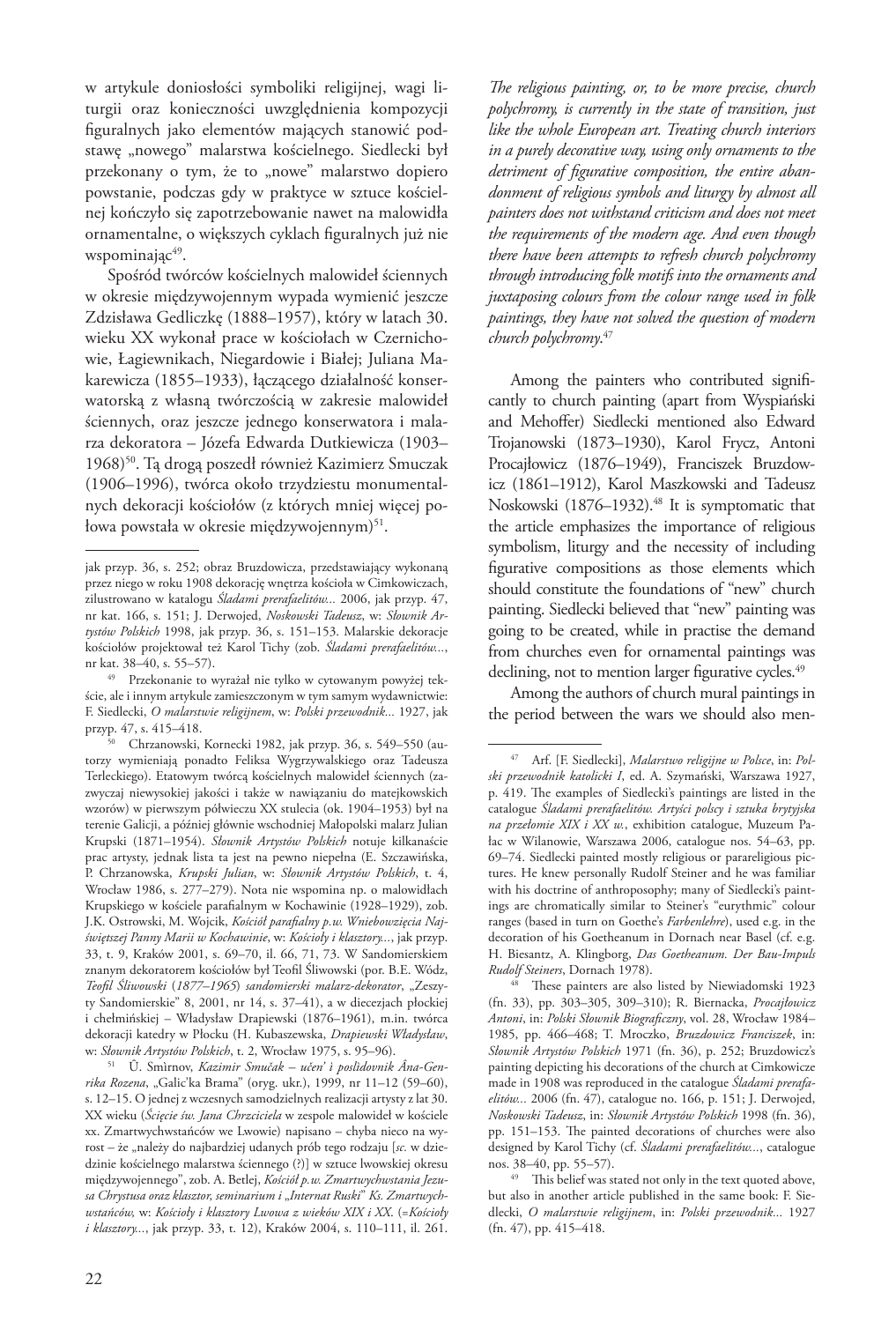tion Zdzisław Gedliczka (1888–1957), who in the 1930s executed the paintings in the churches at Czernichów, Łagiewniki, Niegardów and Biała; Julian Makarewicz (1855–1933), combining his work as an art conservator with his own mural paintings, and another conservator and decorative painter – Józef Edward Dutkiewicz (1903–1968).50 This approach was also chosen by Kazimierz Smuczak (1906–1996), the author of about thirty monumental church decorations (about half of which were completed during in the interwar period).<sup>51</sup>

<sup>51</sup> Û. Smìrnov, *Kazimir Smučak – učen' ì poslìdovnik Âna-Genrika Rozena*, "Galic'ka Brama" (the original text in Ukrainian), 1999, nos. 11–12 (59–60), pp. 12–15. On one of the earlier independent paintings by this artist produced in the 1930s (*The Beheading of St John the Baptist* in the group of paintings in the Resurrectionist Church in Lviv) it was written – perhaps slightly exaggerating – that it "belongs to one of the most successful attempts of this kind [*sc.* in the field of church mural painting (?)] in the art of interwar Lviv", cf. A. Betlej, *Kościół p.w. Zmartwychwstania Jezusa Chrystusa oraz klasztor,*  seminarium i "Internat Ruski" Ks. Zmartwychwstańców in: Ko*ścioły i klasztory Lwowa z wieków XIX i XX* (=*Kościoły i klasztory...* (fn. 33), vol. 12), Kraków 2004, pp. 110–111, fig. 261. Slightly earlier in 1924–1926 the mural paintings in St Hubert's chapel in St Elizabeth's Church in Lviv were created by Kazimierz Sichulski (cf. P. Krasny, *Kościół parafialny p.w. Św. Elżbiety* in: *Kościoły i klasztory Lwowa…*, figs. 504, 505, 522; E. Houszka, *Kazimierz Sichulski*, the exhibition catalogue, Muzeum Narodowe we Wrocławiu, Wrocław 1994, pp. 18–19 and the catalogue nos. 189–190). Among the monumental decorative church paintings in the former eastern regions of Poland the ones worth mentioning are the paintings in the parish church at Felsztyn from 1932, designed by Witold Rawski, and executed by Bronisław Gawlik and Maria Schworm (M. Walczak, *Kościół parafialny p.w. Św. Marcina w Felsztynie*, in: *Kościoły i klasztory...* (fn. 33), vol. 5, Kraków 1997, p. 77, figs. 132, 141–143) and in the chancel of the church in Żydaczów, made by Tadeusz Łaziej (?) and Tadeusz Wojciechowski in 1938 (J. K. Ostrowski, *Kościół parafialny p.w. Wniebowzięcia Najświętszej Panny Marii w Żydaczowie* in: *Kościoły i klasztory...* (fn. 33), vol. 9, Kraków 2001, p. 326, figs. 425–429). Tadeusz Wojciechowski (1902– 1982), a member of the group "Artes", after the war worked mostly in stained glass (*Politechnika Lwowska 1844–1945*, ed. R. Szewalski, Wrocław 1993, p. 515).

Przed artystą podejmującym się w latach 20. i 30. wieku XX wykonania dekoracji malarskiej kościoła, a podążającym utartym torem dopuszczalnych dla świątyni modusów stylistycznych stały więc do wyboru: kolejna wariacja na temat malowideł matejkowskich albo dekoracja w stylu ludowym (lub ludowo-historycznym z akcentami patriotycznymi, w typie Tetmajera). Mógł też (ale nie było to powszechnie akceptowane) utrzymać malowidła w duchu awangardowym, co oznaczało zazwyczaj parafrazę malarstwa formistów (geometryzację form) albo ograniczenie się do dekoracji wyłącznie ornamentalnej. Wyjątkowe i odosobnione są w tym kontekście prace Zofii Baudouin de Courtenay (1878–1969), malarki tworzącej także w okresie powojennym, odznaczające się pewnym prymitywizmem formy52. Poza wymienionymi kanonami tworzył również Jan Henryk Rosen (1891–1982), wsławiony dekoracją malarską katedry ormiańskiej we Lwowie<sup>53</sup>, który przed opuszczeniem kraju w roku 1937 wykonał kilka zespołów malowideł ściennych w kościołach i kaplicach<sup>54</sup>.

Rozważając problem kościelnych malowideł ściennych w Polsce okresu międzywojennego, nie można nie wspomnieć o powstałej około roku 1929 grupie artystów "Fresk"<sup>55</sup>. Jej założycielką była warszawska malarka Blanka Mercère (1885–1937)<sup>56</sup>, która skupiła grupę uczniów prowadzonej przez siebie szkoły sztuk pięknych. Bardzo jej zależało na spopularyzowaniu techniki malarstwa, która dała nazwę ugrupowaniu. Wydaje

55 T. Seweryn, *O fresku i grupie "Fresk*", "Rzeczy Piękne" 10, 1931, nr 1–3, s. 19–21.

<sup>50</sup> Chrzanowski, Kornecki 1982 (fn. 36), pp. 549–550 (the authors mention also Feliks Wygrzywalski and Tadeusz Terlecki). The go-to man for church mural paintings (usually of low quality and also heavily relying on Matejko's model) in the first half of the 20th century (c. 1904–1953) for Galicia, and later mostly eastern Małopolska was a painter Julian Krupski (1871–1954). *Słownik Artystów Polskich* notes several works by this artist, but the list is certainly incomplete (E. Szczawińska, P. Chrzanowska, *Krupski Julian*, in: *Słownik Artystów Polskich*, vol. 4, Wrocław 1986, pp. 277–279). The entry does not mention e.g. Krupski's paintings in the parish church at Kochawina (1928–1929), cf. J. K. Ostrowski, M. Wójcik, *Kościół parafialny p.w. Wniebowzięcia Najświętszej Panny Marii w Kochawinie*, in: *Kościoły i klasztory...* (fn. 33), vol. 9, Kraków 2001, p. 69–70, figs. 66, 71, 73. In the Sandomierz region a renowned church decorator was Teofil Śliwowski (cf. B. E. Wódz, *Teofil Śliwowski (1877–1965) sandomierski malarz-dekorator*, "Zeszyty Sandomierskie" 8, 2001, no. 14, pp. 37–41), and in the Płock and Chełmno dioceses Władysław Drapiewski (1876–1961), the author of, among others, the decorations of the cathedral in Płock (H. Kubaszewska, *Drapiewski Władysław*, in: *Słownik Artystów Polskich*, vol. 2, Wrocław 1975, pp. 95–96).

Nieco wcześniej, w latach 1924–1926, malowidła ścienne w kaplicy św. Huberta w lwowskim kościele św. Elżbiety wykonał Kazimierz Sichulski (zob. P. Krasny, *Kościół parafialny p.w. Św. Elżbiety,* w: *Kościoły i klasztory Lwowa…*, il. 504, 505, 522; E. Houszka, *Kazimierz Sichulski*, katalog wystawy, Muzeum Narodowe we Wrocławiu, Wrocław 1994, s. 18–19 oraz nr kat. 189–190). Z monumentalnych kościelnych dekoracji malarskich na terenach "kresowych" warto wspomnieć jeszcze malowidła z roku 1932 w kościele parafialnym w Felsztynie zaprojektowane przez Witolda Rawskiego, a wykonane przez Bronisława Gawlika i Marię Schworm (M. Walczak, *Kościół parafialny p.w. Św. Marcina w Felsztynie* w: *Kościoły i klasztory...*, jak przyp. 33, t. 5, Kraków 1997, s. 77, il. 132, 141–143) oraz w prezbiterium kościoła w Żydaczowie autorstwa Tadeusza Łazieja (?) i Tadeusza Wojciechowskiego z roku 1938 (J.K. Ostrowski, *Kościół parafialny p.w. Wniebowzięcia Najświętszej Panny Marii w Żydaczowie,* w: *Kościoły i klasztory...*, jak przyp. 33, t. 9, Kraków 2001, s. 326, il. 425–429). Tadeusz Wojciechowski (1902–1982) – członek grupy "Artes" – był po wojnie głównie twórcą witraży (*Politechnika Lwowska 1844–1945*, red. R. Szewalski,

 $\frac{52}{3}$  Skrodzki 1989, jak przyp. 2, s. 88, 95.<br> $\frac{53}{3}$  Welańska 2010, jak przyp. 31 s. 169.

<sup>&</sup>lt;sup>53</sup> Wolańska 2010, jak przyp. 31, s. 169–310.<br><sup>54</sup> Wykonał malowidła w kaplicach seminarió

<sup>54</sup> Wykonał malowidła w kaplicach seminariów duchownych we Lwowie i Przemyślu, w kościołach w Przytyku, Podkowie Leśnej, Krościenku Wyżnem i Lesku, a także kilka zespołów witraży (M. Zakrzewska, *Rosen Jan Henryk*, w: *Polski Słownik Biograficzny*, t. 32, Wrocław 1989–1991, s. 56–57). Od roku 1937 aż do śmierci Rosen mieszkał i pracował w USA.

<sup>56</sup> W. Bunikiewicz, *Blanka Mercère* (*jej życie i dzieło*), Warszawa 1938; I. Żera, *Mercère Blanka*, w: *Polski Słownik Biograficzny*, t. 20, Wrocław 1975, s. 437; I. Bal, *Mercère Blanka,* w: *Słownik Artystów Polskich* 1993, jak przyp. 36, s. 485–486.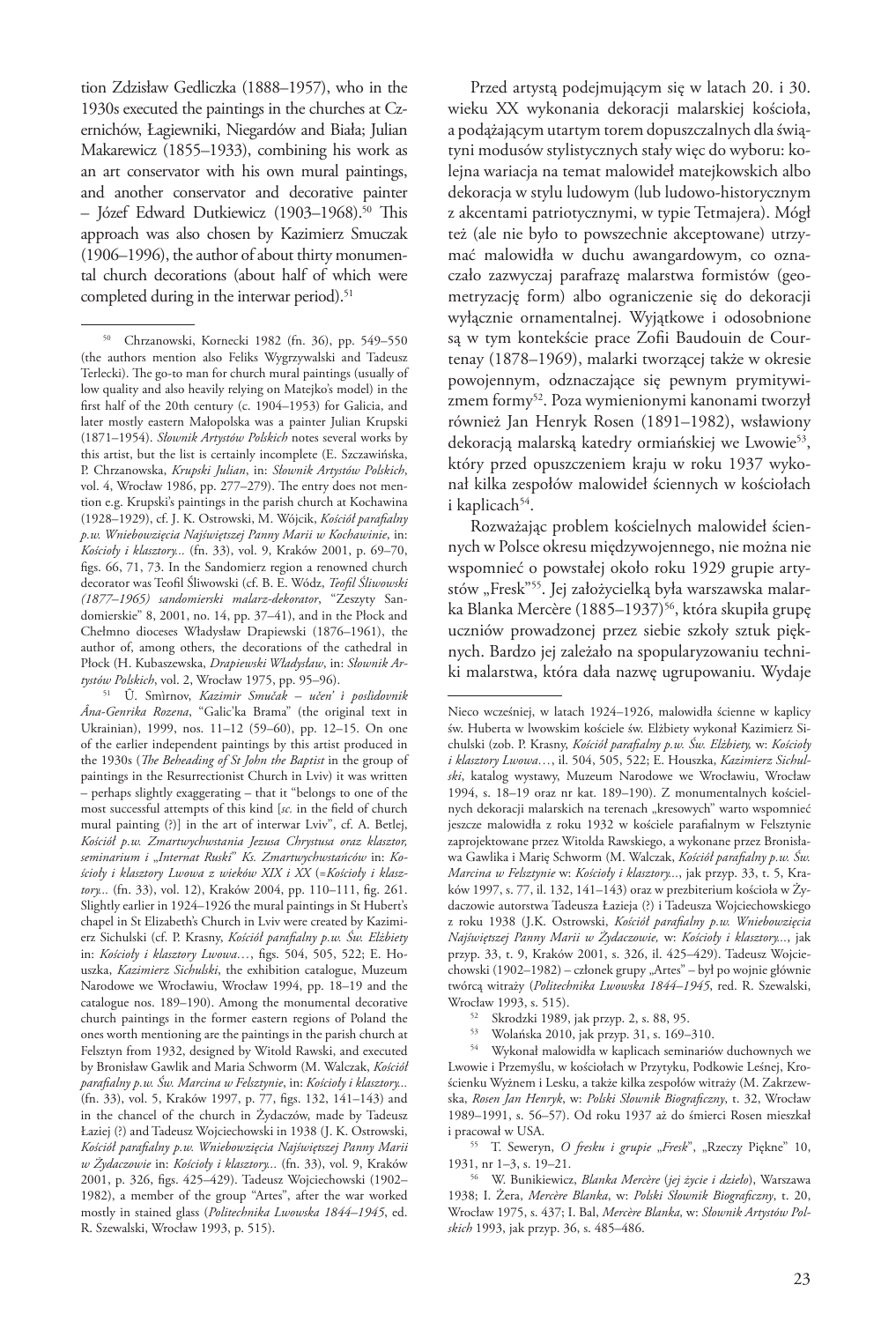się zresztą, że technikę fresku łączyła Blanka Mercère prawie nierozłącznie z religijną treścią. Jak pisał Witold Bunikiewicz, artystka "dążyła do odrodzenia monumentalnego fresku, który uważała za najwznioślejszy wyraz malarstwa kościelnego"57. Znana jest tylko jedna jej próba kompozycji religijnej przeznaczonej do realizacji w technice freskowej – obrazy przedstawiające sceny z życia św. Barbary w domu parafialnym kościoła pod wezwaniem tej świętej w Warszawie (1937)<sup>58</sup>. Inicjatywa artystki nie przetrwała jednak próby czasu, po jej śmierci grupa uległa rozproszeniu, a wysiłki zmierzające ku "odnowieniu" malarstwa freskowego zostały zarzucone.

Kolejnym, obiecującym – jeśli wierzyć współczesnym krytykom – adeptem malarstwa freskowego był w okresie międzywojennym Jerzy Winiarz (1894– 1928)<sup>59</sup>, uczeń Mehoffera, Malczewskiego i Weissa w krakowskiej ASP. W przekonaniu, że "odbudowującej się z ruin Polsce potrzeba ludzi Nowego Renesansu, którzyby byli zdolni ustroić nowe gmachy w malowidła o monumentalnych wartościach technicznych"60, wyjechał na studia do Florencji w celu zapoznania się tam z techniką fresku. Jego projekty freskowej dekoracji "sali rycerskiej" na Wawelu zostały odrzucone. Pozostawił za to kilka zespołów witraży (np. w kaplicy Prezydenta RP w Spale, w katedrze w Łodzi oraz projekty przeszkleń dla katedry w Częstochowie).

Wbrew przekonaniu Winiarza (i inaczej niż w innych krajach europejskich w tym czasie) w Polsce okresu międzywojennego zapotrzebowanie na monumentalne dekoracje dzieł architektury było stosunkowo niewielkie. Nie powstały też rządowe programy zdobienia przestrzeni miejskich albo budynków użyteczności publicznej wielkimi malowidłami ściennymi<sup>61</sup>. Raczej

The artists who undertook the task of producing decorative paintings inside churches in the 1920s and 1930s and followed the established route of the stylistic modes admissible in churches, faced the following choice: they could execute one more variation on the theme of Matejko's paintings or the folkstyle decorations (or Tetmajer-style folk-historical paintings with patriotic accents). They could also (although it was not widely accepted) execute their paintings in the avant-garde style, which usually meant a paraphrase of the Formist paintings (geometricized forms) or limiting themselves only to ornamental decorations. The works of Zofia Baudouin de Courtenay (1878–1969), a painter active also in the post-WWII period, are exceptional in this context through their primitivized forms.<sup>52</sup> Another painter working outside the described canon was Jan Henryk Rosen (1891–1982), who gained fame thanks to his decorations of the Armenian cathedral in Lviv,<sup>53</sup> and who before leaving the country in 1937 made a few groups of mural paintings in churches and chapels.<sup>54</sup>

When discussing the subject of church mural paintings in Poland between the wars, one must not overlook the artistic group "Fresk" [Fresco] created around 1929.<sup>55</sup> Its founder was a Warsaw painter Blanka Mercère (1885-1937),<sup>56</sup> who brought together a group of students from the school of fine arts she ran. She cared very much about popularizing the fresco technique, after which the group was named. It seems that the fresco technique was for Blanka Mercère almost inseparable from religious subjects. As Witold Bunikiewicz wrote, the artist "strived to bring about the rebirth of the monumental fresco, which she considered to be the noblest expression of church painting".57 Only one of her attempts at the religious compositions intended to be executed in the fresco technique is known: the paintings depicting the scenes from St Barbara's life in the church

<sup>57</sup> Bunikiewicz 1938, jak przyp. 53, s. 31. Mimo że stworzyła niewiele prac o tematyce religijnej, Bunikiewicz zapewniał, że "największą uwagę przywiązywała do malarstwa religijnego, w którym poprzez symbole ludzkich kształtów i działań wyrazić mogła ekstazę swego ducha. A za najlepszą formę wyrażania tych uczuć uważała ma-

<sup>&</sup>lt;sup>58</sup> Bal 1993, jak przyp. 56, s. 486. Powstało sześć projektów, które nie doczekały się (?) realizacji; podpis pod ilustracją w książce Bunikiewicza (jak przyp. 53, s. nlb.) określa jedną ze scen cyklu ze św. Barbarą jako "fresk z Domu Katolickiego w Warszawie". Może więc malarce udało się wykonać przed śmiercią tę właśnie scenę?

<sup>59</sup> T. Seweryn, *Jerzy Winiarz (1894–1928*), "Rzeczy Piękne" 7, 1928, nr 10, s. 113–115. Nekrolog Winiarza w: *Sprawozdanie Towarzystwa Zachęty Sztuk Pięknych za rok 1928*, Warszawa 1929, podaje jako datę urodzenia artysty rok 1892. Winiarz opublikował artykuły teoretyczne na temat techniki fresku: J. Winiarz, *O fresku jako malarstwie monumentalnem*, "Tygodnik Ilustrowany", 1922, nr 19 (6 V), s. 297–298; idem, *Znaczenie fresku w dekoracji ściennej*, "Sztuki Piękne" 4, 1927, nr 2, s. 18 (obszerniejszy artykuł na ten temat autorstwa Winiarza miał się ukazać w "Wiedzy i Życiu").  $^{60}$  Seweryn 1928, jak przyp. 55, s. 113.

<sup>61</sup> O tym, że problem udziału monumentalnej dekoracji malarskiej w architekturze zyskiwał podówczas na znaczeniu, świadczy choćby poświęcone temu zagadnieniu kolokwium zorganizowane w Rzymie w roku 1936 przez Fundację Aleksandra Volty. Wzięli w nim udział malarze, architekci i teoretycy sztuki z całej Europy, m.in. Maurice Denis, Alexandre Cingria,

<sup>&</sup>lt;sup>52</sup> Skrodzki 1989 (fn. 2), pp. 88, 95.<br><sup>53</sup> Walańska 2010 (fn. 31), pp. 160

<sup>53</sup> Wolańska 2010 (fn. 31), pp. 169–310.

He made paintings in the chapels of the seminaries in Lviv and Przemyśl, in the churches at Przytyk, Podkowa Leśna, Krościenko Wyżne and Lesko, as well as a few sets of stained-glass windows (M. Zakrzewska, *Rosen Jan Henryk*, in: *Polski Słownik Biograficzny*, vol. 32, Wrocław 1989–1991, pp. 56–57). From 1937 until his death Rosen lived and worked in the USA.

<sup>55</sup> T. Seweryn, O fresku i grupie "Fresk", "Rzeczy Piękne" 10, 1931, nos. 1–3, pp. 19–21.

<sup>56</sup> W. Bunikiewicz, *Blanka Mercère* (*jej życie i dzieło*), Warszawa 1938; I. Żera, *Mercère Blanka*, in: *Polski Słownik Biograficzny*, vol. 20, Wrocław 1975, p. 437; I. Bal, *Mercère Blanka*, in: *Słownik Artystów Polskich* 1993 (fn. 36), pp. 485–486.

<sup>57</sup> Bunikiewicz 1938 (fn. 53), p. 31. Despite the fact that she made few religious works, Bunikiewicz assured that "she directed her special attention to religious painting, in which she could express the ecstasy of her spirit through the symbols of human shapes and actions. And she considered fresco painting to be the best form of expressing these emotions".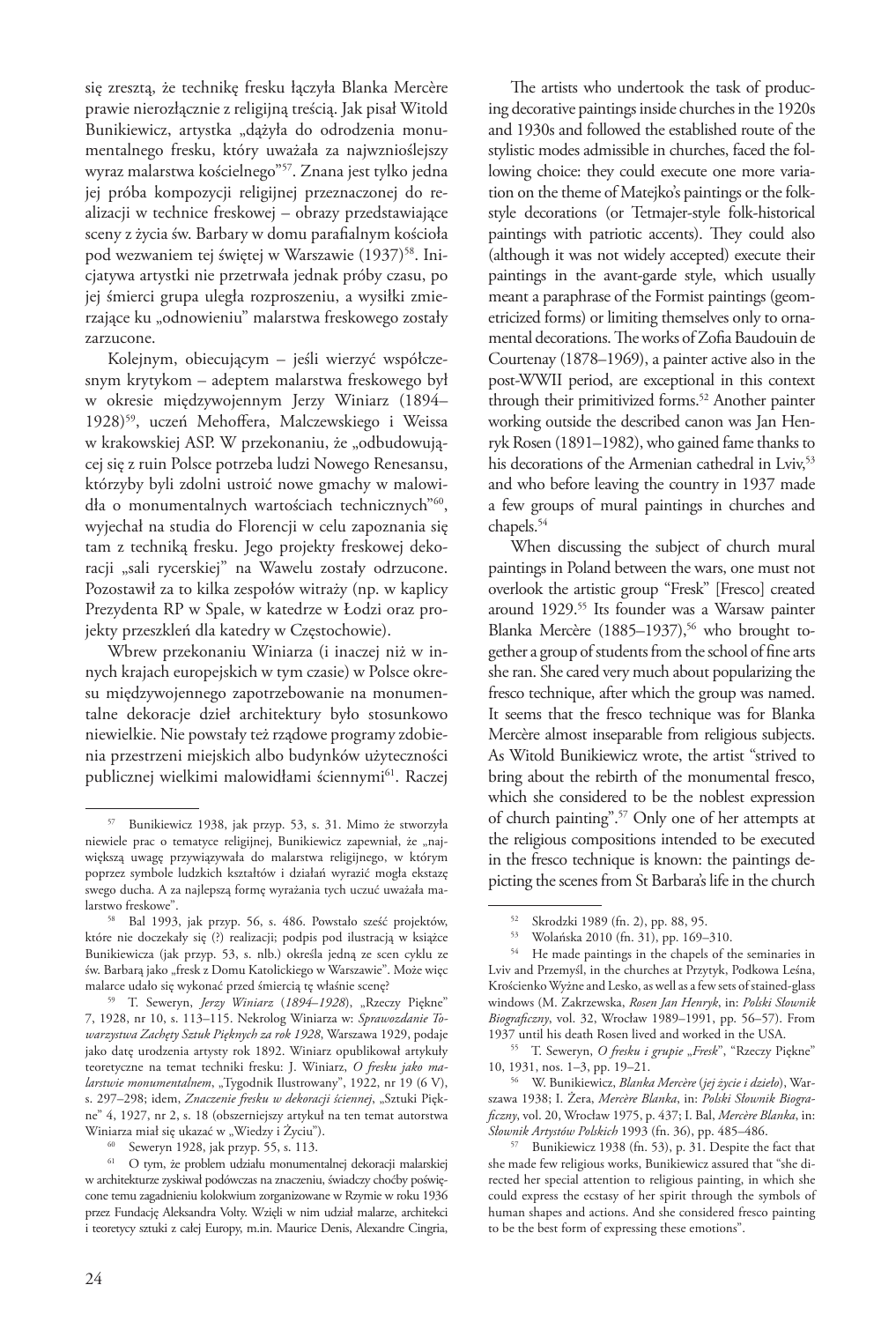hall belonging to the Warsaw church dedicated to this saint  $(1937)$ .<sup>58</sup> The artist's initiative, however, did not survive; after her death the group was scattered, and the attempts to "revive" fresco painting were abandoned.

Another promising (if the contemporary critics are to be believed) practitioner of fresco painting during the interwar period was Jerzy Winiarz (1894–1928),59 a student of Mehoffer, Malczewski and Weiss in the Cracow Academy of Fine Arts. Believing that "Poland, raising itself from the ruins, needs people of the New Renaissance, who would be able to decorate the new buildings with paintings of monumental technical quality",<sup>60</sup> he went to study in Florence in order to acquaint himself with fresco technique. His projects of the fresco decoration for "the knights hall" at Wawel Royal Castle were rejected. Instead, he left a few groups of stained-glass windows (e.g. in the President's chapel in Spała, in Łódź cathedral and the projects of glazing for Częstochowa cathedral).

Contrary to Winiarz's beliefs (and in contrast to other European countries at that time), in Poland in the interwar period the demand for monumental decorations of architectural works was relatively small. Neither were the government programmes of decorating city spaces or public buildings with large mural paintings yet launched.<sup>61</sup> The isolated cases of state sponsorship are the decorations of the Wawel Castle, $62$  which was then undergoing a renovation

<sup>60</sup> Seweryn 1928 (fn. 55), p. 113.

<sup>61</sup> The problem of monumental painting decorations in architecture was growing at that time in importance, as can be proven by the fact that the Alessandro Volta Foundation organized a colloquium on this subject in Rome in 1936. The participants were painters, architects and art theoreticians from all over Europe, including Maurice Denis, Alexandre Cingria, Jose-Maria Sert, Le Corbusier, Gino Severini and Filippo Tommaso Marinetti; the Polish delegate was Wacław Husarski. The records of the lectures and discussions were published in the following year in the conference volume *Rapporti dell'architettura con le arti figurative. Convegno di Arti*, *25–31 ottobre 1936*, Roma 1937 (=Reale Academia d'Italia, Fondazione Alessandro Volta, Atti del Convegni, vol. 6). 62 F. Fuchs, *Z historii odnowienia wawelskiego zamku* 

*1905–1939*, Kraków 1962 (=Biblioteka Wawelska, I), p. 87 and

odosobnionymi przykładami mecenatu państwowego w tym zakresie były dekoracje odbudowywanego zamku na Wawelu<sup>62</sup> (wykonywane jednak, jak wiadomo, przeważnie na płótnie, a nie w technikach monumentalnych) oraz w nowo wybudowanym gmachu Sejmu. Dziedzina ta była podówczas dopiero w stadium rozwoju, a – jak wskazują niewykonane projekty – realizację wielu prac w budynkach użyteczności publicznej uniemożliwił wybuch II wojny światowej<sup>63</sup>.

Jedynym większym przedsięwzięciem w dziedzinie monumentalnego malarstwa kościelnego w okresie międzywojennym (a do tego o randze państwowej, gdyż finansowano go z Funduszu Kultury Narodowej) był ogłoszony w roku 1935 "konkurs na projekt polichromii kościoła Mariackiego p.w. Narodzenia N.M.P. (byłej katedry unickiej)" w Chełmie Lubelskim64. Zgłoszono wówczas aż 43 prace. Pierwszą nagrodę otrzymał projekt Felicjana Szczęsnego Kowarskiego i Jana Sokołowskiego, ale ani ta, ani żadna z pozostałych czterech nagrodzonych propozycji nie została zrealizowana<sup>65</sup>. Zdaniem Wojciecha Skrodzkiego najbardziej interesujący projekt (choć uhonorowano go jedynie III nagrodą) przedstawił Leonard Pękalski we współpracy z Adamem Kossowskim<sup>66</sup>. Praca ta była "propozycją dzieła, które stanowiłoby uwieńczenie dorobku dwudziestolecia międzywojennego w zakresie polichromii".

<sup>63</sup> Takim niezrealizowanym projektem była np. dekoracja Dworca Głównego w Warszawie (S. Woźnicki, *Dekoracje monumentalne pawilonu polskiego na wystawie w Nowym Yorku i Dworca Głównego w Warszawie*, "Nike" 3, 1939, s. 163-169).

<sup>58</sup> Bal 1993 (fn. 56), p. 486. The six developed projects were not (?) realized; the caption under the illustration in Bunikiewicz's book (fn. 53, unpaged) describes one of the scenes of the St Barbara cycle as "a fresco from the Catholic Home in Warsaw". Perhaps it was only this particular scene that the painter managed to execute before her death?

<sup>59</sup> T. Seweryn, *Jerzy Winiarz* (*1894*–*1928*), "Rzeczy Piękne" 7, 1928, no. 10, pp. 113–115. Winiarz's obituary in *Sprawozdanie Towarzystwa Zachęty Sztuk Pięknych za rok 1928*, Warszawa 1929, lists the birth date of the artist as 1892. Winiarz published theoretical articles on the fresco technique: J. Winiarz, *O fresku jako malarstwie monumentalnem*, "Tygodnik Ilustrowany", 1922, no. 19 (6 May), pp. 297–298; idem, *Znaczenie fresku w dekoracji ściennej*, "Sztuki Piękne" 4, 1927, no. 2, p. 18 (a longer article on the subject by Winiarz was going to be published in "Wiedza i Życie").

Jose-Maria Sert, Le Corbusier, Gino Severini i Filippo Tommaso Marinetti; delegatem z Polski był Wacław Husarski. Zapisy wystąpień i dyskusji opublikowano w roku następnym w tomie materiałów *Rapporti dell'architettura con le arti figurative. Convegno di Arti*, *25–31 ottobre 1936*, Roma 1937 (=Reale Academia d'Italia, Fondazione Alessandro Volta, Atti del Convegni, 6).

<sup>62</sup> F. Fuchs, *Z historii odnowienia wawelskiego zamku 1905–1939*, Kraków 1962 (=Biblioteka Wawelska, I), s. 87 oraz przyp. 125–127. O ile renesansowe fryzy, czyli "krańce", uzupełniano bezpośrednio na ścianie, a w nawiązaniu do nich podobną techniką tworzono nowe (Leonard Pękalski), o tyle dekoracje plafonów oraz fryzów w "barokowej" części zamku (skrzydło płn.; 1929–1937), wzorowane na plafonach z zamku w Podhorcach, powstawały na płótnie (ich twórcami byli Lucjan Adwentowicz, Felicjan Szczęsny Kowarski, Józef Pankiewicz, Zbigniew Pronaszko, Zygmunt Waliszewski, Janina Muszkietowa). Zob. też: P. Dettloff, M. Fabiański, A. Fischinger, *Zamek królewski na Wawelu. Sto lat odnowy (1905–2005)*, Kraków 2005, s. 70–71; projekty (również malarskiego) wystroju Sali Kawalerii Polskiej na Wawelu reprodukuje katalog *Polski korona. Motywy wawelskie w sztuce polskiej 1800–1939*, katalog wystawy, Zamek Królewski na Wawelu, lipiec– październik 2005, Kraków 2005, nr kat. V, 2–6, V, 8–9, V, 17, V, 19– 21; U. Kozakowska, *Plafony wawelskie*, Kraków 2000 (praca magisterska napisana pod kierunkiem dra hab. W. Bałusa w Instytucie Historii Sztuki Uniwersytetu Jagiellońskiego, zwł. rozdział *Plafony wawelskie a polskie malarstwo monumentalne w dwudziestoleciu*, s. 55–61).

<sup>&</sup>lt;sup>64</sup> Wyniki konkursu opublikowało pismo "Nike" 1, 1937, s. 253-254; jego warunki podawał m.in. "Głos Plastyków", 1934, nr 9–12, s. 186–187. 65 Projekty eksponowane są obecnie w kościele (informacja z *Ka-*

*talogu zabytków*, uprzejmie zweryfikowana przez prof. Piotra Krasnego). Zob. *Katalog zabytków sztuki w Polsce*, t. VIII: *Województwo lubelskie*, red. R. Brykowski, E. Smulikowska-Rowińska, z. 5: *Powiat chełmski*, Warszawa 1968, s. 15–19. 66 Skrodzki 1989, jak przyp. 2, s. 95.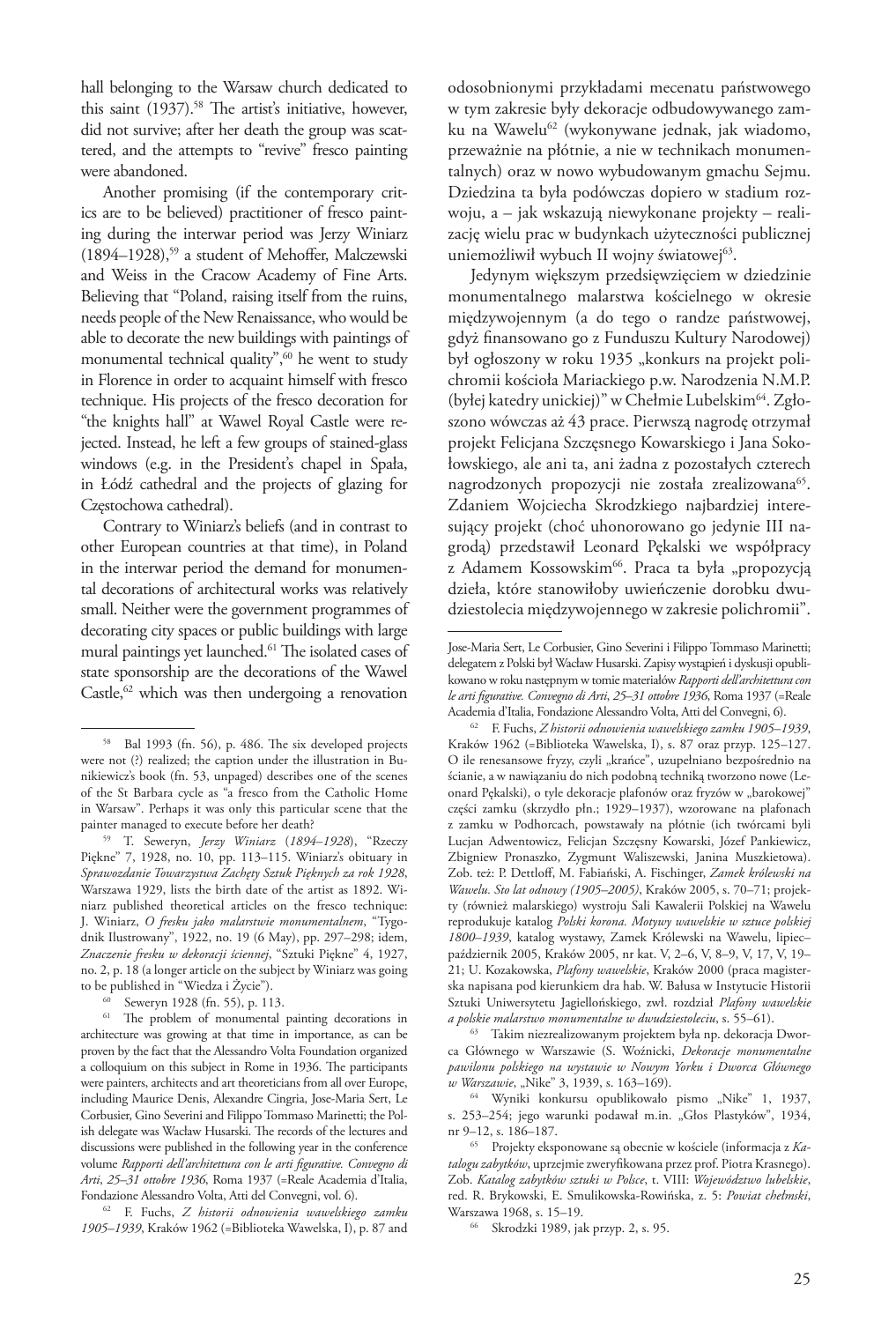Sądząc z reprodukcji, malowidła miały być dostosowane do stylu kościoła, nawiązywać "do typu wielkich, monumentalnych kompozycji freskowych pełnego baroku"<sup>67</sup>. Według Skrodzkiego, "koniec okresu międzywojennego mógł stanowić początek nowego rozkwitu polichromii kościelnych w Polsce – istniały ku temu wyraźne przesłanki i możliwości twórcze. Kres temu położył jednak czas, przecinający ciągłość rozwojową zwłaszcza w dziedzinie sztuki religijnej"68.

\* W roku 1931 odbyła się w gmachu Sejmu Śląskiego w Katowicach Wystawa Sztuki Religijnej (otwarta 30 kwietnia, trwała do połowy lipca). Została zorganizowana przez Związek Artystów Śląskich w celu uczczenia dziesięciolecia odzyskania Śląska dla Polski<sup>69</sup>. Pokazano 956 prac autorstwa ponad stu artystów. Jak pisano współcześnie, "była ona niewątpliwie największą z wystaw sztuki religijnej urządzonych dotychczas w Polsce"; odwiedziło ją ponad piętnaście tysięcy osób<sup>70</sup>. Organizatorom przyświecał ten sam cel, co twórcom wystawy krakowskiej z roku 1911; chodziło o: "nietylko pokazanie naszego wielkiego, imponującego dorobku na tem polu [*sc*. sztuki religijnej] w ostatnich dziesiątkach lat, ale też i zainteresowanie odnośnych czynników (fundatorowie kościołów, komitety, księża) na ziemiach Śląskich [!] polską sztuką religijną i polskim przemysłem artystycznym"71.

W wydanym w roku 1932 pamiątkowym tomie dokumentującym wystawę, zatytułowanym *O polskiej sztuce religijnej* (pod redakcją Jerzego Langmana), znalazły się oprócz spisu artystów i wystawionych prac interesujące eseje omawiające różne gałęzie sztuki religijnej autorstwa najwybitniejszych podówczas specjalistów w danej dziedzinie<sup>72</sup>. W artykule zamieszczonym w tym tomie Wojsław Molè podkreślił – przewijające się już w poprzednich latach w krytyce sztuki religijnej (również w tekstach powstałych w związku z wystawą krakowską z roku 1911) – przekonanie, że sztuka kościelna nie powinna zasklepiać się w formach tradycyjnych czy naśladować stylów historycznych, lecz "iść z duchem czasu":

(the decorations were made, as it is generally known, mostly on canvas and not using monumental techniques) and in the newly-built Parliament building. This branch of art was then just developing and, as the unrealized projects indicate, the execution of many plans in public buildings was thwarted by the outbreak of World War II.<sup>63</sup>

The only major undertaking in the field of monumental church painting in the interwar period (a matter of state importance, since it was financed by the National Culture Fund) was the "competition for the projects of polychromy in the Church of the Nativity of the Virgin Mary (the former Greek Catholic Cathedral)" in Chełm Lubelski.<sup>64</sup> No fewer than 43 projects were submitted then. The first award was won by the project by Felicjan Szczęsny Kowarski and Jan Sokołowski, but neither this, nor any of the four other awarded proposals were realised.<sup>65</sup> According to Wojciech Skrodzki, the most interesting project (even though it received only the third prize) was presented by Leonard Pękalski working in collaboration with Adam Kossowski.<sup>66</sup> The work was "a proposal for a work which would be the crowning achievement of polychromy in the interwar period". Judging by the reproductions, the paintings were going to match the style of the church and refer "to large monumental fresco compositions of mature

<sup>66</sup> Skrodzki 1989 (fn. 2), p. 95.

 $67$  Ibidem.<br> $68$  Ibidem, s. 104.

<sup>69</sup> A. Waśkowski, *Wystawa polskiej sztuki religijnej na Śląsku*, "Przegląd Powszechny", 1931, t. 191, nr 571–572, s. 194; A. Schroeder, *Wystawa sztuki religijnej w Katowicach* (*maj–czerwiec 1931*), "Sztuki Piękne" 7, 1931, s. 406–410.

<sup>70</sup> M. Gładysz, *Wystawa sztuki religijnej w Katowicach*, w: *O polskiej sztuce religijnej*, red. J. Langman, Katowice 1932, s. 198. 71 Waśkowski 1931, jak przyp. 69, s. 195.

<sup>72</sup> M.in. F. Kopera, *Polskie malarstwo religijne,* w: *O polskiej sztuce…* 1932, jak przyp. 70, s. 17–32; Ostoja Janiszewski, *O rozwoju polskiej sztuki religijnej w ostatnim czterdziestoleciu* (*Wstęp do katalogu wystawy*), s. 33–48; V. Molè, *Nowa sztuka kościelna a historja sztuki*, s. 65–76; ks. T. Kruszyński, *O polichromjach kościelnych*, s. 77–84; H. d'Abancourt de Franqueville, *Witraże w sztuce religijnej*, s. 97–144; K. Homolacs, *Sztuka religijna a przemysł artystyczny*, s. 85–96; J. Langman, *O polskiej rzeźbie religijnej*, s. 145–192.

the footnotes 125–127. While the Renaissance friezes were filled in directly on the wall, and the new ones were painted with reference to them and using similar technique (Leonard Pękalski), the plafond and frieze decorations in the "Baroque" part of the castle (northern wing, 1929–1937), modelled on the plafonds from the Podhorce castle, were painted on canvas (their authors were Lucjan Adwentowicz, Felicjan Szczęsny Kowarski, Józef Pankiewicz, Zbigniew Pronaszko, Zygmunt Waliszewski, Janina Muszkietowa). Cf. also P. Dettloff, M. Fabiański, A. Fischinger, *Zamek królewski na Wawelu. Sto lat odnowy (1905–2005)*, Kraków 2005, pp. 70–71; the projects of the decorations (including also the painted ones) in the Hall of Polish Cavalry at the castle are reproduced in the catalogue *Polski korona. Motywy wawelskie w sztuce polskiej 1800–1939*, exhibition catalogue, Zamek Królewski na Wawelu, July – October 2005, Kraków 2005, catalogue nos. V, 2–6, V, 8–9, V, 17, V, 19–21; U. Kozakowska, *Plafony wawelskie*, Kraków 2000 (M.A. thesis written under the supervision of Prof. W. Bałus in the Institute of Art History of the Jagiellonian University in Cracow, especially chapter *Plafony wawelskie a polskie malarstwo monumentalne w dwudziestoleciu*, pp. 55–61).

<sup>63</sup> Such an unrealized project was e.g. the decorations of the Main Railway Station in Warsaw (St. Woźnicki, *Dekoracje monumentalne pawilonu polskiego na wystawie w Nowym Yorku i Dworca Głównego w Warszawie*, "Nike" 3, 1939, pp. 163–169).

<sup>64</sup> The results of the competition were published by the magazine "Nike" 1, 1937, pp. 253–254; its conditions were listed among others in "Głos Plastyków", 1934, nos. 9–12, pp. 186–187.

<sup>65</sup> The projects are now exhibited in the church (the information from *Katalog zabytków*, kindly verified by Prof. Piotr Krasny). Cf. *Katalog zabytków sztuki w Polsce*, vol. VIII: *Województwo lubelskie*, eds. R. Brykowski, E. Smulikowska-Rowińska, book 5: *Powiat chełmski*, Warszawa 1968, pp. 15–19.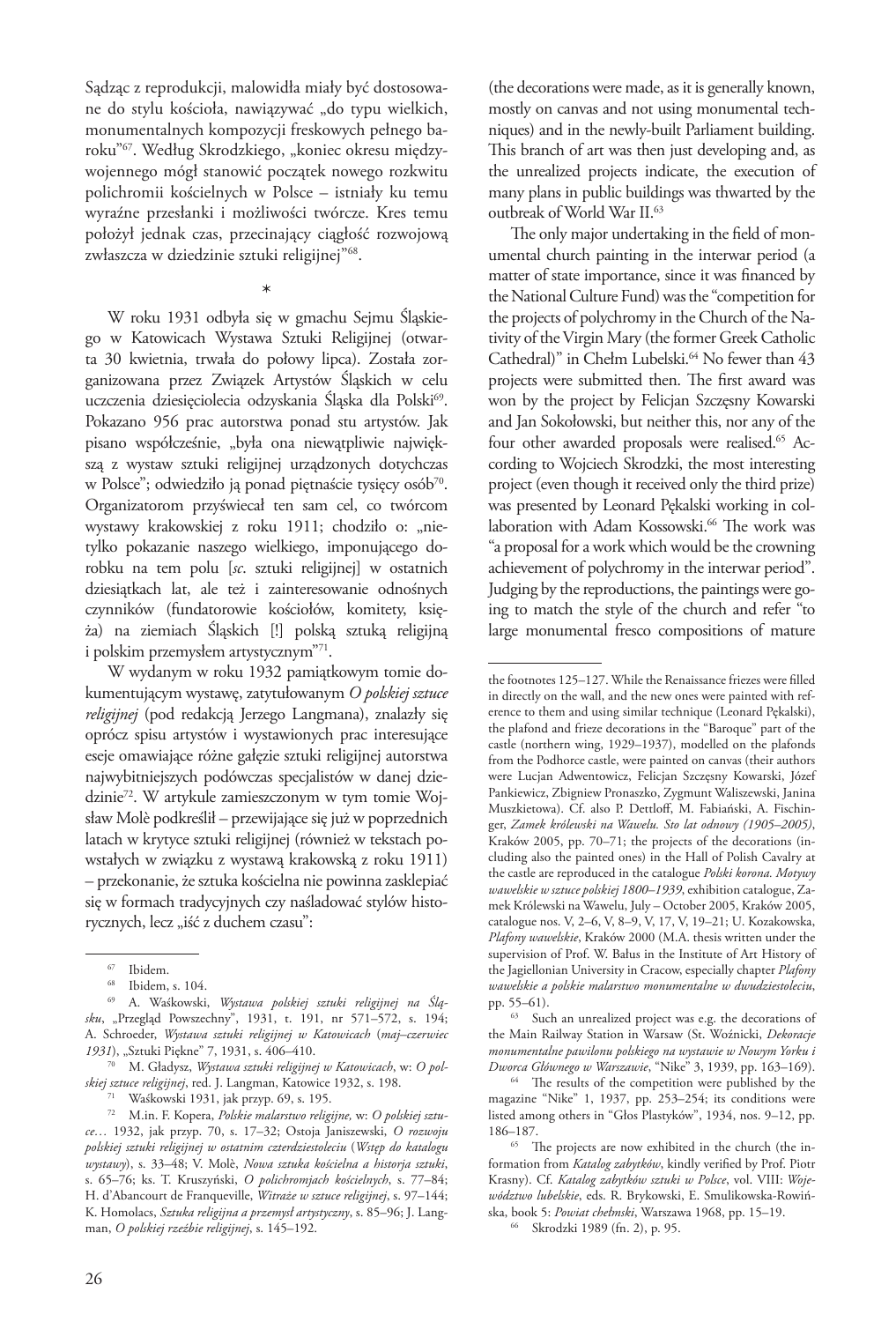Baroque".67 In Skrodzki's opinion, "the end of the interwar period could have been the beginning of the new heyday of church polychromy in Poland – there were favourable circumstances and creative capability. However, it was cut short by the times, which inhibited the continuous development, especially regarding religious art".68

\*

In 1931 the building of the Silesian Parliament in Katowice housed the Exhibition of Religious Art (opened on 30 April, lasted until mid-July). It was organized by the Association of Silesian Artists in order to celebrate the 10<sup>th</sup> anniversary of the return of Silesia to Poland.<sup>69</sup> The exhibition featured 956 works by over one hundred artists. As the contemporary journalists wrote, "it was undoubtedly the biggest religious art exhibition in Poland so far" and was visited by over fifteen thousand guests.<sup>70</sup> The purpose of the organizers was the same as of the authors of the Cracow exhibition from 1911, that is "not only showing our great and impressive achievements in this field [*sc*. religious art] in the recent decades, but also stimulating the interest of the appropriate bodies (church patrons, committees, priests) in Silesia in Polish religious art and Polish craft industry".<sup>71</sup>

The volume published in 1932 documenting the exhibition and titled *O polskiej sztuce religijnej* [*On Polish Religious Art*] (edited by Jerzy Langman), included, apart from the list of the artists and the exhibited works, interesting essays discussing various genres of religious art by the most eminent specialists in a given field at that time.72 In his article published in this volume Wojsław Molè emphasized the view – appearing also in previous years in the critique of religious art (including the texts referring to the Cracow exhibition of 1911) – that church art should not be confined to traditional forms or imitations of historical styles, but to "move with the times":

*Sztuka kościelna w epokach rozkwitu zawsze była współczesna, dlatego też była żywa i prawdziwa. Tej zasady powinna się trzymać także nowa sztuka kościelna, gdyż bez niej niewątpliwie niema odrodzenia. Nie znaczy to bynajmniej, jakoby wszystkie nowe kościoły powinny być skonstruowane z żelazobetonu, jakoby malarzem kościelnym miał zostać Picasso, a wszelkie tradycje miały być porzucone.* [...] *Artysta, który do nich nawiązuje, wiedząc o tem, w czem tkwi istota religijności dzisiejszej, nie zewnętrznej, lecz głęboko odczuwanej, a zarazem tworząc dalej w duchu współczesnych dążeń artystycznych, tylko taki artysta stwarza naprawdę nową sztukę kościelną. Wszystko inne, to tylko mniej lub więcej zręczny surogat*73.

Jeśli dodamy do tego przypomniane przy okazji wystawy katowickiej słowa ks. Rokosznego, napisane jeszcze w roku 1913 $^{74}$ , blisko już było do słynnego "appel aux grands" ("wezwania [skierowanego] do wielkich [artystów]") o. Couturiera z lat 50. wieku XX, postulującego adresowanie zamówień kościelnych do artystów o uznanym talencie bez względu na ich wyznanie i postawę religijną zamiast (ze względu na rzekomą niestosowność tworzenia dzieł sztuki kościelnej przez artystów niewierzących albo innowierców) powierzać je artystom "miernym, ale wiernym" tylko dlatego, że byli katolikami75. Ks. Rokoszny pisał:

*zwracajmy się do pierwszorzędnych artystów naszych, oddajmy im roboty w naszych świątyniach. Dając im zajęcie w naszych kościołach, ich myśl, ich twórczość skierujemy w stronę Kościoła Chrystusowego, ich talent wielki wprowadzimy na chwalebny gościniec pochodu niegdyś triumfalnego sztuki kościelnej. A [...] oni będą tembardziej badać te wspaniałe szlaki, będą się kształcić na najlepszych wzorach świetnej przeszłości. Powoli będą się wtajemniczać w jej ducha podniosłego. I sami, według swych indywidualnych talentów ludzi dzisiejszych, dadzą nam do naszych kościołów rzeczy szczerze religijne, podnoszące dusze dzisiejszych pokoleń ku Bogu. W ten sposób nawiążemy zerwaną nić wielkiej sztuki kościelnej76*.

<sup>%</sup> Ibidem.<br>
68 Ibidem, p. 104.

<sup>69</sup> A. Waśkowski, *Wystawa polskiej sztuki religijnej na Śląsku*, "Przegląd Powszechny", 1931, vol. 191, nos. 571–572, p. 194; A. Schroeder, *Wystawa sztuki religijnej w Katowicach* (*maj – czerwiec 1931*), "Sztuki Piękne" 7, 1931, pp. 406–410.

<sup>70</sup> M. Gładysz, *Wystawa sztuki religijnej w Katowicach*, in: *O polskiej sztuce religijnej*, ed. J. Langman, Katowice 1932, p.

<sup>&</sup>lt;sup>71</sup> Waśkowski 1931 (fn. 69), p. 195.

<sup>72</sup> Among others F. Kopera, *Polskie malarstwo religijne* in: *O polskiej sztuce…* 1932 (fn. 70), pp. 17–32; Ostoja Janiszewski, *O rozwoju polskiej sztuki religijnej w ostatnim czterdziestoleciu*. (*Wstęp do katalogu wystawy*), pp. 33–48; V. Molè, *Nowa sztuka kościelna a historja sztuki*, pp. 65–76; T. Kruszyński, *O polichromjach kościelnych*, pp. 77–84; H. d'Abancourt de Franqueville, *Witraże w sztuce religijnej*, pp. 97–144; K. Homolacs, *Sztuka religijna a przemysł artystyczny*, pp. 85–96; J. Langman, *O polskiej rzeźbie religijnej*, pp. 145–192.

<sup>&</sup>lt;sup>73</sup> Molè 1932, jak przyp. 72, s. 75.<br><sup>74</sup> Przypomniał je Władysław M. Ostoja Janiszewski w swoim tekście opublikowanym w prowizorycznym katalogu wystawy katowickiej: *Wystawa polskiej sztuki religijnej na Śląsku* (*katalog tymczasowy*), Katowice 1931, s. 6. 75 Zagorzałym przeciwnikiem powierzania zamówień kościel-

nych niekatolikom był Mieczysław Skrudlik, przenikliwy krytyk i historyk sztuki, którego spostrzeżenia dotyczące sztuki kościelnej często zawierają wiele ważkich wniosków, jednakże w większości mają jednocześnie silne zabarwienie nacjonalistyczne. W roku 1936 Skrudlik zarzucał współczesnym artystom wyłączne zainteresowanie problemami formy, wytykał "bezideowość" tworzonej przez nich sztuki, co, jak twierdził, spowodowało "zanik moralnej odpowiedzialności artysty, zgody pomiędzy jego dziełem a jego światopoglądem i sumieniem", a w konsekwencji doprowadziło do tego, że "artystyczne zapotrzebowania naszych kościołów pokrywają dzisiaj częstokroć malarze i rzeźbiarze indyferentni pod względem religijnym, albo też nawet związani z masonerją, organizacjami wolnomyślicielskimi, lub też innowiercy, nie wyłączając żydów" (M. Skrudlik, *U źródeł tragedii sztuki kościelnej*,

<sup>&</sup>lt;sup>76</sup> Rokoszny 1913, jak przyp. 6, s. 8.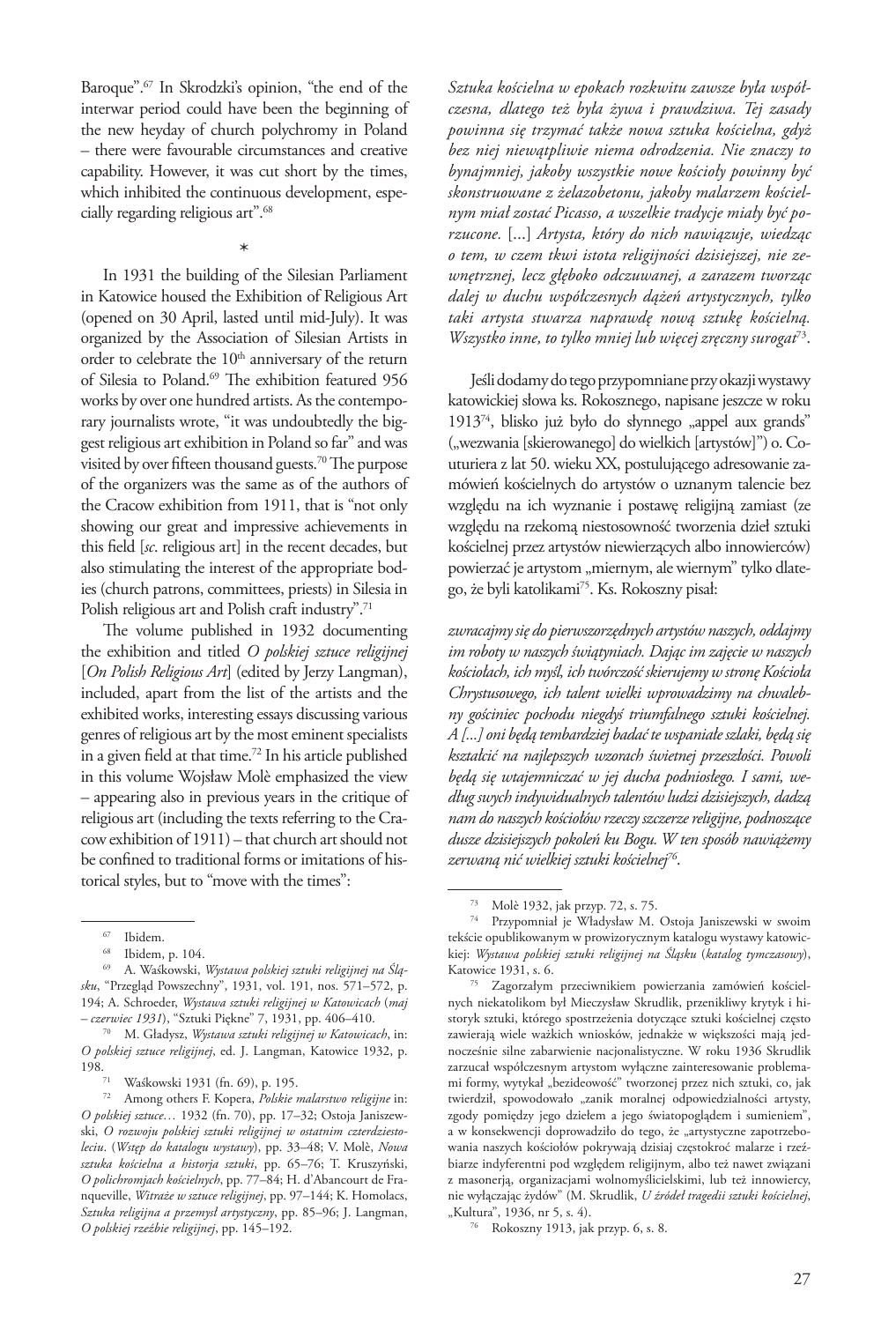Praktyka jednak daleko odbiegała od ideałów i deklaracji. Kolejnej wystawie sztuki religijnej, zatytułowanej "Polska sztuka kościelna, wiek XVIII, XIX, XX", tym razem obejmującej również obszerny dział "sztuki dawnej", pokazywanej w Zachęcie od 11 czerwca do 6 września 1932 roku, towarzyszył konkurs na dzieła współczesnej sztuki religijnej<sup>77</sup>. Patronat nad tą wystawą sprawowała większość hierarchów polskiego duchowieństwa (włączając nuncjusza apostolskiego) oraz Ministerstwo Wyznań Religijnych i Oświecenia Publicznego. W konkursowym "dziale współczesnym" wystawy swoje prace pokazywało ponad siedemdziesięciu artystów. Dwie nagrody – Episkopatu Polskiego oraz Duchowieństwa Warszawskiego – przypadły jednak wcale nie twórcom znanym i uznanym, lecz takim, których nazwiska nie tylko niewiele znaczyły w okresie międzywojennym, ale i obecnie "mają dla nas dźwięk pusty" – odpowiednio: Antoniemu Polkowskiemu (za rzeźbę *Niepokalana*) oraz Władysławowi Szyndlerowi (za obraz *Św*. *Sebastian*) 78. Przyznano też dalsze nagrody (ufundowane m.in. przez TZSP, Miasto Warszawę i MWRiOP) za dzieła, które choć "nie mogły być zaliczone do sztuki kościelnej", zostały jednakże uznane za "wybitne pod względem artystycznym i opiewające tematy religijne"79. W tym wypadku nazwiska nagrodzonych artystów łatwiej udałoby się odnaleźć w opracowaniach dziejów sztuki polskiej okresu międzywojennego, nagrody otrzymali bowiem: Fryderyk Pautsch, Antoni Michalak, Antoni Grabarz, Zofia Trzcińska-Kamińska, Stanisław Zawadzki i Wiktoria Goryńska<sup>80</sup>.

Zgodnie z kryteriami religijności przyjętymi przez jury konkursowe (sprawiającymi wrażenie do cna przesiąkniętych doktryną Soboru Trydenckiego, by nie powiedzieć, że zostały zacytowane wprost z odpowiednich ustępów konstytucji *O świętych obrazach*) zapewne niewiele dzieł sztuki – nawet tych już istniejących w kościołach i powszechnie cenionych – mogłoby zostać określone mianem "kościelnych"<sup>81</sup>. Wytycznym sądu

*Church art at its heyday was always contemporary, which made it vital and genuine. This rule should be followed also by new church art, since without it undoubtedly there will not be any revival. It does not mean at all that all new churches should be built of reinforced concrete, Picasso should turn a church painter and all tradition should be abandoned. [...] An artist who refers to it, and knows where the essence of contemporary religiousness lies (not the superficial but deeply-felt one) and who keeps on working in the spirit of contemporary artistic achievements, only such an artist creates a really new church art. Everything else is just a more or less skilful surrogate*. 73

When we recall in addition the words of Fr. Rokoszny, which were quoted with reference to the Katowice exhibition, but written back in  $1913$ ,<sup>74</sup> the attitudes were quite close to the famous "appel aux grands" ("an appeal to the great [artists]") made by Fr. Couturier in the 1950s postulating granting church commissions to renowned artists, regardless of their denomination and attitudes to religion instead of giving them (because of the alleged inappropriateness of producing church art by unbelievers or infidels) to mediocre but loyal artists only because they were Catholics.75 Rokoszny wrote:

*[...] let us address our foremost artists, let us give the work in our churches to them. By giving them work in our churches, we are going to direct their thoughts and their work towards the once triumphant progress of church art. And [...] they will investigate even more vigorously these wonderful ways, they are going to educated themselves on the best models from the glorious past. They are going to become slowly acquainted with its noble spirit. And they themselves, according to their individual modern talents, will give us for our churches things truly religious, raising the souls of contemporary generations to God. In this way we will pick up the broken thread of great church art*. 76

<sup>77</sup> *Sprawozdanie Towarzystwa Zachęty Sztuk Pięknych za rok 1932*, Warszawa 1933, s. 5 (*Wielka wystawa "Polska sztuka kościelna, wiek XVIII, XIX, XX")*. Wystawie towarzyszył katalog: *Polska sztuka kościelna, wiek XVIII, XIX, XX. Malarstwo, rzeźba, grafika*, [Warszawa] 1932 (= Przewodnik TZSP nr 75); zob. też: *Polskie życie artystyczne w latach 1915–1939*, red. A. Wojciechowski, Wrocław–Warszawa–Kraków– Gdańsk 1974, s. 280. Przed otwarciem wystawy zapowiadano w "Sztukach Pięknych" 8, 1932, s. 134, że będzie ona miała na celu (niezmiennie!): "przedstawienie naszego dorobku artystycznego w tej dziedzinie [*sc*. sztuki kościelnej], zachęcenie artystów do dalszego rozwoju sztuki kościelnej, nawiązanie łączności pomiędzy duchowieństwem i zarządami kościołów a współczesną sztuką polską o rzetelnej wartości artystycznej".

<sup>78</sup> *Sprawozdanie...* 1933, jak przyp. 77, s. 6. 79 Ibidem. 80 Ibidem, s. 7.

Jury konkursowe swój werdykt uzasadniło w ten sposób: "wyróżnione prace, [...] wybitne pod względem artystycznym, nie posiadają jednak charakteru sztuki kościelnej z powodów następujących: 1) Kościół Katolicki nie wiąże artystów specjalnymi przepisami co do

<sup>73</sup> Molè 1932 (fn. 72), p. 75.

<sup>74</sup> They were recollected by Władysław M. Ostoja Janiszewski in his text published in the provisional catalogue of the Katowice exhibition: *Wystawa polskiej sztuki religijnej na Śląsku* (*katalog tymczasowy*), Katowice 1931, p. 6.

<sup>75</sup> A staunch opponent of giving church commissions to non-Catholics was Mieczysław Skrudlik, a discerning critic and art historian, whose observations on church art often are quite perceptive, but for the most part they are strongly coloured by their author's chauvinism. In 1936 Skrudlik accused contemporary artists of being interested only in the problems of form, calling their art "devoid of ideas" which, as he claimed, caused "the extinction of the artist's moral responsibility, and of the harmony between their works, their worldviews and their consciences", and, as a consequence, led to the situation in which "the artistic needs of our churches are met by painters and sculptors religiously indifferent, or even connected with Free Masonry, free-thinking organizations or infidels, Jews including" (M. Skrudlik, *U źródeł tragedii sztuki kościelnej*, "Kultura", 1936, no. 5, p. 4).

<sup>76</sup> Rokoszny 1913 (fn. 6), p. 8.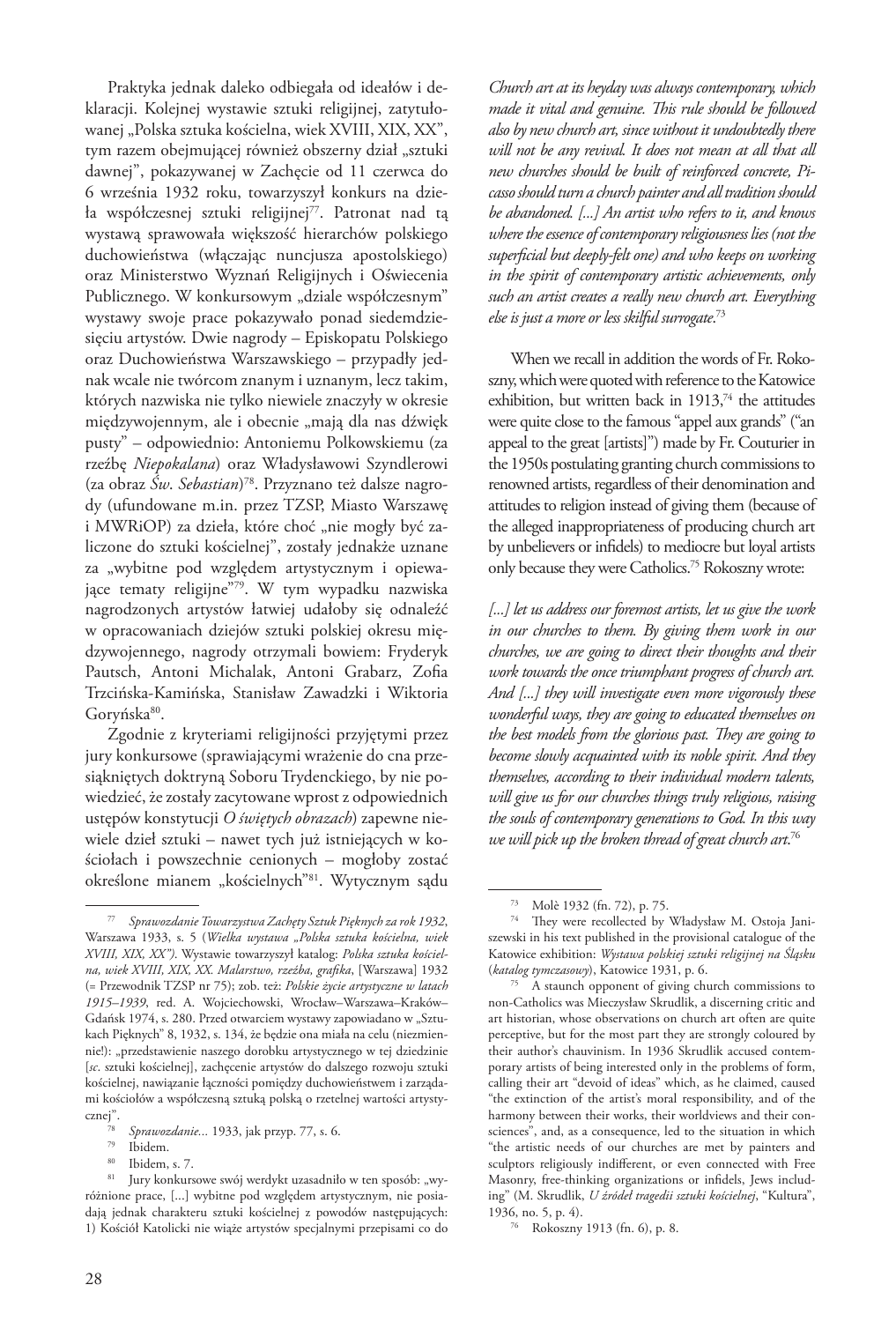However, in practice things were different from ideals and declarations. The next exhibition of religious art, titled "Polish church art in the 18<sup>th</sup>, 19<sup>th</sup> and  $20<sup>th</sup>$  century", this time including also a large section of "ancient art", held at the building of the Society for the Encouragement of the Fine Arts (Zachęta) from 11 June to 6 September 1932, was accompanied by a competition for works of contemporary religious art.77 The patrons of the exhibition were most Polish hierarchs (including the nuncio) and the Ministry of Religion and Public Enlightenment. The "contemporary section" of the exhibition, which included the pieces taking part in the competition, contained the works of over seventy artists. Two prizes, awarded by the Polish Episcopate and Warsaw clergy, went not to well-known and renowned authors, but to those who were neither recognized in the interwar period nor are they appreciated now – respectively, to Antoni Polkowski (for his sculpture *The Virgin Immaculate*) and Władysław Szyndler (for the painting *Saint Sebastian*).78 Other awards were also announced (sponsored by the Society for the Encouragement of the Fine Arts, the City of Warsaw and the Ministry of Religion and Public Enlightenment among other benefactors) for the works which, "although they could not be considered church art", were of "high artistic quality and on religious subjects".79 In this case, the names of the awarded artists would be easier to find in the studies of Polish art in the interwar period, since the awards were given to: Fryderyk Pautsch, Antoni Michalak, Antoni Grabarz, Zofia Trzcińska-Kamińska, Stanisław Zawadzki and Wiktoria Goryńska.<sup>80</sup>

According to the religious criteria adopted by the competition jury (which seemed to be thoroughly imbued with the Tridentine spirit, not to mention the fact that a part of their wording was quoted directly from the appropriate passages of the decree *On Sacred Images*) probably few works of art, even those already existing in churches and widely apprekonkursowego daleko było do myśli o sztuce religijnej (podówczas zresztą już raczej "liturgicznej") wyrażanych współcześnie choćby przez ks. Konstantego Michalskiego<sup>82</sup>. Episkopat Polski dał dowód tego, że zupełnie nie nadążał za dokonującymi się – i to nie tylko w sztuce – zmianami. Zauważali je za to artyści, którzy bez kompleksów pokazywali swoje dzieła na wystawach międzynarodowych, gdzie spotykały się one niezmiennie z uznaniem. Choć prace Polaków na pewno odbiegały od radykalnej nowoczesności Niemców, choć nadal dużą rolę odgrywały w nich inspiracje "swojskie", ludowe (np. rzeźba Szczepkowskiego czy cała "szkoła" polskiej grafiki z Władysławem Skoczylasem na czele), to były one pojęte w duchu nowoczesnym, oryginalne i wykonane na wysokim poziomie artystycznym. Nigdzie też nie zarzucano im niezgodności z wymogami sztuki kościelnej. Co więcej, wydaje się nawet, że artyści wykazywali się też większą wiedzą na temat liturgii i współczesnych przemian w tym zakresie niż duchowieństwo oceniające prace konkursowe.

Doskonałą orientację w tej dziedzinie miała na pewno Zofia Trzcińska-Kamińska (1890–1977), jedna z autorek prac, które przez sąd konkursowy "nie mogły być zaliczone w poczet sztuki kościelnej". Świadczy o tym choćby następujący list skierowany przez rzeźbiarkę do Józefa Mehoffera jeszcze w roku 1929:

<sup>77</sup> *Sprawozdanie Towarzystwa Zachęty Sztuk Pięknych za rok 1932*, Warszawa 1933, p. 5 (*Wielka wystawa »Polska sztuka kościelna, wiek XVIII, XIX, XX«*). The exhibition was accompanied by a catalogue: *Polska sztuka kościelna, wiek XVIII, XIX, XX w. Malarstwo, rzeźba, grafika*, [Warszawa] 1932 (= Przewodnik TZSP nr 75); cf. also *Polskie życie artystyczne w latach 1915– 1939*, ed. A. Wojciechowski, Wrocław–Warszawa–Kraków– Gdańsk 1974, p. 280. Before the opening of the exhibition "Sztuki Piękne" 8, 1932, p. 134, announced that it was going (as usual!) to "present our achievements in this field [*sc*. of church art], encourage artists to develop church art further, to forge a connection between clergy and church committees on the one hand and the contemporary Polish art of true artistic value on the other hand".

<sup>78</sup> *Sprawozdanie...* 1933 (fn. 77), p. 6.

<sup>&</sup>lt;sup>80</sup> Ibidem, p. 7.

formy artystycznego wypowiedzenia się, jednakże w sztuce przestrzega treści, która winna być zgodna ze źródłami wiary św., tj. Pismem św. i tradycją; 2) Dzieło sztuki kościelnej jest jak księga, z której wierni winni uczyć się prawd bożych, wobec czego dzieło sztuki kościelnej winno być zupełnie zgodne z dogmatem i prawdą historyczną. (Nie wolno na przykład przedstawiać świętego w szatach zakonu, którego nie był członkiem, lub też w szatach ludowych jakiegoś narodu, do którego nie należał); 3) Gdy mowa o przedstawieniu świata nadprzyrodzonego w sztuce kościelnej, treść winna odpowiadać wiernie Objawieniu Chrześcijańskiemu; 4) Nie mogą uchodzić za religijne obrazy, których idee czy motywy wyjęte są ze zmyślonych opowieści, poezji lub podań gminnych; 5) W obrazie religijnym, w znaczeniu ogólnem, nie może być nic, co jest brutalnem, ordynarnem, zmysłowem, cynicznem. Przeciwnie, dzieło sztuki religijnej winna cechować czystość moralna i kult cnoty; 6) Wizerunki świętych postaci należy w sztuce oznaczać nimbem, wyróżniającym kult danej osoby, według zasad ikonografii" (*Sprawozdanie…* 1933, jak przyp. 77, s. 6).

<sup>82</sup> "Jeżeli sztuka ma być religijną, musi się stać *orans*, zamodloną. [...] Albo artysta Boże znaki i ślady w świecie dostrzec potrafi, albo nie, jeżeli tak, to znaki i ślady Boże znajdą się w jego twórczości, zamieniając ją na pieśń religijną. [...] Jak różni się modlitwa prywatna od liturgicznej, która się wznosi u ołtarza w imieniu całego Kościoła, tak różni się, a przynajmniej różnić się powinna swą tendencją sztuka religijna, która mówi do nas ze ścian domu prywatnego, od tej, która się wypowiada w architekturze, rzeźbie i polichromii kościołów. Sztuka powinna dążyć do tego, żeby w kościołach jednoczyć się z myślą liturgii i życiem Kościoła, pojętego jako *Corpus Christi Mysticum*. Nie będzie liturgiczną sztuka, która od ołtarza raczej odrywa, aniżeli do niego prowadzi" (ks. K. Michalski, *Słowo wstępne,* w: *O polskiej sztuce…*  1932, jak przyp. 70, s. 9–10). Autor powyższych słów, ks. Konstanty Michalski, jeden z najwybitniejszych tomistów polskich okresu międzywojennego, sztuce religijnej pojętej w duchu liturgii poświęcił nieco później osobną, obszerną rozprawę: ks. K. Michalski, *Ars Christi oratio Corporis Christi Mystici*, "Teologia Praktyczna" 1, 1939, nr 2, s. 94–114 (przedruk *Ars sacra,* w: idem, *Nova et Vetera*, Kraków 1998 (=Studia do Dziejów Wydziału Teologicznego UJ, t. 9), s. 328–344).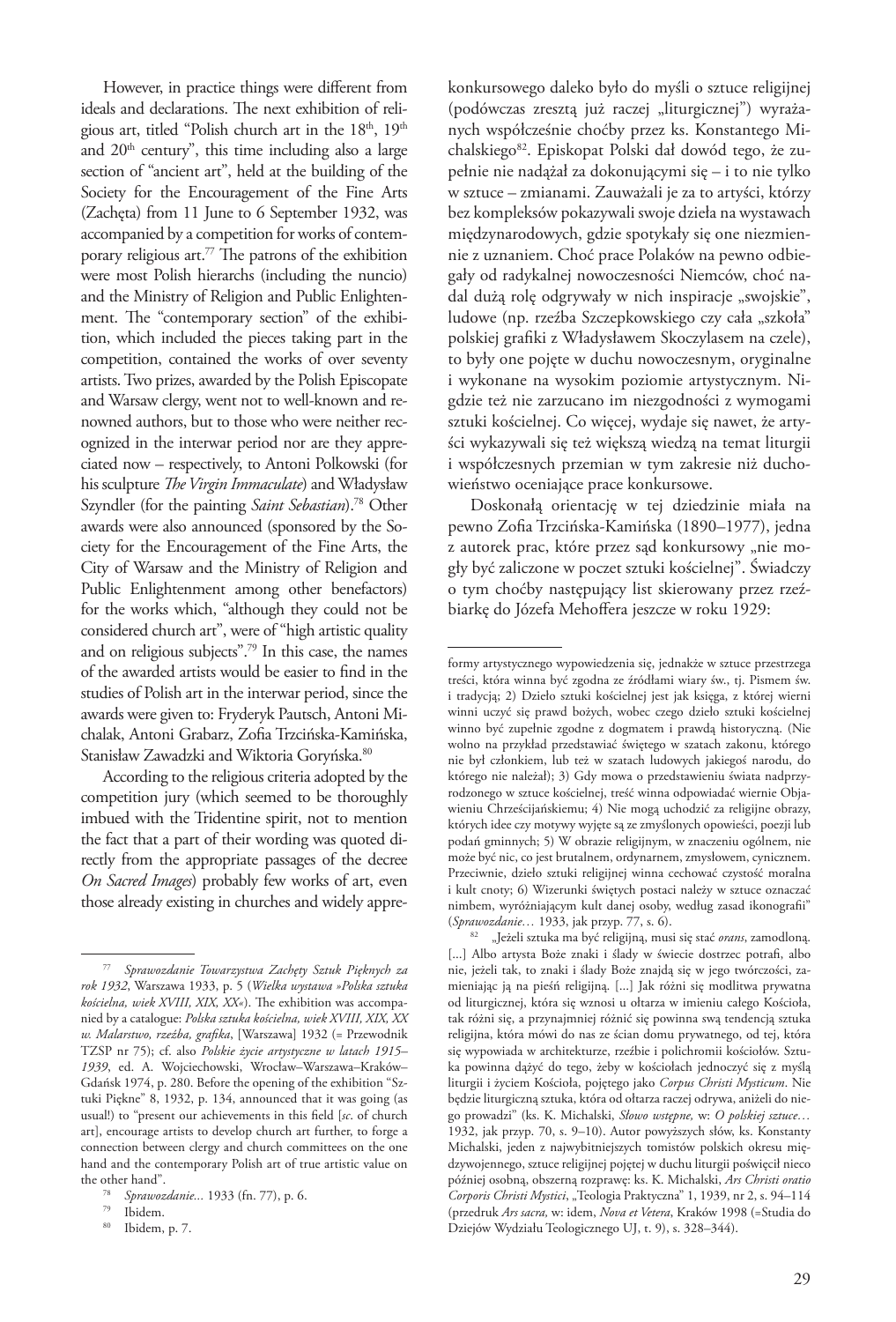*Sprawa odrodzenia sztuki religijnej przejmuje mnie od kilku lat dużym zainteresowaniem i śledzę rozwój jej zagranicą, gdzie, szczególnie w Belgii i Holandii, rozpoczęto wysiłki na tej drodze. Otóż przeważnie spotyka się albo martwy eklektyzm, albo anemiczne estetyzowanie na temat religii. Nieudolne wysiłki wyrażania nastroju osobistej pobożności w uczuciowo-impresyjnej formie – prace w rezultacie przykre (stowarzyszenie artystów katolickich "Pelgrim"*<sup>83</sup>*) mimo ślicznych postulatów artystów, którzy w rezultacie, po wiekach indyferencji sztuki dla religii, nie mogą nagiąć do jej ducha anarchicznych form osobistej uczuciowości. To też sztuka Pana Profesora stoi w Europie jak samotny kolos, mało rozumiana szczególnie przez Polaków, nie zamiłowanych w myśli logicznej, w formie, którzy żyją więcej uczuciowo niż duchowo, t.j. mają dla Kościoła więcej sentymentu niż dobrej woli poznania jego ducha, form życia liturgicznego i tradycji. Piszę to, aby wyjaśnić motywy prośby, z którą się do Pana Profesora zwracam. Chodzi mi bowiem o otrzymanie fotografii Pana witrażów lub innych dzieł kościelnych, a to dla przygotowania sobie materiału w przezroczach, które zbieram dla illustrowania konferencji o sztuce religijnej współczesnej.* [...] *Pragnę tą drogą obudzić zainteresowanie tak bardzo zaniedbanym u nas działem sztuki, pociągnąć młode* [...] *dusze ku pięknu liturgii i powiedzieć to trochę, co wiem: a więc przede wszystkim, na czym sztuka religijna polega, dlaczego większość współczesnych obrazów o treści religijnej nie są dziełami religijnymi. Dlaczego kościoły muszą uciekać się do przeżytych form poddanych najlichszej przeróbce nie mogąc użyć obrazów dobrych nawet artystów, dzieł mimo to niedopuszczalnych wewnątrz kościoła. Jaką rolę odgrywa wiedza formalna, treść liturgiczna, opanowanie rzemiosła, to "skończenie dzieła", gdyż kult nasz wymaga we wszystkim form skończonych*84.

Jeśli zaś chodzi o Mehoffera, podówczas już nestora polskich artystów, szczególnie zasłużonego na polu sztuki religijnej, to właśnie brak m.in. jego prac na wystawie wytykali krytycy organizatorom, pisząc z wyrzutem: "Mehoffer, najwybitniejszy bodaj na świecie żyjący twórca w dziedzinie sztuki kościelnej, reprezentowany jest na wystawie przez jeden drobny szkic"85.

<sup>85</sup> W. Husarski w "Tygodniku Ilustrowanym" (2 VII 1932), cyt. za: "Sztuki Piękne" 8, 1932, s. 279. Mehoffer pracował w tym cza-

ciated – could deserve the name of "church art".81 The guidelines of the jury were far removed from the ideas on religious art (called already "liturgical art") expressed at that time by the likes of Fr. Konstanty Michalski.82 The Polish Episcopate showed that it was unable to keep up with the changes which were taking place at that time, and not only in art. But they were noticed by the artists who freely showed their works at international exhibitions, where they were unvaryingly recognized. Even though the works by Poles differed from the radical modernity of Germans, even though "local" folk inspirations still played a major role (e.g. Szczepkowski's sculpture, or the whole Polish printmaking school led by Władysław Skoczylas), they were modern, original and of high artistic quality. Nowhere were they accused of being incompatible with the requirements of church art. What is more, artists seemed to be more knowledgeable when it came to liturgy and its contemporary transformations than the clergy judging the competition works.

<sup>82</sup> "If art should be religious, it should become *orans*, praying. [...] Either the artist can recognize God's signs and traces in the world, or not, if he can, then God's signs and traces will be in his works, changing them into a religious psalm. [...] As there is a difference between the private prayer and the liturgical one, arising from the altar on behalf of the whole Church, so there should be a difference between religious art speaking to us from the walls of private homes to the one speaking through church architecture, sculpture and polychromy. Art should aim to be united in churches with the idea of liturgy and the life of the Church defined as *Corpus Christi Mysticum*. The art which rather leads away from the altar than leads towards it cannot be called liturgical" (Fr. K. Michalski, *Słowo wstępne*, in: *O polskiej sztuce…* 1932 (fn. 70), pp. 9–10). The author of the above words, Konstanty Michalski, one of the most distinguished Polish Thomists of the interwar period, wrote later a separate long treatise on religious art from liturgical point of view: K. Michalski, *Ars Christi oratio Corporis Christi Mystici*, "Teologia Praktyczna" 1, 1939, no. 2, pp. 94–114 (reprinted in *Ars sacra* in: idem, *Nova et Vetera*, Kraków 1998 (=Studia do Dziejów Wydziału Teologicznego UJ, vol. 9), pp. 328–344).

<sup>&</sup>lt;sup>83</sup> Właśc. "De Pelgrim" (Pielgrzym), Stowarzyszenie Flamandzkich Artystów Katolickich, zob. "L'Artisan Liturgique", 1929, nr 3 (lipiec–wrzesień), s. 266–288 (prezentacji stowarzyszenia poświęcony był cały numer kwartalnika). Trzcińska-Kamińska pisała list do Mehoffera

<sup>&</sup>lt;sup>84</sup> Zakład Narodowy im. Ossolińskich we Wrocławiu, Zbiór Rękopisów, sygn. MS Ossol. 14040/II: J. Mehofferowa, *Znajomi, koledzy, przyjaciele J. Mehoffera z lat 1891–1939*, s. 369–371: Zofia Trzcińska-Kamińska do Józefa Mehoffera, 14 X 1929. O zrozumieniu i głębokim przemyśleniu przez artystkę zagadnień związanych ze sztuką religijną świadczy ponadto jedna z jej wypowiedzi na ten temat pochodząca z ostatnich lat życia rzeźbiarki: *Zofia Trzcińska-Kamińska o sztuce religijnej i sakralnej*, "Więź" 23, 1980, nr 3 (263), s. 65–72; zob. też: Skrodzki 1989, jak przyp. 2, s. 125, oraz Katalog rzeźb religijnych Zofii Trzcińskiej-Kamińskiej, Warszawa 1933.

<sup>&</sup>lt;sup>81</sup> The competition jury justified its verdict in the following way: "[...] the awarded works [...] while showing outstanding artistic quality, do not belong to church art for the following reasons: 1) The Catholic Church does not bind the artists with special requirements regarding the artistic form; however, its art should conform to faith, the Holy Scripture and tradition; 2) A work of church art is like a book from which the congregation should learn God's law, which is why a work of church art should conform perfectly to the dogmas and historical truth. (One must not, for instance, portray a saint wearing the robes of a religious order of which he was not a member, or the folk costume of the nation he did not belong to); 3) When depicting the supernatural world in church art, the contents should follow closely the Christian Revelation; 4) The pictures whose ideas or motifs are based on invented stories, poetry or folk tales, cannot be considered religious; 5) A religious picture, generally speaking, should not contain anything brutal, vulgar, sensual, cynical. On the contrary, a work of religious art should be characterized by moral purity and the cult of virtue; 6) The depictions of holy figures should be marked in art with a halo denoting the cult of a given personage, according to the rules of iconography" (*Sprawozdanie…* 1933 (fn. 77), p. 6).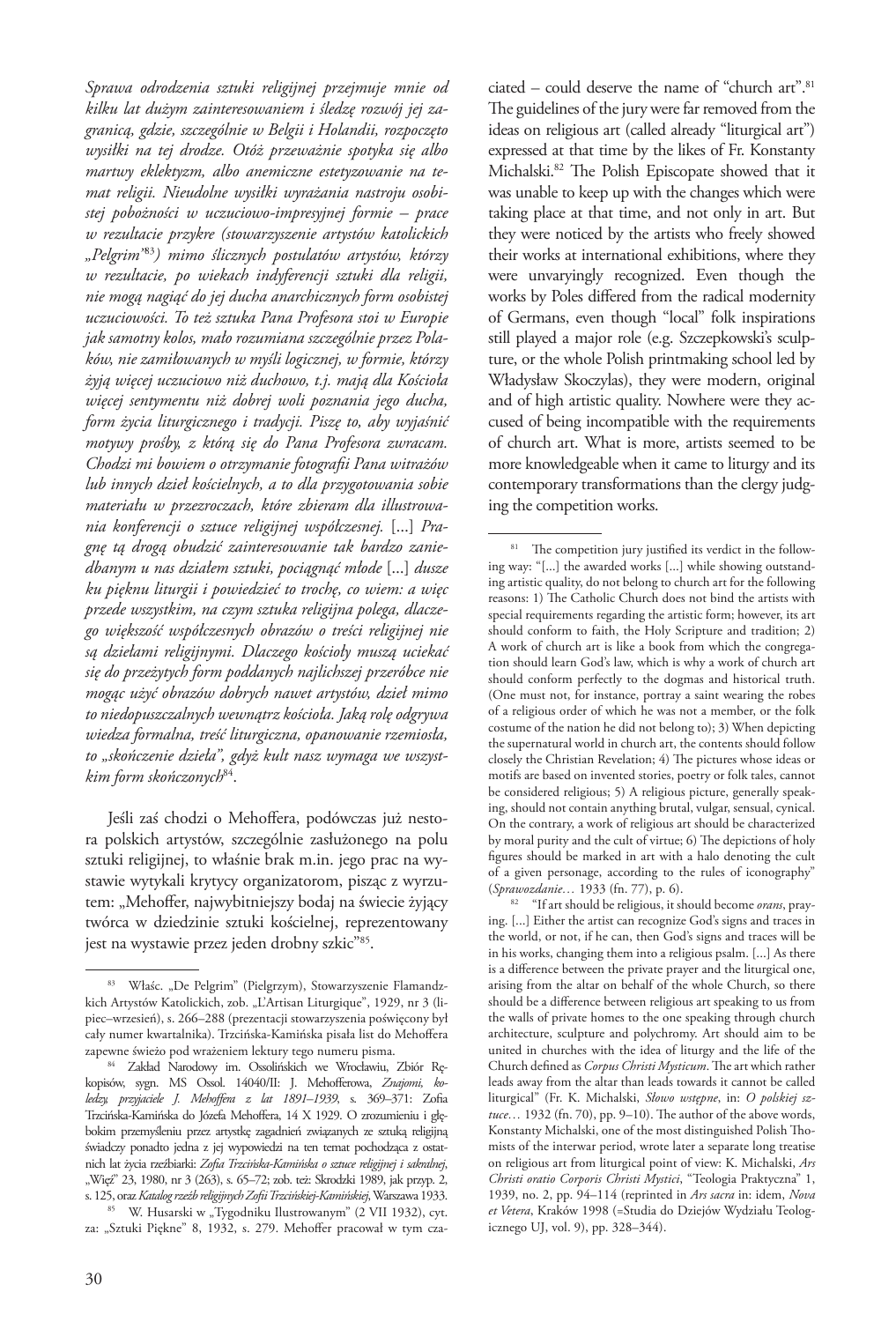A highly knowledgeable artist in this field was certainly Zofia Trzcińska-Kamińska (1890–1977), a sculptor and one of the authors of the works which the competition jury could not consider to be church art. It is proven by a letter from the sculptor to Józef Mehoffer, dated as early as 1929:

*I have been taking strong interest in the revival of religious art for the last few years and I follow its development abroad where, especially in Belgium and Holland, efforts in this direction have started. Mostly one encounters dead eclecticism or anaemic religious aestheticism. The feeble attempts to express the feeling of personal piety through emotionally impressionistic forms – the resulting works are disagreeable (the association of Catholic artists "Pelgrim"83) despite the pretty postulates of the artists who as a result, after centuries of art being indifferent to religion, cannot bend the anarchic forms of personal emotions to its spirit. Your art, Professor, stands in the midst of Europe like a lonely colossus, little understood especially by Poles, who have no love for logical thought and form, who live more in the realm of emotions than spirit, i.e. their attitude towards the Church is based more on sentiment than on the honest intentions of becoming acquainted with its spirit, its forms of liturgical life and tradition. I am writing this in order to explain the motivations for my request to you. I would like to receive photographs of your stainedglass windows or other church works in order to prepare materials for my transparencies, which I collect for the illustrations for a lecture on contemporary religious art.*  [...] *I would like to spark interest in religious art, so neglected here, attract young [...] souls to the beauty of liturgy and to say the little I know, that is most of all what religious art consists in, and why most of contemporary paintings on religious subjects are not religious works. Why churches have to resort to outdated forms poorly adapted, not being able to use the pictures even painted by good artists, but not allowed inside a church. What role is played by formal knowledge, liturgical content, craftsmanship, the "finishing of the work", since our worship requires finished forms in everything.* [...]<sup>84</sup>

Mieczysław Skrudlik, krytyk słynący z bezkompromisowości, ale też doskonałej orientacji w zakresie sztuki kościelnej, ekspozycji w Zachęcie poświęcił osobną broszurę, w której nie pozostawił na wystawie suchej nitki. Za to o "uproszczonych, ale wyrazistych w formie i treści" stacjach Drogi Krzyżowej Trzcińskiej-Kamińskiej napisał, że na tle zaprezentowanych dzieł "są właściwie jedynym eksponatem uzgodnionym z założeniami sztuki kościelnej"<sup>86</sup>. Nagrodzony obraz Szyndlera ("dużych rozmiarów, jednakże nie pomyślany jako ołtarzowy") skwitował zaś uwagą: "przy niezłej głowie, posiada fatalnie rysunkowo ujęty korpus i mdły, nic nie mówiący koloryt"87. Zdecydowanie łagodniej obszedł się z drugim z nagrodzonych dzieł, stwierdzając, że "»Niepokalana« – Polkowskiego Antoniego, jakkolwiek w partii szat posiada szerokie płaszczyzny nie tłumaczące się jasno – jest pracą poważną" (a określenie "poważny" w odniesieniu do dzieła o charakterze religijnym było pod piórem Skrudlika komplementem). Podsumowując, recenzent nazwał wystawę "pod względem wymogów kultu i zapotrzebowania kościołów naszych – nonsensem! [...] Cóż to za wystawa »Sztuki Kościelnej«, która nie uwzględnia architektury, sprzętarstwa i dekoracji wnętrza?!"88.

Jak więc było możliwe, że recenzja krytyka kierującego się "wytycznymi sztuki kościelnej", wskazującego w wielu omawianych pracach kardynalne błędy i nadużycia wobec tradycji i dogmatu stała w tak jawnej sprzeczności z werdyktem konkursowego jury czy też zamierzeniami organizatorów (uciekających się przecież pod protektorat najwyższych dostojników polskiego duchowieństwa)? Sytuacja ta potwierdza – znany skądinąd – ówczesny stan polskiego Kościoła. Nie ma wątpliwości, że wierni skupieni wokół środowisk czy elitarnych organizacji zrzeszających postępową inteligencję katolicką albo też "poszukujący" artyści, jak np. Zofia Trzcińska- -Kamińska, stanowili margines życia kościelnego. Była to wprawdzie mniejszość, ale rekrutująca się zazwyczaj z kręgów inteligencji, ze środowisk akademickich większych miast. Wydawałoby się więc, że w Zachęcie, pod protektoratem kardynałów i biskupów, powinny były dojść do głosu te – w latach 30. XX wieku już nie tak bardzo nowatorskie – tendencje. Najwyraźniej jednak nie należeli do środowisk "postępowych" księża Wincenty Trojanowski ani Mieczysław Węglewicz, członkowie sądu konkursowego.

<sup>83</sup> Actually "De Pelgrim" (Pilgrim), The Association of Flemish Catholic Artists, cf. "L'Artisan Liturgique", 1929, no. 3 (July – September), pp. 266–288 (the whole issue of the quarterly was dedicated to the association). Trzcińska-Kamińska wrote to Mehoffer probably with the impressions after reading this issue of the magazine still fresh in her mind.

<sup>84</sup> Zakład Narodowy im. Ossolińskich in Wrocław, Manuscript Collection, inv. no. MS Ossol. 14040/II: J. Mehofferowa, *Znajomi, koledzy, przyjaciele J. Mehoffera z lat 1891– 1939*, pp. 369–371: Zofia Trzcińska-Kamińska to J. Mehoffer, 14 Oct 1929. The artist's deep understanding and reflections on religious art can be seen also in one of her statements on the subject from the last years of her life: *Zofia Trzcińska-Kamińska o sztuce religijnej i sakralnej*, "Więź" 23, 1980, no. 3 (263), pp. 65–72; cf. also Skrodzki 1989 (fn. 2), p. 125, and *Katalog rzeźb religijnych Zofii Trzcińskiej-Kamińskiej*, Warszawa 1933.

sie m.in. nad stacjami Drogi Krzyżowej dla kaplicy Męki Pańskiej w krakowskim kościele Franciszkanów, zob. *Józef Mehoffer* [wyst. jubileuszowa], Towarzystwo Zachęty Sztuk Pięknych, czerwiec–sierpień 1935, Warszawa 1935, s. 37, nr kat. 336–350 (szkice; 1931) oraz s. 38, nr kat. 368–373 (obrazy; 1930–1935).

<sup>86</sup> M. Skrudlik, *Prawda o wystawie "Polskiej sztuki kościelnej" w "Zachęcie"*, Warszawa 1932, s. 22. Recenzent nie oszczędził przy tym i innych dzieł nagrodzonych obok rzeźb Trzcińskiej-Kamińskiej, stosunkowo pochlebnie wypowiadając się tylko o tryptyku Pautscha (s. 15–16) oraz pracach Wiktorii Goryńskiej (s. 21). 87 Ibidem, s. 17.

<sup>88</sup> Ibidem, s. 3.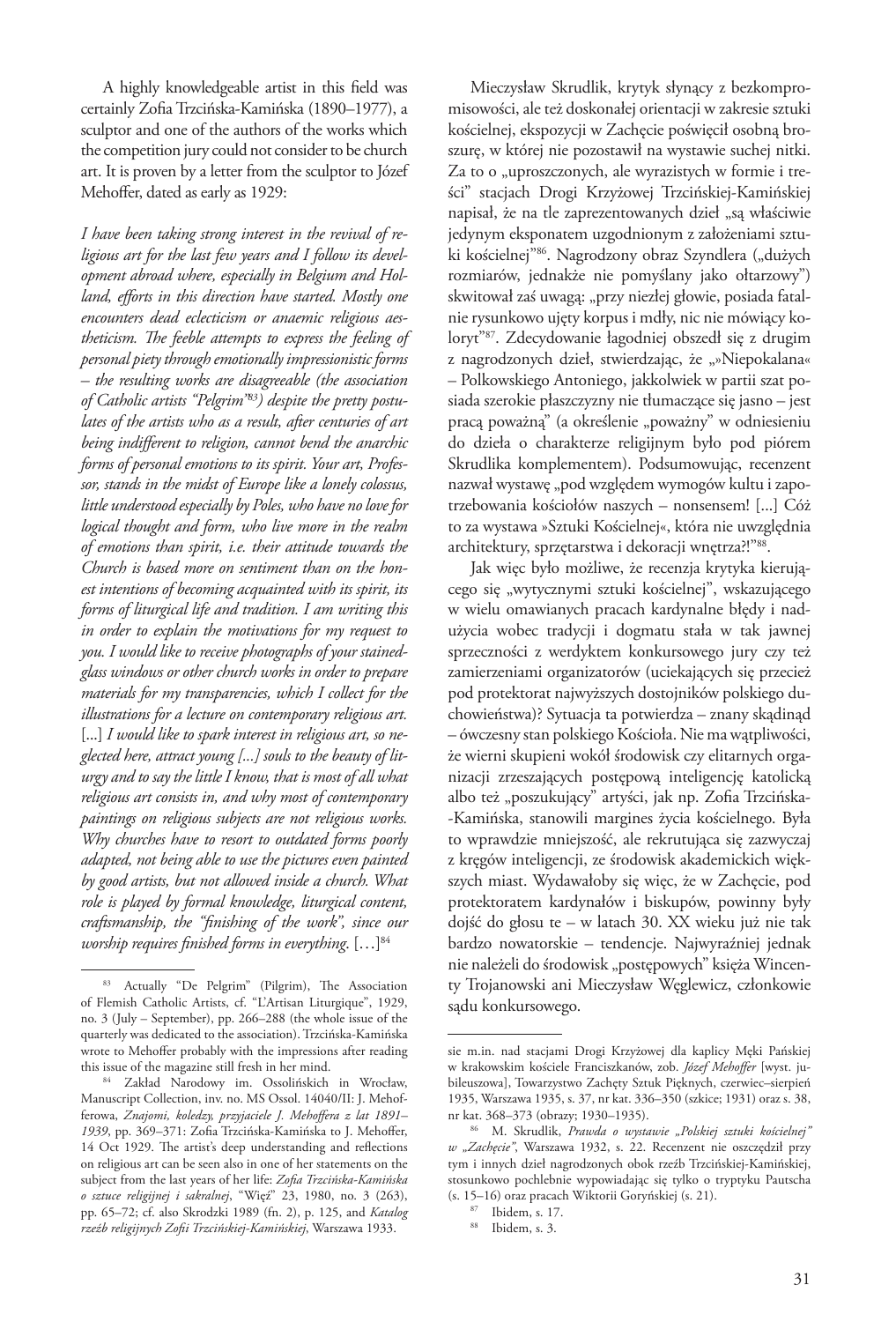Trudno jednakże krytykować polskie duchowieństwo, w sytuacji gdy zalecenia Stolicy Apostolskiej w sprawie sztuki były co najmniej ambiwalentne. Najnowszym podówczas dokumentem papieskim dotyczącym spraw sztuki kościelnej było przemówienie Piusa XI wygłoszone z okazji otwarcia nowej Pinakoteki w Watykanie, 27 października 1932 roku. Piętnując sztukę nowoczesną, która "zdaje się przedstawiać świętość jakby jedynie dla zniekształcenia jej aż do karykatury, a nawet często aż do prawdziwej i rzeczywistej profanacji", papież jednocześnie zapewniał: "z drugiej jednak strony otwieramy wszystkie wrota i chętnie witamy każdy dobry i postępowy rozwój dobrych i szacownych tradycyj"89. Ale skąd na przykład proboszcz odpowiedzialny za wystrój swojego kościoła, wychowany na sztuce kościelnej wieku XIX i przyzwyczajony do fabrycznie produkowanych rzeźb, oleodrukowych obrazów, neostylowej architektury kościołów i ołtarzy, miał wiedzieć, które tradycje są "dobre" lub "szacowne", albo też jaki rozwój należy uznać za "dobry i postępowy"? Tych zagadnień papieskie wystąpienie nie precyzowało. Co więcej, można odnieść wrażenie, że wypowiedź umyślnie została skonstruowana w taki sposób, by – "dyplomatycznie" – z jednej strony nie urazić zwolenników najbardziej skostniałej tradycji, a z drugiej – nie zniechęcać nowoczesnych artystów w ich zainteresowaniach sztuką religijną, a tym samym by Stolica Apostolska nie mogła zostać posądzona (przez zapewne i tak wąskie grono domagających się nowej sztuki katolików) o zamykanie się na postępowe prądy artystyczne.

Wystawę w Zachęcie krytykował zresztą nie tylko Skrudlik. Negatywne oceny były powszechne<sup>90</sup>.

Regarding Mehoffer, then already a doyen of Polish artists, particularly distinguished in the field of religious art, the absence of his works, among others, at the exhibition, was pointed out to the organizers by critics, who wrote with reproach: "Mehoffer, probably the most eminent living church artist in the world, is represented at the exhibition only by one small sketch".85

Mieczysław Skrudlik, a critic famous both for his uncompromising attitude, but also his great knowledge of church art, published a separate pamphlet on the exhibition at Zachęta, in which he tore it to shreds. Conversely, about the "simplified but expressive in form and subject" Stations of the Cross by Trzcińska-Kamińska he wrote that in comparison with other works "they are practically the only exhibit conforming to the requirements of church art".86 He summed up Szyndler's awarded painting ("large but not intended for the altar") with the following words "with a pretty good head, the body is terribly drawn, while the colours are bland and inexpressive".87 He was much gentler with the other awarded work, claiming that " 'The Virgin Immaculate' by Antoni Polkowski, even though her robes have wide undefined spaces, is a serious work" (the word "serious" used with reference to religious works was for Skrudlik a compliment). To sum up, the reviewer called the exhibition "regarding the worship requirements and the needs of our churches, a nonsense! [...] What kind of 'Church Art' exhibition is it, if it does not include architecture, furnishing and interior decoration?!".<sup>88</sup>

How is it possible, then, that the review of the critic following the guidelines of church art and pointing out the mistakes and abuses of tradition and dogma in many discussed works was so contrary to the jury's verdict or the intentions of the organizers (who worked under the aegis of the highestranking dignitaries of the Polish clergy)? This situation confirms the often suspected condition of the Polish church at that time. Undoubtedly, the faithful active in the circles or organizations of progressive

<sup>89</sup> *Przemówienie Ojca św. o stosunku Kościoła do nowoczesnych prądów w sztuce religijnej*, "Kurenda Kurji Metropolitalnej Obrządku Łacińskiego we Lwowie", 1933, nr 1 (1 I), s. 1 (podkr. J.W.). Na korzyść papieskiego zalecenia można dodać, że towarzyszyły mu praktyczne wskazówki niedwuznacznie zabraniające jakichkolwiek ingerencji w tkankę artystyczną świątyń i ich wyposażenie bez uprzedniej konsultacji i akceptacji biskupa; *expressis verbis* zabraniano umieszczania w kościołach oleodruków oraz sprowadzania z zagranicy (bez upoważnienia Kurii) przedmiotów liturgicznych i dla dekoracji kościoła (s. 2). Także ks. Emil Szramek zauważył, że Kościół wprawdzie zaleca artystom stosowanie się do "praw sztuki sakralnej" (*ut in aedificatione vel refectione serventur formae a traditione christiana receptae et artis sacrae leges*, can. 1164 Kodeksu Prawa Kościelnego), ale "jakie są te prawidła artis sacrae, prawo nie powiada" (ks. E. Szramek, [Wstęp], w: *Wystawa współczesnej sztuki religijnej*. *Sekcja Plastyków Religijnych im. Brata Alberta*, katalog wystawy, czerwiec–lipiec 1939, Kraków 1939, s. 9). O wystąpieniu Piusa XI pisała szeroko prasa (m.in. *Ojciec Święty o sztuce religijnej*, "Sztuki Piękne" 9, 1933, s. 158); wspomina o nim także, w szerszym kontekście zaleceń Stolicy Apostolskiej co do sztuki kościelnej, Nowobilski 1994, jak przyp. 34, s. 119–120.

Z "pomocą" Stolicy Apostolskiej w uzgodnieniu poglądów na nowe prądy w sztuce i ich udział w tworzeniu sztuki religijnej przyszedł szwajcarski artysta i teoretyk sztuki Alexandre Cingria, publikując broszurę *Le Vatican et l'art religieux moderne*, Genève 1933. Skrytykował w niej piętnowanie przez Watykan (głównie na łamach "L'Osservatore Romano") sztuki religijnej tworzonej współcześnie w Niemczech – jak wolno się domyślać

<sup>&</sup>lt;sup>90</sup> Zob. Polskie życie... 1974, jak przyp. 77, s. 280. Praktycznie powtórzeniem krytyki Skrudlika (określonej jako "druzgocąca, ale rze-

<sup>85</sup> W. Husarski in "Tygodnik Ilustrowany" (2 July 1932), quoted after "Sztuki Piękne" 8, 1932, p. 279. Mehoffer was working at that time i.a. on the Stations of the Cross for the Chapel of the Passion in the Franciscan Church in Cracow, cf. *Józef Mehoffer* [the jubilee exhibition], Towarzystwo Zachęty Sztuk Pięknych, June – August 1935, Warszawa 1935, p. 37, catalogue nos. 336–350 (sketches; 1931) and p. 38, catalogue nos. 368–373 (paintings; 1930–1935).

<sup>86</sup> M. Skrudlik, *Prawda o wystawie "Polskiej sztuki ko*ścielnej" w "Zachęcie", Warszawa 1932, p. 22. The reviewer did not spare also other works which were awarded together with Trzcińska-Kamińska's sculptures, finding a relatively kind word only for Pautsch's triptych (pp. 15–16) and the works by Wiktoria Goryńska (p. 21).

<sup>87</sup> Ibidem, p. 17.

<sup>88</sup> Ibidem, p. 3.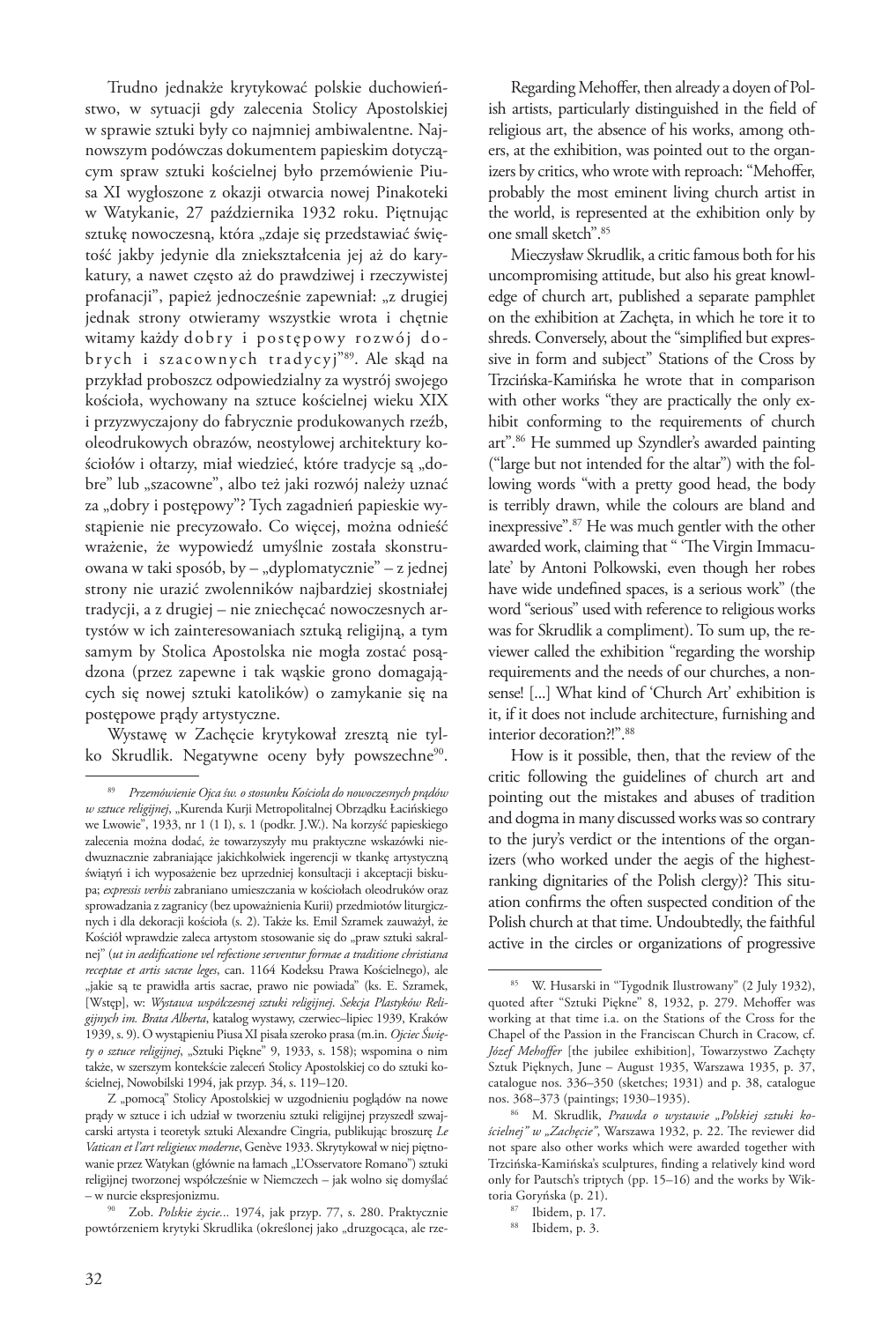educated Catholics, or the artists with questioning minds, such as e.g. Zofia Trzcińska-Kamińska, were on the margins of church life. On the other hand, even though they were a minority, they were mostly members of the intelligentsia and academics from major urban centres. It would seem that at Zachęta, under the auspices of cardinals and bishops, these tendencies – which in the 1930s were already not so new, should be displayed more openly. However, the juror priests Wincenty Trojanowski and Mieczysław Węglewicz, were apparently not that progressive.

However, one really cannot criticise Polish clergy in the situation when the recommendations of the Holy See on art were ambiguous, to say the least. The most recent papal document on church art at that time was the inaugural address of Pius XI delivered at the opening of the new Vatican Pinacoteca on 27 October 1932. Condemning the modern art which "seems to present the sacred only to deform it and make it a caricature, a true profanation", the Pope at the same time assured: "instead, let us open the doors and give a warm welcome to everything that represents an upright and progressive development of good and venerable traditions".89 But a typical parish priest was at that time brought up on the 19<sup>th</sup>-century church art, accustomed to mass-made sculptures and chromolithographs, the Revivalist architecture of churches and altars. How should he know which traditions are "good" or "venerable", or what kind of development could be considered "upright and progresOdnosiły się zarówno do "działu retrospektywnego", w którym pomieszczono dzieła przypadkowe, a do tego nawet nieprzygotowane do ekspozycji (nieoczyszczone i w złym stanie technicznym), jak i – bardziej jeszcze – do omówionego powyżej działu sztuki współczesnej.

Tę tak żywiołową reakcję krytyki na wystawę warszawską można wytłumaczyć jaskrawym kontrastem, w jakim prezentacja w Zachęcie stanęła z niewiele wcześniejszą, a bardzo w kraju nagłośnioną, wystawą katowicką. Poza tym nadal żywo pamiętano wielki triumf, jaki sztuka polska odniosła na Wystawie Sztuki Dekoracyjnej w Paryżu w roku 1925 (m.in. za sprawą kapliczki z ołtarzem Bożego Narodzenia Jana Szczepkowskiego) oraz – przeważnie pochlebne – recenzje prezentacji działu polskiego na Wystawie Sztuki Religijnej w Padwie zorganizowanej z okazji 700-lecia kanonizacji św. Antoniego w lecie roku 1931<sup>91</sup>. Włoską ekspozycję przedłużono do lipca roku 1932<sup>92</sup>, w Padwie więc znajdowały się najcenniejsze, zdaniem krytyków, obiekty, których właśnie zabrakło na wystawie w Zachęcie. Wacławowi Husarskiemu, organizatorowi polskiej prezentacji w Padwie, zarzucano nawet, że nie przeprowadził koniecznej selekcji eksponatów, skutkiem czego wystawa była przeciążona pod względem liczby prac, co w sumie mogło wywoływać negatywne wrażenie. Było jednak jasne, że krytykom wystawy warszawskiej chodziło nie tyle o brak na niej pewnych dzieł, ile raczej o ogólny poziom prezentowanych prac.

Następną okazją do podjęcia dyskusji nad sztuką kościelną stała się Wystawa Sztuki Religijnej i Kościelnej w Częstochowie (czerwiec–wrzesień 1934)<sup>93</sup>, która miała zapoczątkować cykliczne pokazy tego rodzaju twórczości w tym mieście, jako – jak pisano – "ośrodku pielgrzymek religijnych" oraz – dodajmy – centrum kościelnego kiczu, gatunku sztuki chyba nierozerwalnie związanego z miejscami ożywionego kultu religijnego, zwłaszcza o charakterze sanktuariów<sup>94</sup>. Chodzi-

<sup>89</sup> *Przemówienie Ojca św. o stosunku Kościoła do nowoczesnych prądów w sztuce religijnej*, "Kurenda Kurji Metropolitalnej Obrządku Łacińskiego we Lwowie", 1933, no. 1 (1 January), p. 1 [emphasis mine]. To be fair regarding the Pope's directives, it should be added that it was accompanied by practical guidelines, explicitly forbidding any sort of interference with the artistic form of churches and their furnishings without a previous consultation and an acceptance from the bishop; it was expressly forbidden to put chromolithographs in churches or to import liturgical and decorative objects from abroad without curia's permission (p. 2). Also Fr. Emil Szramek noticed that although the Church advises artists to follow "the rules of church art" (*ut in aedificatione vel refectione serventur formae a traditione christiana receptae et artis sacrae leges*, can. 1164 of the Code of Canon Law), but "what these rules of *artis sacrae* are, the law does not say" (E. Szramek, [Introduction], in: *Wystawa współczesnej sztuki religijnej*. *Sekcja Plastyków Religijnych im. Brata Alberta*, exhibition catalogue, June – July 1939, Kraków 1939, p. 9). The address of Pius XI was widely reported in the press (i.a. *Ojciec Święty o sztuce religijnej*, "Sztuki Piękne" 9, 1933, p. 158); it is also mentioned in the wider context of the guidelines of the Holy See on church art by Nowobilski 1994 (fn. 34), pp. 119–120. The Holy See was "succoured" in its task of working out the views on new currents in art and their role in religious art by a Swiss artist and art theoretician Alexandre Cingria, who published a pamphlet *Le Vatican et l'art religieux moderne*, Genève 1933. In this text he criticised Vatican's condemnation (mostly through "L'Osservatore Romano") of religious art made at that time in Germany, as it may be surmised, he referred to expressionist art.

czowa") była recenzja wystawy w "Sztukach Pięknych" 8, 1932, s. 279-281). Głosy krytyczne o wystawie pojawiły się też m.in w "Tygodniku Illustrowanym" (2 VII 1932, W. Husarski), "Kurierze Warszawskim" (nr 182, J. Kleczyński), "Gazecie Polskiej" (17 VI 1932, W. Skoczylas), "ABC" (nr 203, M. Skrudlik).

<sup>&</sup>lt;sup>91</sup> W. Husarski, *Wystawa Sztuki Religijnej w Padwie*, "Sztuki Piękne" 7, 1931, s. 452–459 (o dziale polskim, s. 458–459) oraz *Pol-*

*skie życie...* 1974, jak przyp. 77, s. 263. 92 "Sztuki Piękne" 8, 1932, s. 215. 93 Zob. km [K. Mitera], *Częstochowa. Wystawa Sztuki Religijnej* 

*i Kościelnej*, "Głos Plastyków", 1934, nr 9–12, s. 185. 94 *Locus classicus* krytyki religijnego kiczu, osławionych *bondieuseries* czy wytworów "sztuki St.-Sulpice", dewocjonaliów, w które szczególnie obfitują miejsca pielgrzymkowe, jest książka J.-K. Huysmansa *Les foules de Lourdes*, Paris 1906 (zwłaszcza rozdział VI; w wydaniu Paris 1923, s. 89–101). Zagadnienie to szerzej opisuje D. Gamboni, *De* "*Saint-Sulpice*" *à l'*"*art sacré*". *Qualification et disqualification dans le procès de modernisation de l'art d'église en France* (*1890*–*1960)*, w: *Crises de l'image religieuse* / *Krisen religiöser Kunst*, red. O. Christin, D. Gamboni, Paris 1999, s. 243. Na temat kościelnego kiczu zob. też: M. Poprzęcka, *O złej sztuce*, Warszawa 1998, s. 272–279.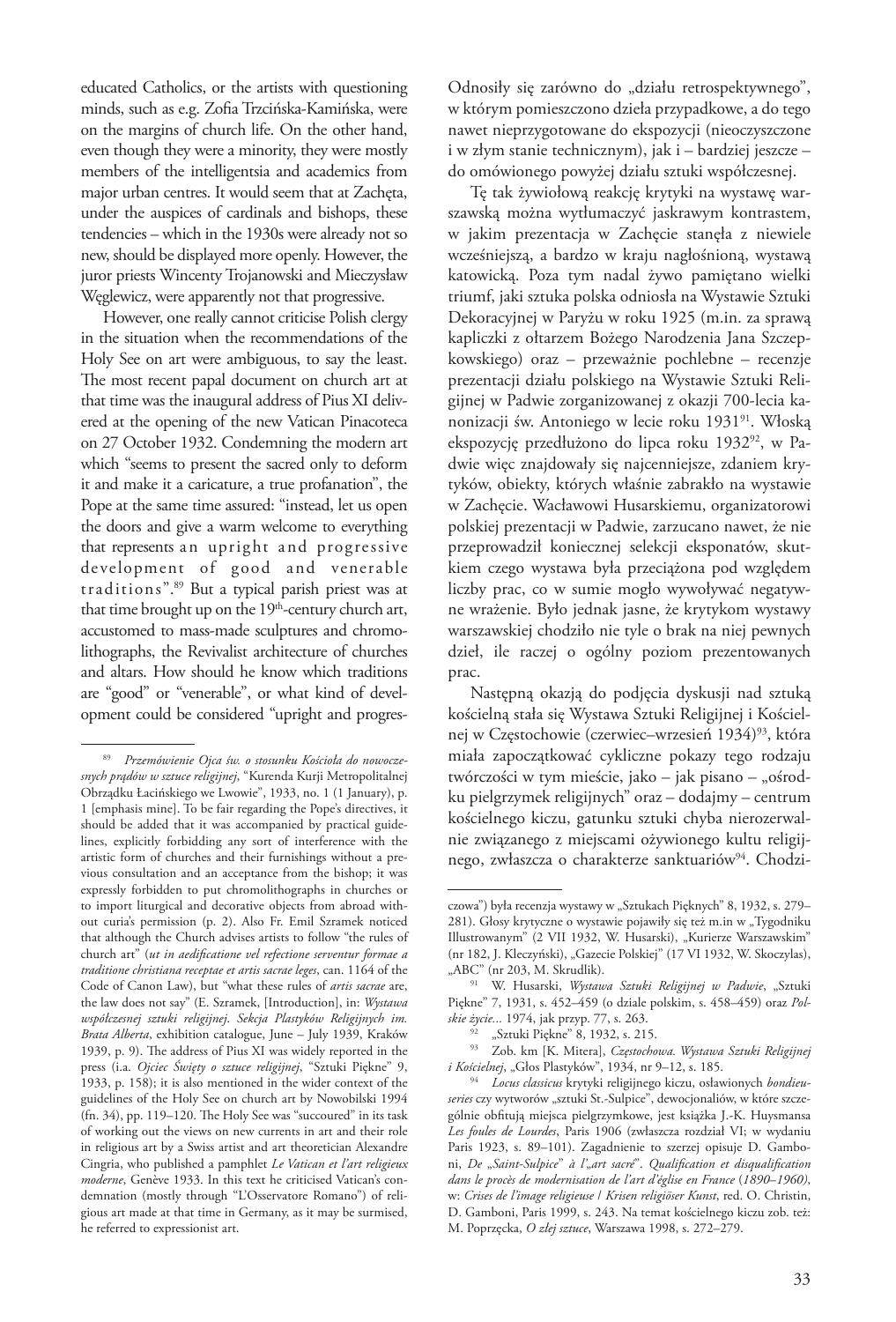ło też, niezmiennie, o nawiązanie kontaktu pomiędzy twórcami a odbiorcami, a bardziej jeszcze – potencjalnymi zleceniodawcami. Po raz pierwszy dokonano wyraźnego podziału na sztukę religijną oraz sztukę kościelną, co znalazło odzwierciedlenie w nazwie ekspozycji. We wstępie do katalogu wystawy ks. Szczęsny Dettloff specjalnie podkreślił różnice pomiędzy oboma gatunkami i podjął próbę ich definicji, do czego – jak pisał – skłoniły go doświadczenia poprzednich wystaw o podobnym charakterze:

*Sztuka kościelna ma własne prawa, podyktowane i ściśle zakreślone tradycją Kościoła, wymogami liturgicznemi, i szczególnie ważnym postulatem, by przemawiała do szerokich rzesz wiernych zrozumiałą dla wszystkich kompozycją, formą i wyrazem duchowym*95.

Nie chodziło jednak ks. Dettloffowi o sztukę, która by "schlebiać miała gustom zniekształconym przez długą niewolę, przebytą w pętach łapczywego handlarstwa międzynarodowego". Miał na myśli indywidualną twórczość artystyczną (w przeciwieństwie do poprzednio wspomnianej masowej produkcji fabrycznej) stojącą na wysokim poziomie tak pod względem formy, jak i treści, przy czym ta ostatnia miała mieścić się w granicach tradycyjnej ikonografii kościelnej – co chyba równocześnie stanowiło gwarancję jej zrozumienia przez "rzesze wiernych". Najważniejsze z artystycznego punktu widzenia było jednak to, że – jak zapewniał ks. Dettloff: "Kompozycja i forma może i w tych warunkach wyrażać się śmiało". Inaczej było ze sztuką religijną:

*Sztuka religijna* [...]*, przeznaczona dla celów prywatnej dewocji, zwracająca się więc w wielkiej części do publiczności poważnej obytej z zagadnieniami sztuki w ogóle, mogłaby sobie pozwalać na eksperymenty, związane ściślej z nowoczesnemi prądami twórczemi, nawet wręcz rewolucyjnemi, byleby te eksperymenty nie zabijały istotnego ducha religijnego utworu. Dlaczego bronić sztuce i w dziedzinie religijnej, by wypowiadała się w języku zrozumiałym tylko dla wybrańców?*<sup>96</sup>

To kapitalne rozróżnienie niejako sankcjonowało dopuszczenie do sfery kościelnej nowej sztuki i artystów nowoczesnych, a przynajmniej nie negowało (jak to czyniono powszechnie) sensu istnienia sztuki kościelnej sive"? These are questions which the papal address does not answer. What is more, one could sense that the speech was deliberately formulated in such a diplomatic way as not to offend the supporters of the fossilized tradition on the one hand, and not to discourage modern artists from their interest in religious art on the other hand, in order to ward off the suspicions, harboured presumably by a narrow circle of Catholics demanding new art, that the Holy See closed itself against progressive artistic currents.

Skrudlik was not the only one criticizing the exhibition at Zachęta. Negative comments were widespread.<sup>90</sup> They referred both to the "retrospective section", which contained a random collection of works which were not even prepared for the exposition (uncleaned and in bad condition) as well as even more to the section of contemporary art discussed above.

Such a visceral reaction of critics to the Warsaw exhibition could be explained by a vivid contrast between the Zachęta presentation and a slightly earlier, very well-publicized Katowice exhibition. Moreover, there were still fresh memories of the success of Polish art at the International Exposition of Modern Industrial and Decorative Arts in Paris in 1925 (thanks to Jan Szczepkowski's shrine with the Nativity altarpiece among others) and of mostly favourable reviews of the Polish section at the Exhibition of Religious Art in Padua, organized on the 700<sup>th</sup> anniversary of the canonization of St Anthony in the summer of 1931.<sup>91</sup> The Italian exposition was prolonged until July  $1932$ ,  $92$  so the objects which were, according to the critics most valuable, were missing from the exhibition at Zachęta, because they were still in Padua. Wacław Husarski, the organizer of the Polish presentation in Padua was even accused of not being selective enough, which resulted in the exhibition's being overloaded with works, and this could, all in all, provide a negative impression. However, the critics of the Warsaw exhibition referred not so much to the absence of some works, but to the general quality of the presented works.

The next opportunity to discuss church art was the Exhibition of Church and Religious Art in

<sup>95</sup> Ks. S. Dettloff, *Ad majorem* [*sic*!] *Dei Gloriam,* [przedruk w:] "Głos Plastyków", 1934, nr 9–12, s. 186 (pierwodruk w katalogu wy-<br>stawy sztuki kościelnej i religijnej w Częstochowie).

<sup>&</sup>lt;sup>96</sup> Ibidem. Rozróżnienie pomiędzy sztuką kościelną a religijną i rozdzielanie tych dwóch dziedzin kwestionował Witold Dalbor, uważając taki podział za sztuczny, nieuprawniony z historycznego punktu widzenia, a czasem wręcz niemożliwy do przeprowadzenia (W. Dalbor, [Wstęp], w: Wystawa sztuki religijnej grupy artystów wielkopolskich "Pla*styka*", katalog wystawy, Poznań, kwiecień–maj 1934, Poznań 1934, s. 8).

<sup>90</sup> Cf. *Polskie życie...* 1974 (fn. 77), p. 280. The review of the exhibition in "Sztuki Piękne", 8, 1932, pp. 279–281, practically repeated Skrudlik's criticism (which was called "scathing but valid"). Critical opinions on the exhibition were also published in i.a. "Tygodnik Ilustrowany" (2 July 1932, W. Husarski), "Kurier Warszawski" (no. 182, J. Kleczyński), "Gazeta Polska" (17 June 1932, Wł. Skoczylas), "ABC" (no. 203, M. Skrudlik).

<sup>91</sup> W. Husarski, *Wystawa Sztuki Religijnej w Padwie*, "Sztuki Piękne" 7, 1931, pp. 452–459 (on the Polish section, pp. 458–459) and *Polskie życie...* 1974 (fn. 77), p. 263.

<sup>92</sup> "Sztuki Piękne" 8, 1932, p. 215.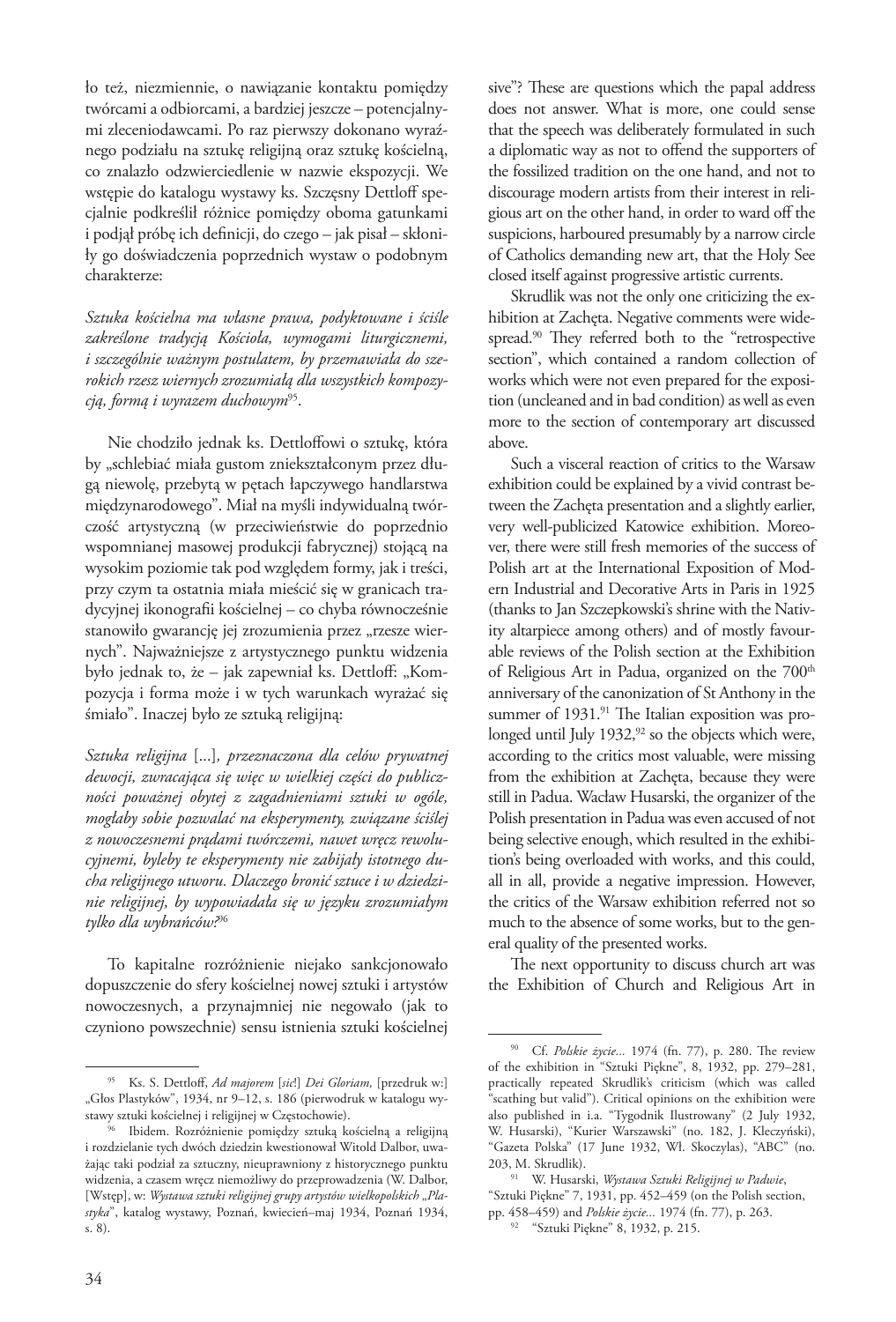Częstochowa (June – September 1934),<sup>93</sup> which was to start cyclical shows of this kind of art in this city, which was described as "the centre of religious pilgrimages" and also (let this author add) the centre of church kitsch, a genre probably inextricably connected with places of thriving religious cult, especially sanctuaries.<sup>94</sup> Again, the purpose was to establish contacts between the artists and the audience, or even more importantly, potential employers. For the first time a clear-cut division was made between religious art and the church art, which was reflected in the name of the exposition. In the introduction to the exhibition catalogue Fr. Szczęsny Dettloff especially emphasized differences between both genres and attempted to define them; as he mentioned, he was inspired to do it by his experiences of previous exhibitions of a similar nature:

*Church art has its own rules, dictated and clearly defined by Church tradition, the requirements of liturgy and, what is especially important, the need to speak to the wide audience of believers and to be understood by everybody in terms of its composition, form and spiritual expression*. 95

Dettloff did not mean, however, the art which "should pander to the tastes disfigured by the long imprisonment in the hands of the greedy international trade". He meant the individual artistic work (in contrast with the previously mentioned massmade products), of high quality both in terms of its form and content, while the latter should remain within the traditional church iconography, which should probably guarantee its being understood by "the wide audience of believers". From the artistic point of view, the most important thing was that – as Dettloff assured – "the composition and form can express themselves freely too". Religious art was different:

w formach współczesnych. Ks. Dettloff zerwał też, jak się wydaje, ze swego rodzaju hipokryzją panującą powszechnie w środowiskach kościelnych, która powodowała, że nie dostrzegano zróżnicowania istniejącego wśród odbiorców sztuki kościelnej. Jedni (duchowni i świeccy "reformatorzy"), dążący do "podniesienia sztuki kościelnej", łudzili się, że uda im się "wychować" pokolenie wiernych akceptujących tylko "dobrą" sztukę, stojącą na wysokim poziomie (czyli w domyśle nowoczesną); inni znów – a tych była większość – przyjmowali, że mają do czynienia z jednolitym stadem "owieczek", które pragną, by je "karmić" obrazami słodkimi i pięknymi jako ucieleśnieniem ideału emanacji boskiej dobroci objawiającej się w pięknie – czyli twórczością określaną mianem sztuki "Saint-Sulpice", "Barclay Street"<sup>97</sup>, albo po prostu dewocyjną szmirą czy tandetą. Wydawałoby się, że ks. Dettloff znalazł iście salomonowe rozwiązanie, dzięki któremu można było zaspokoić wygórowane (w stosunku do poziomu dzieł sztuki zapełniających kościoły) ambicje artystów i tej części odbiorców, którzy byli spragnieni nowoczesności, a zarazem nie trzeba było przekraczać obowiązujących, narzuconych odgórnie prawideł sztuki kościelnej. Jego cenne uwagi jednak tylko dość ogólnie charakteryzowały cechy tej "dobrej", zarówno kościelnej, jak i religijnej, sztuki. Czyżby więc ks. Dettloff, duchowny, a zarazem doświadczony historyk sztuki, był (bardziej niż inni teoretycy tego zagadnienia) świadom, że nie ma gotowych recept ani "kanonów" sztuki religijnej czy kościelnej, które zagwarantowałyby powodzenie wykonywanym podług nich dziełom?

Niemniej jednak nie ustawały wysiłki mające na celu nawiązanie porozumienia między Kościołem a artystami. Kończąc ten przegląd wydarzeń odnoszących się do sztuki obecnej w "domach bożych" i towarzyszących im głosów krytyki i prasy, nie można nie wspomnieć o jeszcze jednej ważnej wypowiedzi, powstałej właśnie przy okazji wystawy częstochowskiej: o artykule Kazimierza Mitery (1897–1936)<sup>98</sup>.

Mitera, choć stosunkowo młody, dość dobrze orientował się w dziejach polskich starań o podniesienie poziomu sztuki kościelnej. Pod koniec zamieszczonej w "Głosie Plastyków" noty informującej o wystawie w Częstochowie streścił najważniejsze wiadomości

<sup>93</sup> Cf. km [K. Mitera], *Częstochowa. Wystawa Sztuki Religijnej i Kościelnej*, "Głos Plastyków", 1934, nos. 9–12, p. 185.

<sup>94</sup> The *locus classicus* of the criticism of religious kitsch, the notorious *bondieuseries*, "St Sulpice art" and the devotional objects with which the pilgrimage sites abound, is the book by J.-K. Huysmans, *Les foules de Lourdes*, Paris 1906 (especially chapter VI; in the edition Paris 1923, pp. 89–101). This issue is further discussed by D. Gamboni, *De "Saint-Sulpice" à l' "art sacré"*. *Qualification et disqualification dans le procès de modernisation de l'art d'église en France* (*1890*–*1960)*, in: *Crises de l'image religieuse* / *Krisen religiöser Kunst*, eds. O. Christin, D. Gamboni, Paris 1999, p. 243. On church kitsch see also M. Poprzęcka, *O złej sztuce*, Warszawa 1998, pp. 272–279.

<sup>95</sup> Fr. Sz. Dettloff, *Ad majorem* [*sic*!] *Dei Gloriam* [reprinted in:] "Głos Plastyków", 1934, nos. 9–12, p. 186 (published originally in the catalogue of the exhibition of religious art and church art in Częstochowa).

<sup>97</sup> To amerykański odpowiednik sztuki "Saint-Sulpice", o podobnym jak określenie francuskie źródłosłowie: nowojorska Barclay Street była centrum handlu dewocjonaliami najgorszego gatunku. 98 *Kazimierz Mitera* [nekrolog], *Sprawozdanie Towarzystwa* 

*Zachęty Sztuk Pięknych za r. 1936*, Warszawa 1937, s. 12. Mitera był absolwentem krakowskiej ASP; krótko pracował jako nauczyciel rysunku. Zajmował się sztuką stosowaną i witrażem, a "jako malarz, podlegał nowym prądom w sztuce". W latach 1934–1936 na łamach "Głosu Plastyków" opublikował (oprócz cytowanego tu) wiele wartościowych artykułów na temat sztuki nowoczesnej. Zob. też: I. Trybowski, *Mitera Kazimierz*, w: *Polski Słownik Biograficzny*, t. 21, Wrocław–Warszawa–Kraków–Gdańsk 1976, s. 379–380, oraz H. Kubaszewska, U. Leszczyńska, *Mitera Kazimierz*, w: *Słownik Artystów Polskich* 1993, jak przyp. 36, s. 596–597.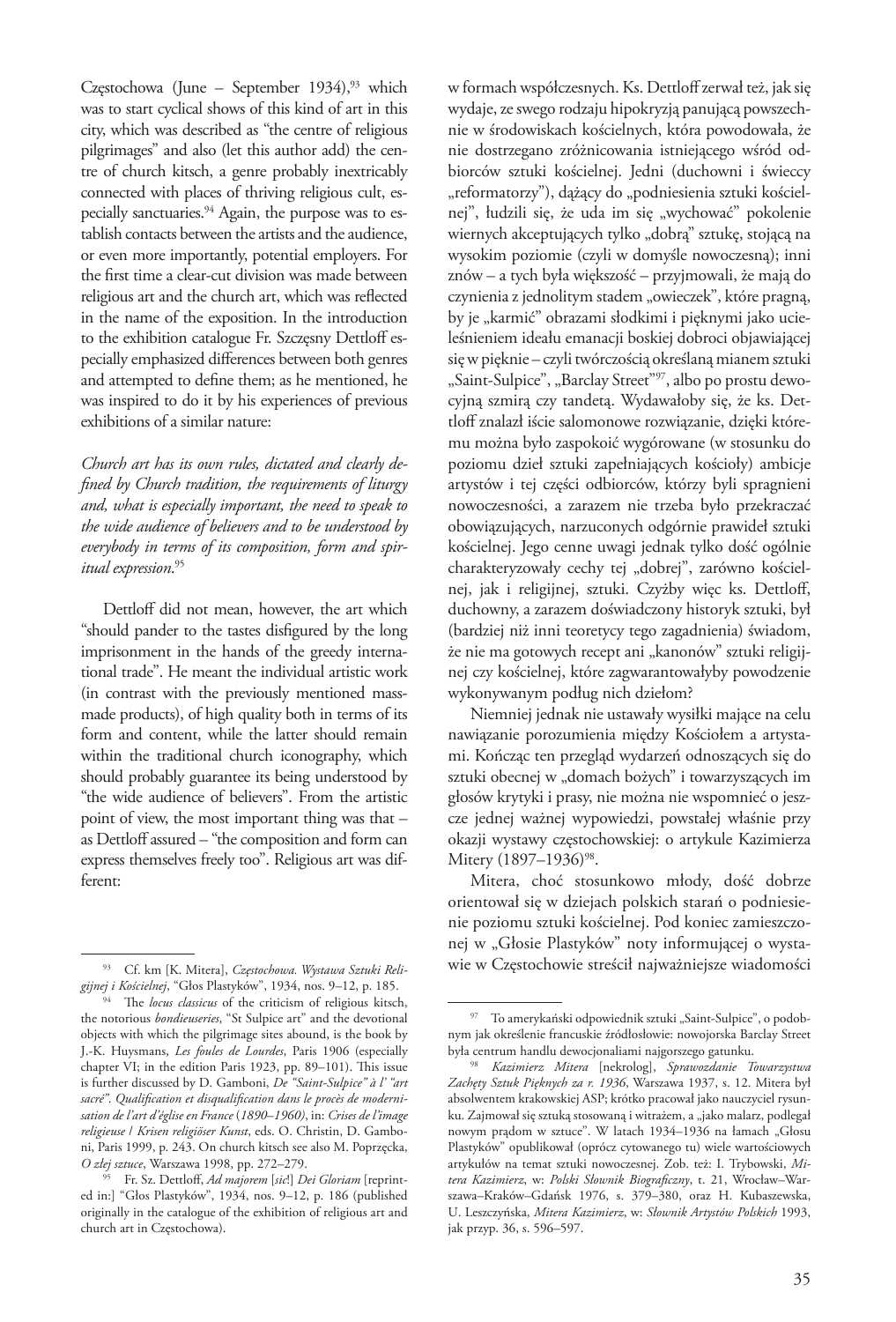o krakowskim pokazie sztuki kościelnej z roku 1911, podkreślając jego profesjonalizm i znaczny rozmach, z którymi, jak sam przyznał, nie mogli się równać organizatorzy wystawy częstochowskiej<sup>99</sup>. Sam związany ze środowiskiem Sztuki Stosowanej, wskazał na podejmowane przez ten ruch (m.in. właśnie na wystawie im. Piotra Skargi) wysiłki skierowane ku odrodzeniu sztuki kościelnej, niestety, podówczas niezrozumiane przez duchowieństwo. W czasach, gdy powstał omawiany artykuł, w latach 30. XX wieku, sytuacja była – według Mitery – odwrotna: "Kościół stara się podnieść i ożywić sztukę religijną i kościelną, artyści zaś zdają się zajmować stanowisko wyczekujące"100. Nie wdając się w rozważania, czy było tak istotnie (przykładowo wyniki konkursu na wystawie warszawskiej z roku 1932 skłaniają do zupełnie odmiennych wniosków), warto się lepiej przyjrzeć dalszym wywodom tego artysty i krytyka.

Przytoczoną wyżej (a przedrukowaną *in extenso* przez "Głos Plastyków") wypowiedź ks. Dettloffa powitał Mitera z radością – jako sygnał ze strony duchowieństwa dla artystów zachęcający do poszukiwań w zakresie sztuki nowoczesnej także na niwie kościelnej. Tu znów trzeba uczynić zastrzeżenie, że zdanie ks. Dettloffa nie może być uważane za miarodajne dla ogółu duchowieństwa w Polsce ani dla oficjalnego stanowiska Kościoła. Należy je raczej uznać za światły i chlubny wyjątek, nawet mimo górnolotnych deklaracji biskupa Kubiny na otwarciu wystawy częstochowskiej o odwiecznych wzajemnych związkach religii i sztuki oraz nadziei hierarchy na kontynuację czy też wznowienie tej "współpracy"<sup>101</sup>. Sam Mitera również zdawał sobie sprawę, że stanowisko ks. Dettloffa

*podzielają nieliczne, światłe jednostki zposród duchowieństwa; ogromna większość odmawia sztuce współczesnej prawa do wypowiadania się na polu religijnem. Mówi się o tradycji – ale jakiej? Rozumie się przez nią tylko naśladownictwo form umarłych, jako jedynie dopuszczalnych w kościele. W konsekwencji tego, od stu lat z górą zajmowanego stanowiska – artyści istotni, samodzielni i twórczy zostali zdystansowani zupełnie przez plastyków odtwórczych, a nawet ludzi nic ze sztuką nie mających wspólnego. Miano artysty kościelnego stało się synonimem banalności i tandety. Miejsce sztuki twórczej zajęły fałszerstwa i imitacje, jakie były nie do pomyślenia w poprzednich epokach. Rozpanoszyły się bezgust, egzaltacja, słodkości i upiększenia – objawy niespotykane w epokach głębokiej wiary i prawdziwej pobożności, w erze najwyższego rozkwitu sztuki chrześcijańskiej. W imię tradycji stworzono stan rzeczy najbardziej z nią sprzeczny. Fałszywie pojęta tradycja doprowadziła sztukę kościelną do pospolitości, na sam brzeg upadku*102.

*Religious art [...] intended for private devotion and directed mostly towards the serious audience acquainted with art in general, could afford some experiments more closely connected with modern creative or even revolutionary currents, as long as these experiments do not kill the actual religious spirit of the piece. Why should religious art be forbidden to speak in a language understandable only for the chosen ones?*<sup>96</sup>

This crucial distinction in a way sanctioned letting new art and modern artists into churches or at least did not negate (as was commonly the practice) the sense of existing church art in contemporary forms. Dettloff seems also to have broken with a kind of hypocrisy widespread in church circles which prevented them from noticing the diversity of the church art audience. Some of them (the clergy and secular reformers), who were trying to elevate church art deluded themselves that they could raise a generation of believers accepting only good art of high artistic quality (meaning the modern one), while others, who were in the majority, assumed that they had to deal with a uniform "flock" which would like to be "fed" with sweet and beautiful pictures, the embodiment of the ideal divine kindness revealed in beauty – that is, art called "Saint-Sulpice", "Barclay Street", 97 or simply religious trumpery or rubbish. It would seem that Dettloff found a diplomatic solution which could respond to the grandiose (in comparison with the quality of the works of art actually found in churches) ambitions of artists and this part of the audience which craved modernity, without transgressing the existing official rules of church art. However, his valuable remarks characterized the "good" art, both church and religious, only in very general terms. Was Dettloff (both a clergyman and an experienced art historian) more aware, then, than other theoreticians studying this subject, that there were not ready-made prescriptions or canons of religious or church art which would guarantee the success of the works made in accordance with them?

However, the attempts to achieve an understanding between the Church and artists were not given up. To end this review of opinions on art in "God's houses" and the accompanying voices of critics and journalists, one must not overlook one more impor-

<sup>99</sup> Mitera 1934, jak przyp. 93, s. 185.<br><sup>100</sup> Mitera 1934, jak przyp. 1, s. 139.<br><sup>101</sup> Ibidem, s. 139–140.

Ibidem, s. 140.

<sup>96</sup> Ibidem. Witold Dalbor challenged the differentiation between church art and religious art, believing that such a division was artificial, ahistorical and sometimes even impossible to make (W. Dalbor, [Introduction], in: *Wystawa sztuki religijnej grupy artystów wielkopolskich "Plastyka*", exhibition catalogue, Poznań, April – May 1934, Poznań 1934, p. 8).

<sup>97</sup> This is the American equivalent of "Saint-Sulpice art", with similar etymology Barclay Street in New York was the centre of trading in devotional objects of the worst sort.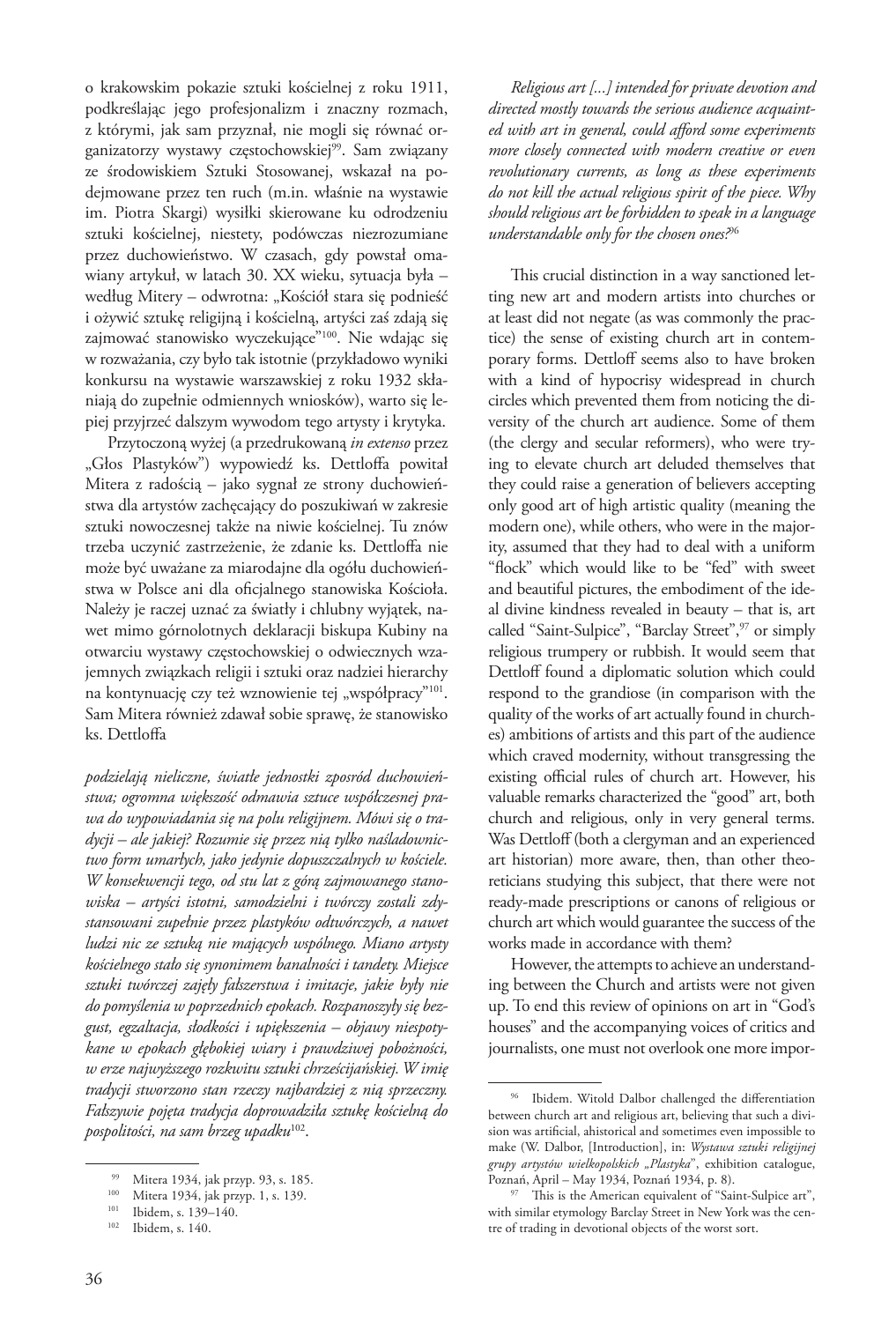tant statement inspired by the Częstochowa exhibition: an article by Kazimierz Mitera (1897-1936).<sup>98</sup>

Mitera, although relatively young, had a quite extensive knowledge of the attempts to raise the quality of church art in Poland. At the end of the note on the exhibition in Częstochowa published in "Głos Plastyków" he summarized the most important information on the Cracow exhibition of church art from 1911, emphasizing its professionalism and scope with which, as he himself admitted, the organizers of the Częstochowa exhibition could not compete.99 He was himself associated with the Polish Applied Arts Society and he pointed to the attempts made by this movement (precisely at the Piotr Skarga exhibition) to revive church art, unfortunately at that time misunderstood by clergy. At the time of writing the discussed article (that is in the 1930s) the roles were, according to Mitera, reversed: "The Church tries to raise and revive religious and church art, while artists seem to take a wait-and-see attitude".100 Without entering the discussion whether he was correct (for instance, the results of the competition from the Warsaw exhibition in 1932 seem to indicate otherwise), it is worth considering more closely the further arguments of this artist and critic.

Dettloff's opinions quoted above (and reprinted *in extenso* by "Głos Plastyków") were enthusiastically greeted by Mitera – as a signal from the clergy to artists encouraging their quest in the field of modern art, also in church art. Here again it has to be noted that Dettloff's views cannot be considered representative of general attitudes of the Polish clergy or the official stance of the Church. It should be rather considered to be an honourable and enlightened exception, even despite the high-flown declarations of Bishop Kubina at the opening of the Częstochowa exhibition, speaking about the eternal mutual ties between religion and art as well as the bishop's hope for continuation or renewal of this "collaboration".<sup>101</sup> Mitera himself also realized that Dettloff's views

## *are shared by very few enlightened individuals among the clergy, while a vast majority refuses to grant con-*

Lekarstwem na taki stan rzeczy miała być również tradycja, ale odpowiednio zinterpretowana:

*Tradycja odgrywa w sztuce kościelnej rolę kapitalną, dlatego też należałoby stosunek do tradycji zrewidować i przywrócić jej istotną rolę. Bo tradycja to nie formy gotowe, lecz suma doświadczeń z tych form wyprowadzona. Tradycja to nie kształt, lecz sens rzeczy, – nie recepta, lecz metoda pracy i realizacji, zamknięta w dorobku poprzednich pokoleń*103.

Mitera dodawał jednak, że oprócz szacunku dla tradycji i czerpania z niej inspiracji artyście należy się pewna doza swobody, a zwłaszcza zaufania dla jego "twórczego instynktu"<sup>104</sup>. Artysta pragnie bowiem "tak samo wypowiadać się współcześnie, jak współcześnie wypowiadał się artysta gotycki czy renesansowy – choćby ta sztuka była tak nową jak nowym był gotyk w stosunku do sztuki romańskiej, i pozornie sprzeczna z obowiązującą tradycją, tak jak sprzeczną była kopuła Św. Piotra w stosunku do strzelistych łuków St. Denis lub Chartres"105. Nie obiecywał też szybkich efektów, zalecał cierpliwość i wytrwałość w próbach stworzenia "nowej" sztuki kościelnej.

Sporą wrażliwość i świeżość myśli wykazał Mitera, zastanawiając się – w formie dygresji – jak mogłyby oddziaływać *Nenufary* Claude'a Moneta, seria wielkich płócien eksponowanych od roku 1927 w paryskiej Orangerie, gdyby powstały jako malowidła kościelne i zostały umieszczone we wnętrzu sakralnym:

*Gdy oglądałem panneaux dekoracyjne twórcy impresjonizmu Claude Monet'a, zdobiące Orangerie w Paryżu, nieraz przychodziło mi na myśl, jak piękną, jak nastrojową byłaby podobna dekoracja w kaplicy lub kościele, gdyby z takim zamówieniem zwrócił się ktoś do Monet'a. Wspaniałe symfonje barw, świateł i cieni drgających i mieniących się w wodzie, na której wykwitają nenufary, w której odbija się niebo, chmury i zieleń drzew – są hymnem pochwalnym dla piękności dzieła stworzenia, tak bliskim pieśniom i sercu Św. Franciszka z Assyżu – i chociaż artysta wychodził tu z założeń najzupełniej świeckich, budzą nastroje podobne do tych, jakie wywołują symfonje barwne gotyckich witraży*<sup>106</sup>*.*

<sup>98</sup> *Kazimierz Mitera* [obituary], *Sprawozdanie Towarzystwa Zachęty Sztuk Pięknych za r. 1936*, Warszawa 1937, p. 12. Mitera was a graduate of the Academy of Fine Arts in Cracow, he worked briefly as a drawing master. He was interested in applied art and stained glass, and "as a painter, he was subject to new currents in art". In 1934–1936 he published in "Głos Plastyków" many valuable articles (apart from the one quoted here) on contemporary art. Cf. also I. Trybowski, *Mitera Kazimierz*, in: *Polski Słownik Biograficzny*, vol. 21, Wrocław–Warszawa– Kraków–Gdańsk 1976, pp. 379–380, and H. Kubaszewska, U. Leszczyńska, *Mitera Kazimierz*, in: *Słownik Artystów Polskich* 1993 (fn. 36), pp. 596–597.

Mitera 1934 (fn. 93), p. 185.

<sup>100</sup> Mitera 1934 (fn. 1), p. 139.

<sup>101</sup> Ibidem, pp. 139–140.

<sup>&</sup>lt;sup>103</sup> Ibidem. Podobnie "studjum dawnej sztuki religijnej, nie w celu naśladowania, ale odkrycia prawideł i podpatrzenia jej tajemnic"

zalecał Witold Dalbor (jak przyp. 96, s. 8).<br><sup>104</sup> Mitera 1934, jak przyp. 1, s. 140.

<sup>105</sup> Ibidem, s. 141. 11. 106 Ibidem, s. 141. 106 Ibidem. W okresie, gdy powstawał artykuł Mitery, takie skojarzenia nie były powszechne, ale odkąd w latach 50. XX wieku zmieniło się nastawienie do sztuki religijnej (wtedy już raczej "sakralnej"), gdy następnie z prac Moneta zaczęto wyprowadzać genezę malarstwa abstrakcyjnego, a w tym z kolei doszukiwać się pierwiastka duchowego, obrazy impresjonisty (zwłaszcza wspomniany zespół zdobiący Orangerie, jak również cykl *Katedra w Rouen*) często interpretuje się jako dzieła o charakterze sakralnym. Doszło nawet do tego, że (nadwyrężając zużyte już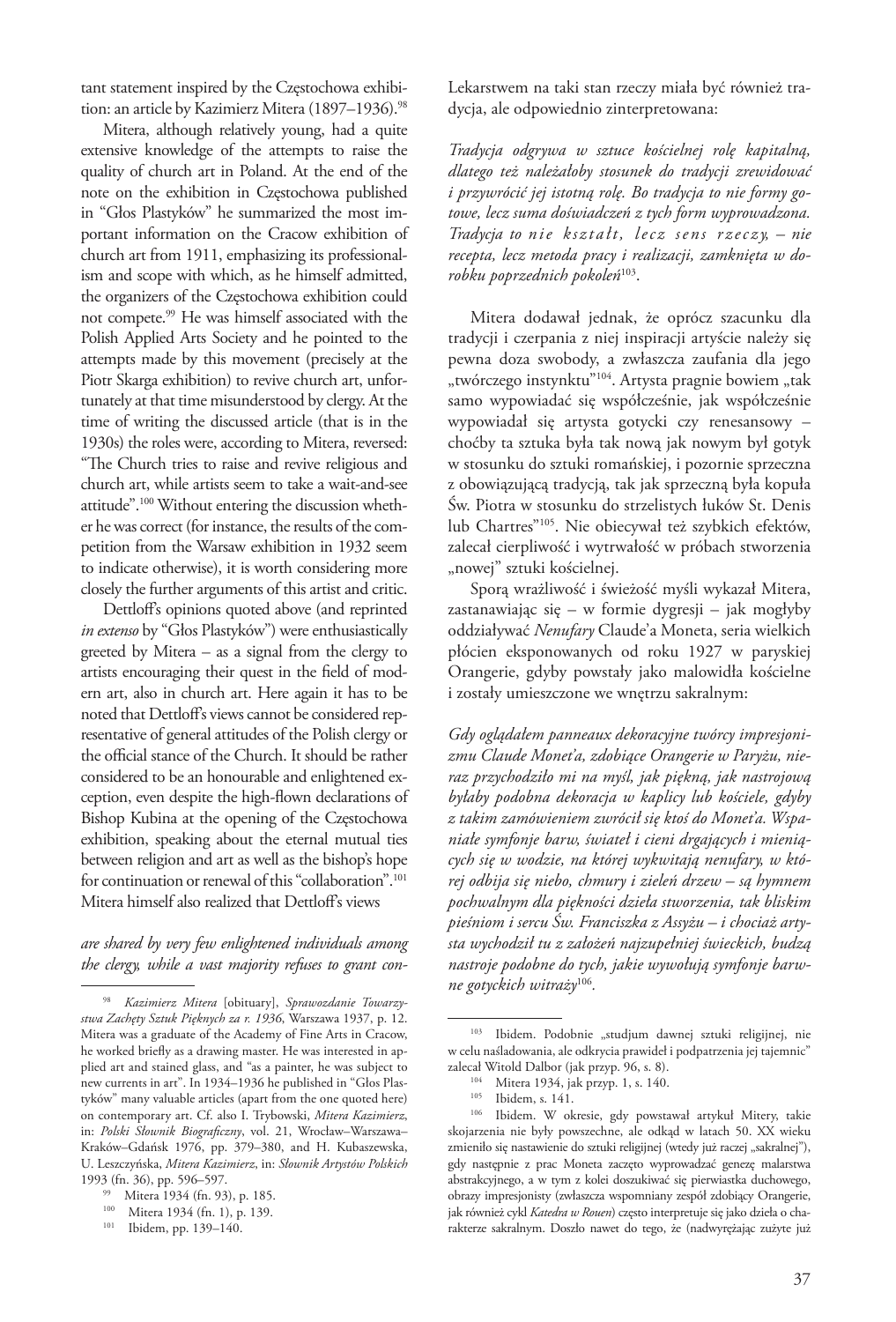*Nenufary* nie ozdobiły kaplicy, bo – jak spekulował Mitera – nie znalazł się żaden światły mecenas, który mógłby złożyć u Moneta takie zamówienie. A to mecenat był, zdaniem krytyka, czynnikiem, który mógłby wyzwolić drzemiące w artystach powołanie do tworzenia sztuki religijnej i skierować ich twórczość na te właśnie tory (*sc.* sztuki kościelnej). Jako przykład wskazywał *panneaux* Józefa Pankiewicza wykonane na zamówienie komitetu odnowienia Wawelu do kaplicy Zygmunta III Wazy podczas wspomnianych wyżej prac restauracyjnych. Powinien się odrodzić nie tylko mecenat Kościoła ("oświecony", czyli taki, "któryby zastąpił – jak pisał Mitera – dzisiejszy zbiorowy, dewocyjny dyletantyzm drobnomieszczański"), ale też i nowy, bardziej "demokratyczny" mecenat (rozumiany zapewne raczej jako wpływ opinii publicznej i jej głos doradczy dla duchowieństwa). Powinni pojawić się też "mecenasi" rekrutujący się spośród uświadomionych religijnie i nieobojętnych w tym zakresie przedstawicieli inteligencji.

Swego rodzaju "instytucjonalnym" oparciem dla tego nowego ruchu mogłaby być – organizowana cyklicznie albo też istniejąca stale – wystawa w Częstochowie<sup>107</sup>. Przy tej okazji Mitera wypowiedział się w sprawie kościelnych polichromii. Uważał, że są one sposobem dekoracji kościołów zdecydowanie nadużywanym, ze szkodą dla innych elementów wyposażenia i dekoracji wnętrza: "Wytworzyło się u nas mniemanie, że wystarczy wykonać polichromję kościoła (i to koniecznie bogatą), aby nadać mu odpowiedni wygląd estetyczny. W istocie, wydaje się u nas na ten cel wysokie sumy, przeważnie z dość problematycznym wynikiem"108. Co więcej – jak przekonywał Mitera, nie negując "zasług" polichromii w ożywieniu, a nawet, "swego czasu", w zmodernizowaniu wnętrz kościelnych – malowidła ścienne nie są trwałe ani też nie dają gwarancji osiągnięcia zamierzonego efektu artystycznego. Nadużywane, powodują "jednostronność troski o estetyczny wygląd świątyni ze szkodą dla reszty jej wnętrza"109. Postulaty krytyka, mające na celu zmianę tej sytuacji, współbrz-

*temporary art the right to express itself in the realm of religion. One speaks about tradition – but which one? It is defined solely as an imitation of dead forms as the only permissible ones in the church. As a consequence of this attitude which has been taken for over one hundred year – the important, independent and creative artists have been completely outstripped by the imitative ones, or even people who had nothing to do with art at all. The name of a church artist became synonymous with banality and cheapness. Creative art was replaced with forgeries and imitations which had been unthinkable in previous eras. We are overrun by lack of taste, gushiness, sweetness and embellishments – the symptoms unheard of in the ages of deep faith and true piety, in the heyday of Christian art. The situation created in the name of tradition is completely at odds with it. The falsely defined tradition made church art coarse and brought it to the brink of the downfall.*<sup>102</sup>

A remedy for this situation should be also tradition, but a properly interpreted one:

*Tradition plays a pivotal role in church art, and for that reason the attitude to tradition should be revised and its proper role should be restored, because tradition is not a ready-made form, but the sum of experience derived from these forms. Tradition is not the form but the essence of things, not a prescription but a method of work and realization, captured in the legacy of previous generations.*<sup>103</sup>

Mitera added, however, that apart from having respect for tradition and being inspired by it, the artist deserves some amount of freedom, and especially trust in his "creative instinct".104 Since the artist wants "to speak in our times just like the Gothic or Renaissance artist spoke in his times – even though this art should be as new as Gothic was new with regard to Romanesque art and seemingly contrary to the well-established tradition, just like St Peter's dome was contrary to the soaring arches of St Denis or Chartres".105 He also did not promise immediate effects; he advised patience and persistence in the attempts to create new church art.

Mitera showed great sensitivity and freshness of approach considering in a side remark the potential effect of Claude Monet's *Water Lilies*, a cycle of large canvases exhibited since 1927 in the Orangerie in Paris, if they had been created as church paintings and placed in a sacred interior:

porównanie) Orangerie bywa nazywana "kaplicą Sykstyńską impresjonizmu". Zresztą nawet współcześni pisali o Monecie, przy okazji wystawy serii jego *Stogów*, że malarz jest "un grand poète panthéiste" (G. Geoffroy, 1891, cyt. za: M. Rzepińska, *Historia koloru w dziejach malarstwa europejskiego*, t. 2, Warszawa 1989, s. 515) – a od takiego stwierdzenia niedaleko już do religii. Na temat *Nenufarów* Moneta w Orangerie jako "late Impressionist art as an alternative channel of spiritual mediation" oraz Orangerie porównanej do katolickiej kaplicy zob. J.D. Herbert, *Matter and Mass at Monet's Orangerie*, w: *College Art Association 95th Annual Conference, New York, February 14–17, 2007. Abstracts 2007*, New York 2007, s. 78–79. Na temat *Nenufarów* zob. też: N. Watkins, *The Genesis of a Decorative Aesthetic,*

w: *Beyond the Easel* 2001, jak w przyp. 4, s. 24. 107 Mitera 1934, jak przyp. 1, s. 141.

<sup>108</sup> Ibidem, s. 142–143.

<sup>109</sup> Ibidem, s. 143. Obawa o trwałość malowideł ściennych mogła być podyktowana choćby szeroko wtedy znanymi problemami z utrzymaniem polichromii Matejkowskiej w kościele Mariackim, z której zaczęły osypywać się farby. Na początku lat 30. XX wieku trwała szeroka debata nad możliwymi sposobami i technologią zabezpieczenia malowideł Matejki (pisały o tym m.in. "Sztuki Piękne" 9, 1933, s. 73-74); na ten temat zob. też: Nykiel 1998, jak w przyp. 3, s. 79–103.

<sup>&</sup>lt;sup>102</sup> Ibidem, p. 140.<br><sup>103</sup> Ibidem. Similarly "the study of ancient religious art, not in order to imitate it but to discover its rules and unlock its secrets" was recommended by Witold Dalbor (fn. 96, p. 8).

<sup>104</sup> Mitera 1934 (fn. 1), p. 140.

<sup>105</sup> Ibidem, p. 141.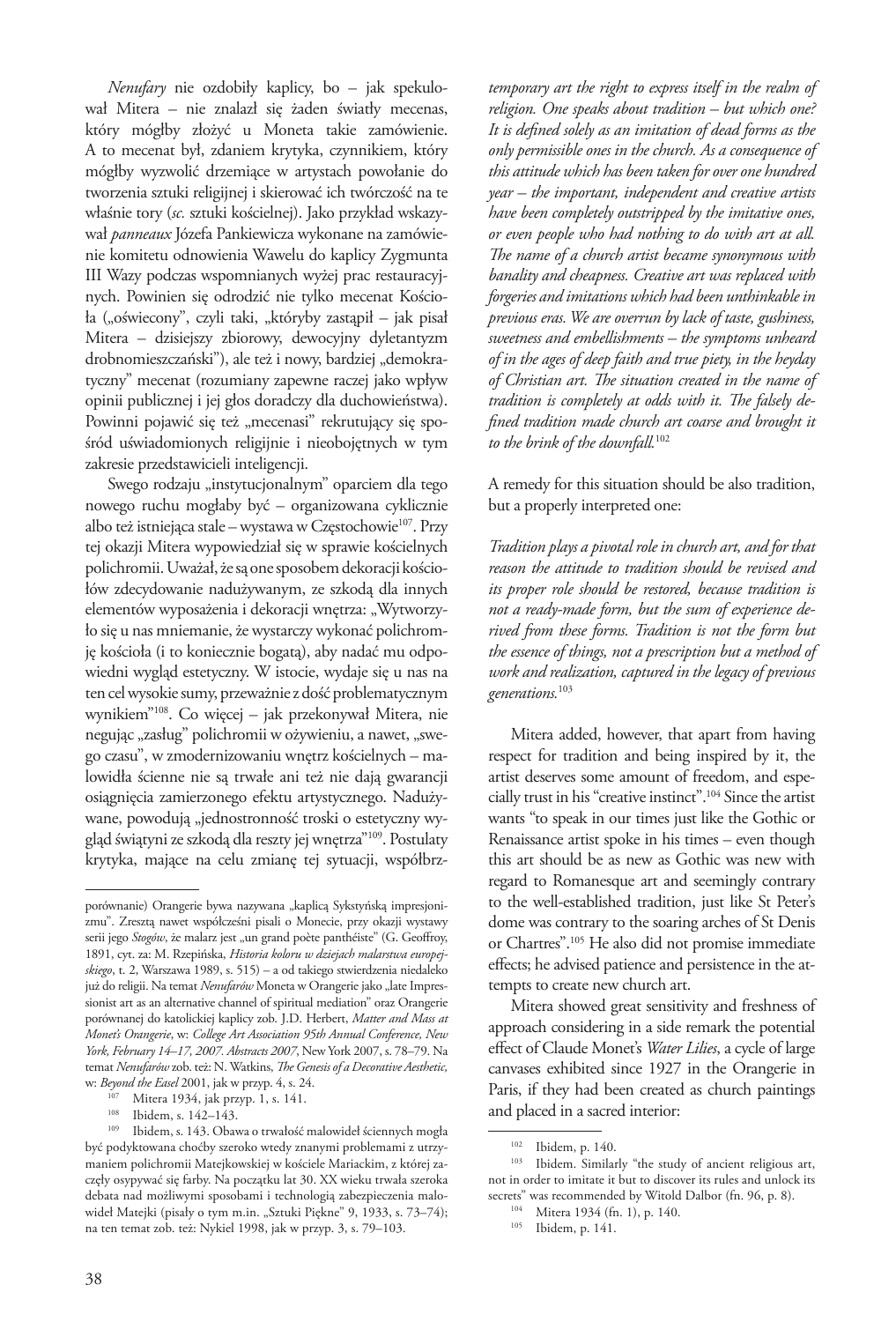*As I was looking at the decorative panneaux by Claude Monet, the founder of impressionism, gracing the walls of the Orangerie in Paris, it often occurred to me how beautiful, how atmospheric a similar decoration could be in a chapel or a church, if anybody gave Monet such a commission. The wonderful symphonies of colours, lights and shadows scintillating and shimmering on the surface of water where water lilies bloom, in which sky, clouds and green trees are reflected – they are a doxology for the beauty of creation, so close to the songs and heart of St Francis of Assisi – and although the artist's motivation is a completely secular one, it evokes moods similar to the ones created by the coloured symphonies of Gothic stained-glass windows.*<sup>106</sup>

*Water Lilies* did not find their way to a chapel because – as Mitera surmised – there was no enlightened patron who could give Monet such a commission. And it was patronage which was, in his opinion, the factor which could awaken artists' dormant vocation for creating religious art and move their work in this direction (*sc.* church art). As an example he cited Józef Pankiewicz's *panneaux* commissioned by the Wawel rebuilding committee for the chapel of Sigismund III Vasa during the renovation works mentioned above. Not only the Church patronage ("the enlightened one" that is, as Mitera wrote, the one "which would replace contemporary pietistic petite-bourgeois mass amateurism") but also a new, more democratic one (understood perhaps rather as an influence of the public opinion acting in an advisory capacity to the clergy) should be revived. The patrons should also include the representatives of the educated elites, knowledgeable and engaged in matters of religion.

mią z metodą zdobienia wnętrz kościelnych realizowaną w tym czasie już od prawie dwóch dziesięcioleci na zachodzie Europy, choćby w kościołach romańskiej części Szwajcarii. Motywując swą propozycję również ograniczeniami finansowymi w czasach kryzysu ekonomicznego, Mitera zalecał "ograniczenie polichromii do ram skromniejszych dekoracyj, a zwrócenie większej uwagi na estetyczną harmonję całości, na poszczególne objekty wnętrza i sprzętu kościelnego, na ołtarze, obrazy, figury, witraże, chrzcielnice, chorągwie, feretrony, baldachimy, ornaty, kielichy, monstrancje itp."110

Wybuch wojny uniemożliwił realizację na szerszą skalę nie tylko tych, ale i wielu innych postulatów odnoszących się do odrodzenia sztuki kościelnej w Polsce. W roku 1939 wiele kościołów znajdowało się w trakcie budowy lub czekało na wykończenie i wyposażenie, które zostałoby wykonane zapewne w takim duchu, jaki zalecał Mitera. W końcu lat 30. całościowe, skromne, ale za to drobiazgowo przemyślane rozwiązania dekoracji wnętrza były już bowiem obowiązującą normą, nie tylko zresztą w nowo powstających kościołach, ale często (i w miarę możliwości) wprowadzano je także do modernizowanych lub odnawianych budowli starszych, zabytkowych. Spośród planowanych przed II wojną większych i ważniejszych realizacji – kościołów niezbudowanych lub nieukończonych przed rokiem 1939 – warto wymienić przykładowo: Świątynię Opatrzności Bożej w Warszawie<sup>111</sup>, Bazylikę Morską w Gdyni<sup>112</sup>, katedrę w Katowicach<sup>113</sup> czy kościół Matki Boskiej Ostrobramskiej we Lwowie<sup>114</sup>.

Sztuka w odrodzonym państwie polskim – także ta religijna i kościelna – rozwijała się więc, jak próbowano wyżej pokazać, bardzo dynamicznie; nie ustawano też w wysiłkach, by stale podnosić jej poziom.

Ibidem. At the time of writing this article such associations were not common, but when in the 1950s the attitude towards religious art (then already rather called "sacred") changed, and when Monet's works started to be seen as the foundations of abstract painting, which in turn was perceived as possessing a spiritual element, the impressionist paintings (especially the mentioned group from the Orangerie as well as the cycle *Rouen Cathedral*) were often interpreted as works of sacred art. The Orangerie is sometimes even called (stretching a little bit the wellworn comparison) "the Sistine Chapel of Impressionism". Even Monet's contemporaries wrote about him during the exhibition of the series of his *Haystacks* that the painter is "un grand poète panthéiste" (G. Geoffroy, 1891, quoted after M. Rzepińska, *Historia koloru w dziejach malarstwa europejskiego*, vol. 2, Warszawa 1989, p. 515) – and there is quite a short way from such a statement to religion. On Monet's *Water Lilies* in the Orangerie as "late Impressionist art as an alternative channel of spiritual mediation", and the Orangerie compared to a Catholic chapel cf. J. D. Herbert, *Matter and Mass at Monet's Orangerie*, in: *College Art Association 95th Annual Conference, New York, February 14–17, 2007. Abstracts 2007*, New York 2007, pp. 78–79. On the *Water Lilies* see also N. Watkins, *The Genesis of a Decorative Aesthetic* in: *Beyond the Easel* 2001 (fn. 4), p. 24.

<sup>&</sup>lt;sup>110</sup> Mitera 1934, jak przyp. 1, s. 143.

<sup>111</sup> Do realizacji został przeznaczony projekt Bohdana Pniewskiego. Szerzej o międzywojennym budownictwie kościelnym traktuje najnowsza praca F. Burno, *Świątynie nowego państwa. Kościoły rzymskokatolickie II Rzeczypospolitej*, Warszawa 2012.

<sup>112</sup> Projekt Bohdana Pniewskiego został wyłoniony w drugim konkursie, w roku 1934 (M. Sołtysik, *Gdynia – miasto dwudziestolecia międzywojennego: urbanistyka i architektura*, Warszawa 1993, s. 367– 370). O projekcie kościoła pisano współcześnie, że "stanowi on udaną próbę pogodzenia nowoczesnych prądów architektonicznych z tradycjami kościoła"; "Zarówno kwestje symboliki kościelnej, architektury, konstrukcja nawet zwykłe praktyczne względy użytkowania znalazły w tym projekcie świetne rozwiązanie" (*Projekt Bazyliki Morskiej w Gdy-*

<sup>&</sup>lt;sup>113</sup> Konkurs rozpisano w roku 1925; zwycięski projekt Franciszka Mączyńskiego i Zygmunta Gawlika ukończono dopiero w latach powojennych, w znacznie zmodyfikowanych formach. Zob. E. Chojecka, *Konkurs na budowę katedry w Katowicach w 1925 roku. Propozycje i polemiki*, w: *Śląskie dzieła mistrzów architektury i sztuki*, red. E. Chojecka, Katowice 1987; J. Zawadzki, Architekt Zygmunt Gawlik, "Rocznik Muzeum w Gliwicach", t. 10, 1994, s. 212–233; F. Burno, *Zygmunt Gawlik* (*1895–1961*) *architekt katedry katowickiej*, Katowice 2003 (=Biblioteka Katowicka, 14).

<sup>114</sup> Budowa trwała w latach 1932–1938, ale przed wybuchem wojny kościół nie został ukończony. Autorem projektu był Tadeusz Obmiński. Zob. A. Betlej, *Kościół wotywny p.w. Matki Boskiej Ostrobramskiej na Łyczakowie,* w: *Kościoły i klasztory Lwowa...* 2009, jak przyp. 51, s. 261–278.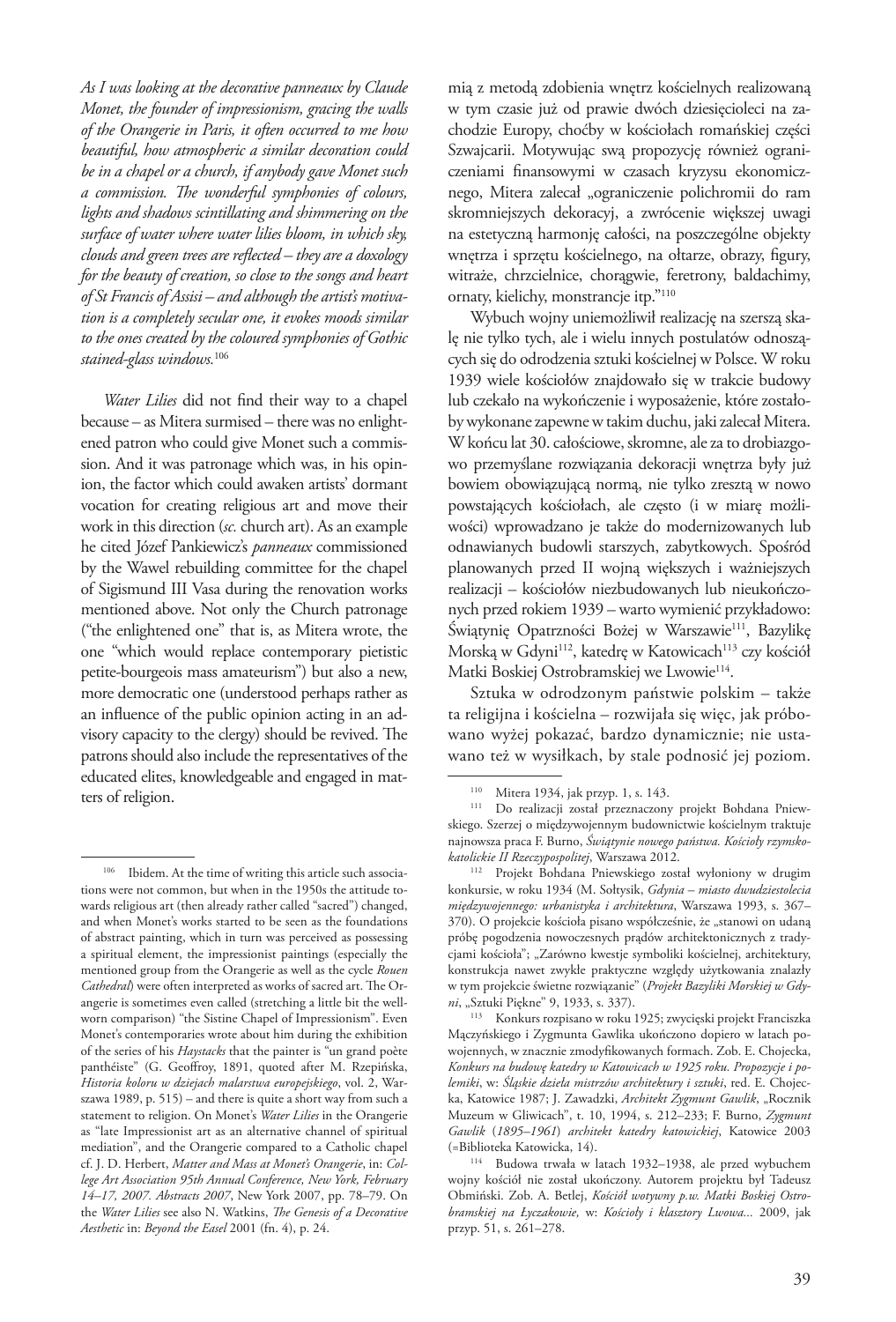Gdy chodzi o sztukę religijną, w roku 1936 powstało nawet stowarzyszenie artystów "Ars Christiana" zrzeszające twórców świadomych liturgicznych wymogów sztuki kościelnej, którzy pragnęli tworzyć w zgodzie z tymi zasadami115. Można przypuszczać, że – jak w wielu innych dziedzinach życia i twórczości – gdyby nie wybuch wojny, rozwój ten postępowałby z jak najlepszymi rezultatami. Niemniej jednak nie ma wątpliwości, że nie udałoby się osiągnąć porozumienia w zakresie tego, jak powinna wyglądać sztuka religijna, czy raczej, na czym zasadza się jej istota. Wbrew rozwojowi sztuki kościelnej, a przynajmniej wyraźnie widocznym wysiłkom w tym zakresie, cytowany już tu wielokrotnie Mieczysław Skrudlik był pod koniec lat 30. przekonany, że sztuka kościelna znajduje się w skrajnie złej sytuacji, bił na alarm, nie przebierając w słowach: zazwyczaj stawiał tezę o "upadku" i związanej z tym "tragedii" sztuki kościelnej albo – pod wpływem współczesnych wydarzeń w Hiszpanii, Meksyku i sowieckiej Rosji, gdzie Kościół katolicki był prześladowany i represjonowany, a dzieła sztuki kościelnej, wraz z całymi kościołami, z premedytacją niszczono – pisał o "męczeństwie sztuki kościelnej"<sup>116</sup>.

Mimo nieustających wysiłków zmierzających do kodyfikacji zasad twórczości religijnej i ogromnych zmian historyczno-światopoglądowych, jakie nastąpiły od roku 1911, w latach 30. wieku XX nadal aktualne były (tak jak są po części i obecnie) uwagi krytyka rozgoryczonego malkontenctwem recenzentów po krakowskiej wystawie sztuki kościelnej z roku 1911:

*Powiadacie nam pp. recenzenci, że "brak artystom pobożności chrześcijańskiej", "praktyk religijnych", "ducha religijnego", "rozczytywania w dziełach kościelnych" itp. – pominąwszy sprawę, że o życiu moralnem artystów kościelnej sztuki różnie piszą historycy, trzeba nam oddać świadectwo prawdzie i powiedzieć, że w szeregach naszych znajdują się również żarliwi katolicy, także i księża, a przecież dzieła ich nie znajdują u was łaski. Nasuwa się tedy kwestya, czy przyczyna nie leży gdzieindziej, czy przypadkiem nie w was samych, bo czy wy też sami wiecie, jakie wasze żądania, czego pragniecie? Żaden z was zapytany nie odpowiedział mi jasno na pytanie, n a czem polega istota religijności dzieła sztu -*

A kind of institutional support for this new movement could be a cyclical or permanent exhibition in Częstochowa.<sup>107</sup> Mitera took this opportunity to speak about church polychromies as well. He believed that they were greatly overused at the expense of other elements of furnishing and decoration: "it is commonly thought with us that it is enough to create church polychromy (and it absolutely has to be rich) in order to give it an appropriate aesthetic appearance. Indeed, much money is spent for this purpose, mostly with quite problematic results".<sup>108</sup> What is more, as Mitera argued, while he did give credit to polychromy in enlivening or even in formerly modernizing church interiors – mural paintings are neither durable, nor do they guarantee achieving the intended artistic effect. When they are overused, "the efforts to keep up the aesthetic appearance of the church are one-sided and detrimental to the rest of its interior".<sup>109</sup> The critic's postulates, trying to change this situation, are in accordance with the methods of decorating church interiors which had been used at that time for almost two decades in Western Europe, such as in the churches of Romance Switzerland. Motivating his proposal also by financial limitations in the times of the economic crisis, Mitera advised "limiting polychromy to smaller decorations, while paying more attention to the individual objects and pieces of furniture, altars, paintings, figures, stained-glass windows, fonts, banners, processional images, baldachins, chasubles, chalices, monstrances etc."110

The outbreak of the war made it impossible to meet the demands, not only those listed above, but also many others regarding the revival of church art in Poland. In 1939 many churches were under construction or were about to be decorated and furnished, probably in the spirit of Mitera's recommendations. In the late 1930s, the interior decorations forming a harmonious whole, modest but well-thought-out, were already a norm, not only in the newly built churches, but also (where circumstances allowed) in the modernized or renewed older and historical buildings. Among the larger and more important churches planned before World War II but not built or not completed by 1939, the ones worth mentioning are: the Church of Providence in

<sup>115</sup> S.I. Łoś, *Ars Christiana*, "Gregoriana", 1936, s. 132–134. Podobne stowarzyszenia powstawały równocześnie i jeszcze wcześniej we Francji, Szwajcarii, Belgii, Holandii i innych krajach. Warto przypomnieć (zapewne) pierwsze takie stowarzyszenie w Polsce – grupę "A.R.M.R." zawiązaną przy okazji krakowskiej wystawy kościelnej w roku 1911. Na marginesie można dodać, że s. Imola Łoś, autorka artykułu o stowarzyszeniu "Ars Christiana", sama była malarką i propagatorką nowoczesnej sztuki liturgicznej (s. I. Łoś, *Kilka uwag o sztuce* 

<sup>&</sup>lt;sup>116</sup> Skrudlik 1936, jak przyp. 75; W. Służałek, M. Skrudlik, Mę*czeństwo i upadek sztuki kościelnej*, Poznań 1938. Skrudlik właściwie powtórzył tu wiele wcześniej wyrażonych myśli obecnych już w jego recenzji wystawy w Zachęcie z roku 1932 (jak przyp. 86).

<sup>&</sup>lt;sup>107</sup> Mitera 1934 (fn. 1), p. 141.<br><sup>108</sup> Ibidem p. 142, 143.

Ibidem, p. 142-143.

Ibidem, p. 143. The misgivings about the durability of mural paintings could be dictated perhaps by the widely-known problems with the maintenance of Matejko's polychromy in St Mary's church, where the paint began to flake. In the early 1930s a wider debate about the possible ways and technology of protecting Matejko's paintings was taking place (the subject was discussed in i.a. "Sztuki Piękne" 9, 1933, pp. 73–74); on the subject see also Nykiel 1998 (fn. 3), pp. 79–103.

<sup>110</sup> Mitera 1934 (fn. 1), p. 143.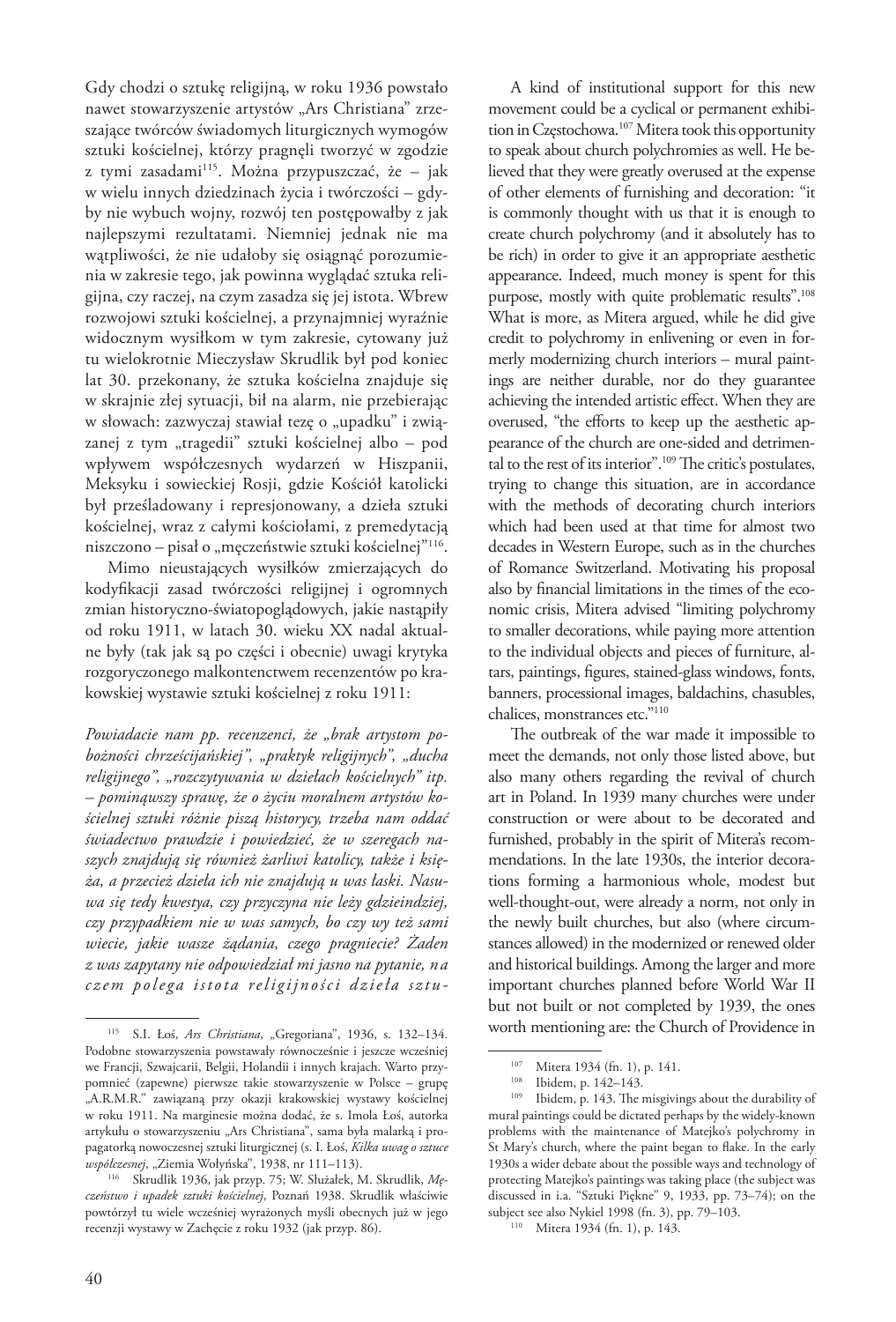Warsaw,<sup>111</sup> the Maritime Basilica in Gdynia,<sup>112</sup> the cathedral in Katowice<sup>113</sup> and the Church of Our Lady of the Gate of Dawn in Lviv.<sup>114</sup>

Art in the reborn Poland – both religious and church – was developing, then, as this article has been trying to prove, very dynamically; every effort was also made to improve constantly its quality. When it comes to religious art, in 1936 an artist association "Ars Christiana" was even formed, which brought together the artists who were aware of the liturgical requirements of church art and who wanted to create art in accordance with these requirements.<sup>115</sup> It can be surmised that, as in many other areas of life and work – had it not been for the outbreak of the war, the development would have continued, bringing most satisfactory results. Nevertheless, undoubtedly no agreement would have been reached regarding what religious art should look like, or rather, what its essence is. Despite the development of church art, or at least the clearly visible efforts in this direction, in the late 1930s Mieczysław Skrudlik (who was already quoted here several times) believed firmly that the condition of church art was terrible, and he wrote about it in no uncertain terms, usually

*k i* [podkr. J.W.]. *Przeważnie żądacie naśladownictwa dawnych pomników malarstwa kościelnego, a i w tem nie jesteście jednego zdania, każdy pożąda czego innego. Jeden z was chwali zmysłowego włocha* [!] *Corregia, tamten woli brabanckiego mistrza Rubensa, inny zwolennikiem krwawego hiszpana* [!] *Ribery, ów tęskni do słodkich Murillów, fi[lo]zoficznych niemców* [sic!]*, lekkich szykownych francuzów* [!]*. Istny indeks dawnych mistrzów wszystkich narodowości i wszystkich epok! niemal zawsze z wykluczeniem polskiej sztuki. Każdy tu rządzi się własnym smakiem – niemal ilu krytyków w Polsce, tyle gustów! Żaden nie pozwoli być artyście szczerym, sobą. Wyjątki należą do rzadkości. A jeżeli się potem zapytasz go, by ci powiedział, co to jest w dziele sztuki n a s t ró j re l i g i j n y – żaden nie odpowie, obrazi się w dodatku, że tego nie wiesz. On sam nie wie, bo nigdy nie zastanowił się, że ten nastrój rodzi się w jego duszy, że tworzy go głównie późniejsze otoczenie kościelne, wiara i tradycya, opowieść i fantazya, suggestya wzajemna społeczeństwa: Obraz Matki Boskiej kalwaryjskiej jest c u d ow n y, choć nie jest żadnym dziełem sztuki, ale może malowidłem wioskowego artysty, mimo to jest*  i nie przestanie być cudownym, religijnym. Kru*cyfiks kamienny w mieszczańskim kościele Maryackim w Krakowie przeciwnie jest wspaniałem dziełem sztuki a zarazem c u d ow n e m w i ę c i re l i g i j n e m*117.

Ocena sztuki kościelnej i religijnej – tak jak każdego rodzaju sztuki – jest więc niezwykle trudna i subiektywna. W tym jednak wypadku (dzieł tworzonych na potrzeby kultu albo też potencjalnie mogących być w tym celu wykorzystanymi) w grę wchodzi, jak pokazano wyżej, znacznie więcej czynników niż "zwykłe" kryteria estetyczne, co czyni ocenę jeszcze trudniejszą. Także obecnie można znaleźć aż nadto dowodów, że od co najmniej stu lat niewiele zmieniło się w tej dziedzinie; opinie krytyków, a nawet zwykłych odbiorców są podzielone i nadal trudno o porozumienie w kwestii, co jest, a co nie jest sztuką religijną, względnie kościelną. Wymownym (i smutnym) przykładem tego zjawiska mogą być choćby prace Jerzego Nowosielskiego przeznaczone dla wielu nie tylko prawosławnych i greckokatolickich świątyń – liczne projekty niewykonane, odrzucone ze względu na sprzeciw wiernych albo realizacje zniszczone lub usunięte z kościołów z tego samego powodu<sup>118</sup>.

<sup>&</sup>lt;sup>111</sup> The project accepted for realization was by Bohdan Pniewski. More on church architecture in the interwar period in the latest study by F. Burno, *Świątynie nowego państwa. Kościoły rzymskokatolickie II Rzeczypospolitej*, Warszawa 2012.

<sup>112</sup> Bohdan Pniewski's project was selected in the second competition in 1934 (M. Sołtysik, *Gdynia – miasto dwudziestolecia międzywojennego: urbanistyka i architektura*, Warszawa 1993, pp. 367–370). The church project was described at that time as "a successful attempt to reconcile modern currents in architecture with Church tradition"; "[t]he questions of church symbolism, architecture, construction and even common practical factors, all of these found their perfect solutions" (*Projekt Bazyliki Morskiej w Gdyni*, "Sztuki Piękne" 9, 1933, p. 337).

<sup>&</sup>lt;sup>113</sup> The competition was launched in 1925; the winning project by Franciszek Mączyński and Zygmunt Gawlik was completed only after the war, in a significantly modified form. Cf. E. Chojecka, *Konkurs na budowę katedry w Katowicach w 1925 roku. Propozycje i polemiki*, in: *Śląskie dzieła mistrzów architektury i sztuki*, ed. E. Chojecka, Katowice 1987; J. Zawadzki, *Architekt Zygmunt Gawlik*, "Rocznik Muzeum w Gliwicach", vol. 10, 1994, pp. 212–233; F. Burno, *Zygmunt Gawlik* (*1895–1961*) *architekt katedry katowickiej*, Katowice 2003 (=Biblioteka Katowicka, vol. 14).

<sup>&</sup>lt;sup>114</sup> The construction took place in the years 1932–1938, but the church was not completed before the outbreak of the war. The author of the project was Tadeusz Obmiński. Cf. A. Betlej, *Kościół wotywny p.w. Matki Boskiej Ostrobramskiej na Łyczakowie*, in: *Kościoły i klasztory Lwowa...* 2009 (fn. 51), pp. 261–278.

<sup>115</sup> S. I. Łoś, *Ars Christiana*, "Gregoriana", 1936, pp. 132– 134. Similar associations were formed simultaneously and even earlier in France, Switzerland, Belgium, Holland, and other countries. A group worth recalling at this point, and probably the first such association in Poland was the group "A.R.M.R.", founded at the time of the Cracow exhibition of 1911. It could be added that Sr. Imola Łoś, the author of the article on the association "Ars Christiana", was herself a painter and a promotor of modern liturgical art (Sr. I. Łoś, *Kilka uwag o sztuce współczesnej*, "Ziemia Wołyńska", 1938, nos. 111–113).

<sup>117</sup> J.Kr., *Krytyka krytyk o wystawie współczesnej sztuki kościelnej*,

<sup>&</sup>lt;sup>118</sup> K. Czerni, *Jerzy Nowosielski*, Kraków 2006, zwłaszcza *Katalog projektów i realizacji sakralnych Jerzego Nowowsielskiego*, s. 209–215. O niezrozumieniu i nieakceptacji przez wiernych dzieła Nowosielskiego wykonanego w cerkwi greckokatolickiej w Lourdes (malowidła ścienne niezrealizowane w całości według pierwotnego projektu; 1984) i tragizmu wynikającego z tej nierozwiązywalnej sytuacji zob. K. Czerni, "*A czto to takie czorne?*" *Historia powstania i recepcji polichromii Jerzego Nowosielskiego w cerkwi greckokatolickiej pw. Zaśnięcia Najświętszej Marii Panny w Lourdes (1984)*, w: *Mit – Symbol – Mimesis* 2009, jak w przyp. 26, s. 359–391 (zwł. s. 380–382).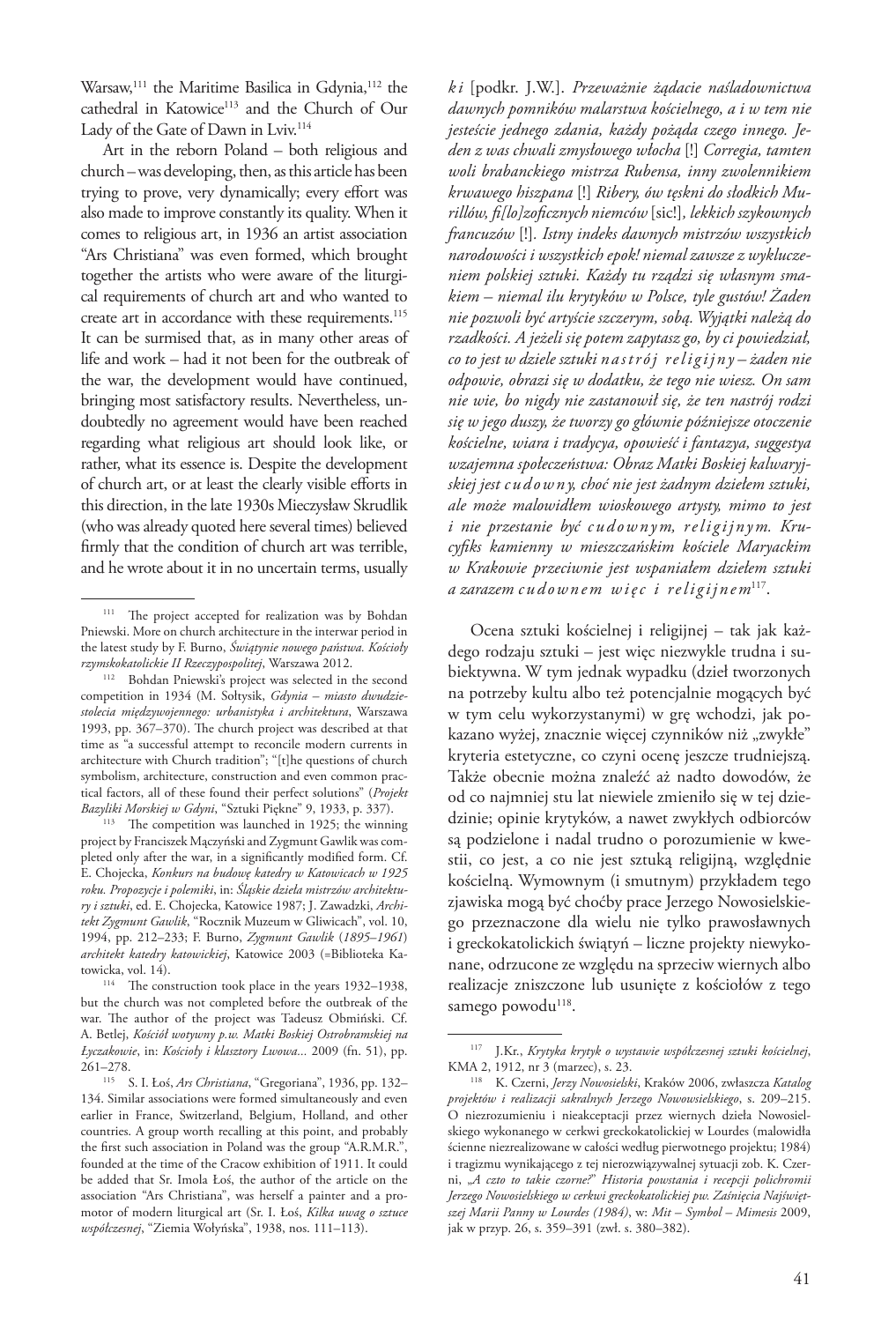Niezrozumienie takie nie jest zresztą sprawą nową. Już prawie sto lat przed realizacjami Nowosielskiego działacze Towarzystwa św. Łukasza starający się pośredniczyć w pozyskiwaniu do kościołów wartościowych dzieł sztuki ubolewali: "zdarza się nam nieraz, że gdy jakiś obraz u nas zamówiony uda się rzeczywiście i cieszymy się, że rzecz tak piękną posłać możemy, otrzymujemy przesyłkę napowrót z listem, że obraz zupełnie się nie podoba, i że go przyjąć nie można. Innym zaś razem, gdy zamówiony obraz źle wypadł, wahamy się, czy go posłać, a w końcu posyłamy, otrzymujemy najserdeczniejsze podziękowania, żeśmy się z polecenia tak dobrze wywiązali"119.

talking about its "downfall" and the connected with it "tragedy" of church art, or – under the influence of contemporary events in Spain, Mexico and the Soviet Union, where the Catholic church was persecuted and oppressed, while the works of church art were deliberately destroyed together with whole churches – he wrote about the "martyrdom of church art".<sup>116</sup>

Despite the sustained effort to codify the rules of religious art and a sea change in history and society which had been taking place since 1911, in the 1930s the following remarks of a critic, embittered by the complaints of the reviewers after the Cracow church art exhibition in 1911 were still valid (as they are also partly valid today):

*Messrs. Reviewers, you are telling us that "artists lack Christian piety", "religious practices", "religious spirit", "being well-read in church texts" etc. – apart from the fact that you could learn a thing or two about the moral lives of church artists from historians, one should give credit where credit is due and say that among us there are also devout Catholics, including priests, whose works do not find any favour with you either. A question arises, then: does not the reason lie elsewhere, perhaps in you, since do you yourselves know what your demands and desires are? Neither of you, when asked, answered satisfactorily my question what the essence of religiousness in a work of art is [emphasis mine – J.W.]. You mostly demand the imitation of ancient monuments of church art, but you cannot agree even on that, because everyone wants something different. One of you praises the sensual italian [!] Correggio, another prefers the Brabant master Rubens, another supports the bloody spaniard [!] Ribera, yet another craves the sweet Murillos, philosophical germans [!], light fashionable french [!]. It is a veritable catalogue of the ancient masters of all nations and times! almost always excluding Polish art. Each follows his own taste – there are almost as many tastes as critics in Poland! Neither of you allows the artist to be honest, to be himself. Exceptions are rare. And when you ask him later to tell you what religious mood in a work of art means – no one will tell you, but will be offended that you do not know that. He himself does not know that, because he never considered that the mood is born in his mind, that it is created mostly by later influence of church surroundings, faith and tradition, tales and fantasies, the mutual suggestion of society. The image of the Virgin Mary of Kalwaria is miraculous although it is not a work of art, but possibly a painting by a village artist, but it still is and always will be miraculous,* 

<sup>119</sup> Wypowiedź ks. Eustachego Skrochowskiego na walnym zebraniu Towarzystwa Świętego Łukasza, 2 VII 1885, zob. Wolańska 2004, jak przyp. 7, s. 49–50.

<sup>116</sup> Skrudlik 1936 (fn. 75); W. Służałek, M. Skrudlik, *Męczeństwo i upadek sztuki kościelnej*, Poznań 1938. Skrudlik practically repeated here only many of his earlier thoughts, present already in his review of the exhibition at Zachęta in 1932 (as in the footnote 86).